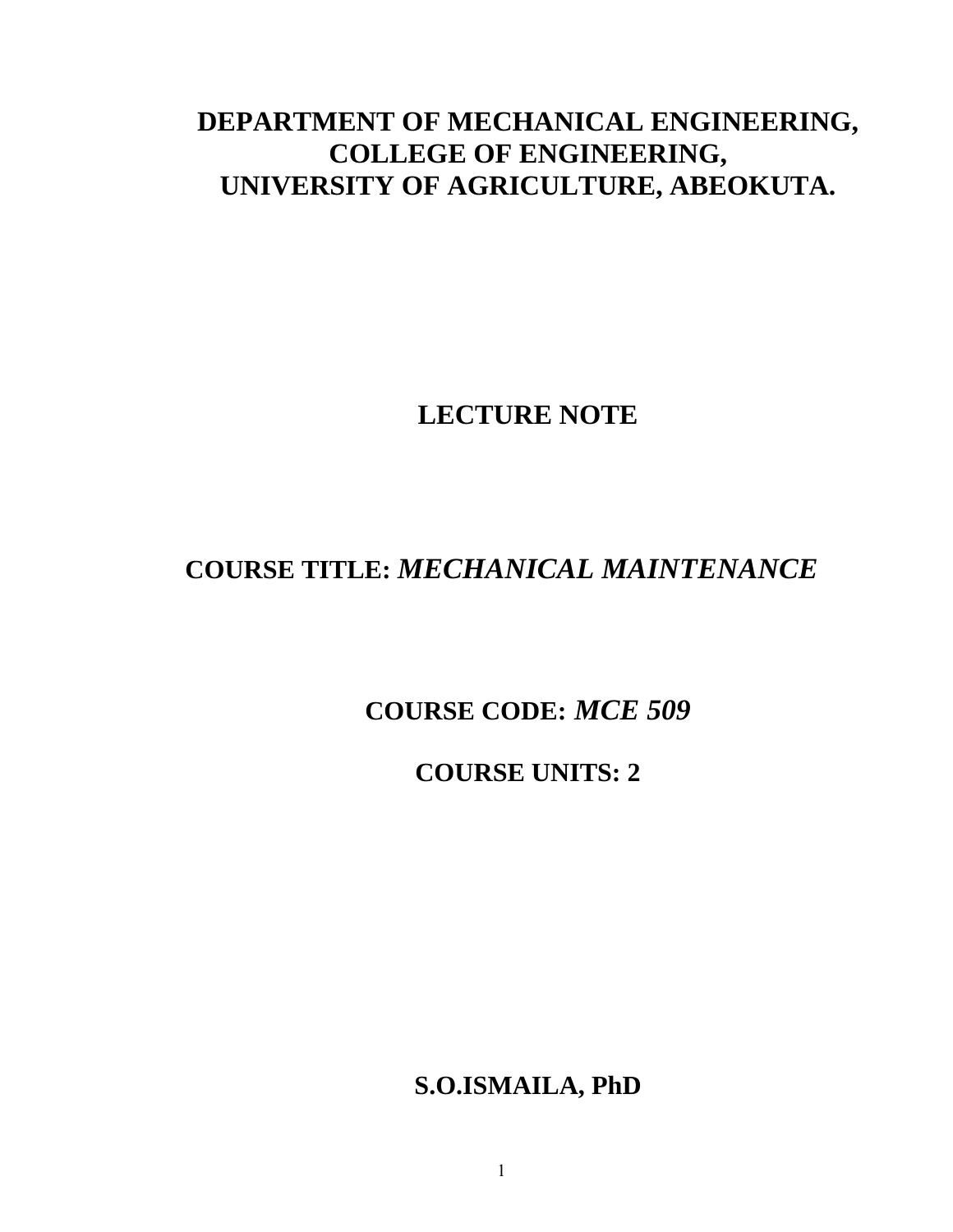**Course Contents:** Machine inspection, rate of wear and replacement time prediction. Basic technologies and equipment for repairs of internal combustion engines, pumps and small output power generating plants, machine tools, vehicles, earth-moving equipment and lifting devices. Special techniques in machine repairs. Planning and organization of service and maintenance shops. Planning of the spares stock and related problems.

#### **1.0 INTRODUCTION**

The primary aim of any establishment should be to manufacture and sell a product or number of products in order to satisfy a demand. However, most establishments usually state their primary objectives as:

(i) make profit (ii) maximize profit (iii) satisfy a social need/ employ labour (iv) provide useful commodity.

These enumerated objectives should be secondary as if a company can sufficiently identified a market and sufficiently serviced it, all other objectives shall be met.

 To achieve the primary objective of satisfying a demand, it is very important that products are produced in the right quantity, quality, at the right time and right cost. For these requirements to be met, goods must be made in the most efficient and economic manner. The machines and equipment must operate efficiently and effectively at the required level of production. There must be very few or no stoppages on production lines which require effective planning, scheduling and good administration of maintenance activities.

Maintenance requirements have an impact on production scheduling and other functions performed by the production control department. Time lost due to maintenance may interfere with schedules from the production department. Therefore, maintenance requirements should be considered in choosing machines or equipment for replacement or increasing the capacity of installed machines and equipment.

The maintenance department in any organization is saddled with the responsibility of the maintenance of facilities, equipment, and machines.

#### **1.1 DEFINITION OF MAINTENANCE**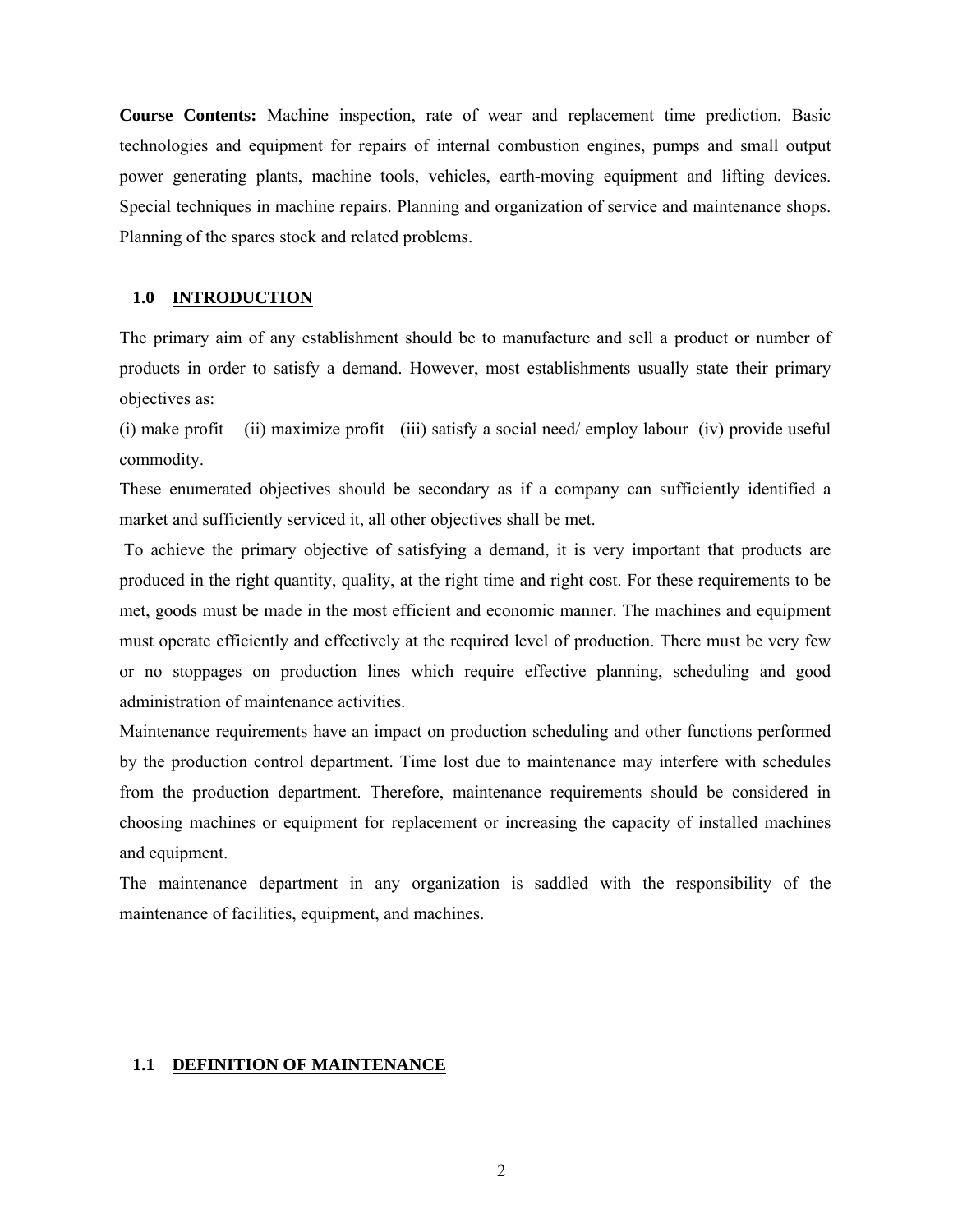Maintenance is any activity that is carried out on any facility either to restore to or to retain the facility in a good and acceptable working conditions. Maintenance involves all technical and other procedures performed in order to retain the satisfactory working condition of a machine or part or restoring it to an acceptable working condition so that the set tasks can be performed at the scheduled time and under given conditions.

Maintenance is often not given the priority it deserves in the overall operating strategy of a facility. Maintenance programs are managed and funded by people, and human nature seems to abide by the old tenet, "If it ain't broke, don't fix it." Compared to other departments, maintenance departments have no real "product" and - as such - produce no real income. Many managers view money spent on maintenance as money thrown down a black hole. In spite of any life-cycle "proofs" to the contrary, managers look for ways to cut maintenance budgets first when any other need arises.

Adejuyigbe (2002) stated that the maintenance functions stem at supporting role to keep equipment; (i) To be able to operate effectively;

(ii) To maintain quality standard at all times;

(iii)To maintain the quantitative and cost standards of output.

He enumerated the objectives of plant maintenance to include the following;

• To achieve minimum breakdown and to keep the plant in good working condition at the lowest possible cost;

• To keep the machines and other facilities in operational level, and used act optimum (profit making) capacity.

• To ensure the availability of the machines; buildings and services required by other section, buildings and services required by other section of the factory for efficient performance. The most important responsibility of plant engineering is that of maintaining the plant facilities and equipment. It is only when the equipment is adequately maintained that it can be expected to operate and perform properly, and thereby yielding a high quality product at a reasonable cost.

# **1.2 NEED FOR MAINTENANCE**

One of the factors that can ensure availability of installed facilities for efficient use is an effective and efficient maintenance engineering system. Gone were the days when maintenance was not given adequate attention. For any company with mechanized and automated systems, more attention is now given to maintenance function. Therefore, the need for maintenance increases with technological advancement in production facilities. Other factors which seem to emphasize the need for effective maintenance system are:

(i) strong competition (ii) tight production schedules (iii) increased machine utilization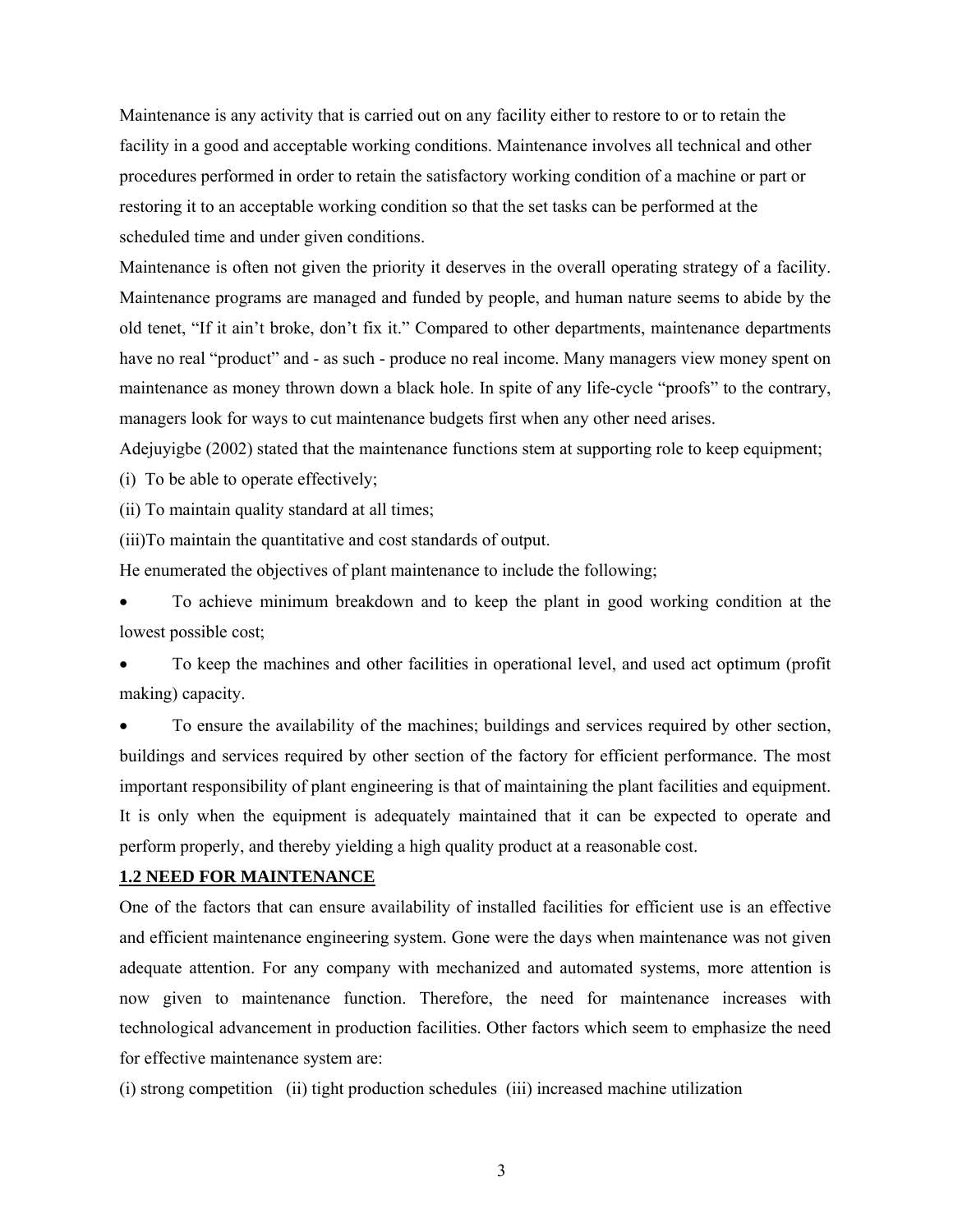(iv) increased production level

Inadequate or lack of effective and efficient maintenance system especially in a manufacturing enterprise gives rise to several undesirable consequences. These consequences include:

(i) Excessive machine breakdown

- (ii) Frequent emergency maintenance work
- (iii) Shortened life-span of the facility
- (iv) Poor use of maintenance staff
- (v) Loss in production output
- (vi) Inability to meet delivery dates
- (vii) Excessive overtime
- (viii) Loss of lives

These factors may contribute to high costs of production and consequently loss in profitability.

# **1.3 FUNCTIONS OF MAINTENANCE ENGINEERING**

The function of maintenance engineering can be divided into primary and secondary:

- The primary functions of maintenance are:
- (i) Maintenance of existing machines and equipment
- (ii) Maintenance of existing buildings
- (iii) Inspection and lubrication of machine and equipment
- (iv) Generation and distribution of utilities e.g. water, electricity etc.
- (v) Installation of new machines and equipment
- (vi) Modifications of existing machines, equipment and buildings

The secondary functions include the following:

- (i) Sanitation (ii) Disposal of used items (iii) Storekeeping (iv) Fire protection
- (v) Janitorial service

# **1.4 TEROTECHNOLOGY**

Terotechnology is a word derived from the Greek root word "tero" or "I care", that is now used with the term "technology" to refer to the study of the costs associated with an asset throughout its life cycle - from acquisition to disposal. The goals of this approach are to reduce the different costs incurred at the various stages of the asset's life and to develop methods that will help extend the asset's life span.

Terotechnology uses tools such as net present value, internal rate of return and discounted cash flow in an attempt to minimize the costs associated with the asset in the future. These costs can include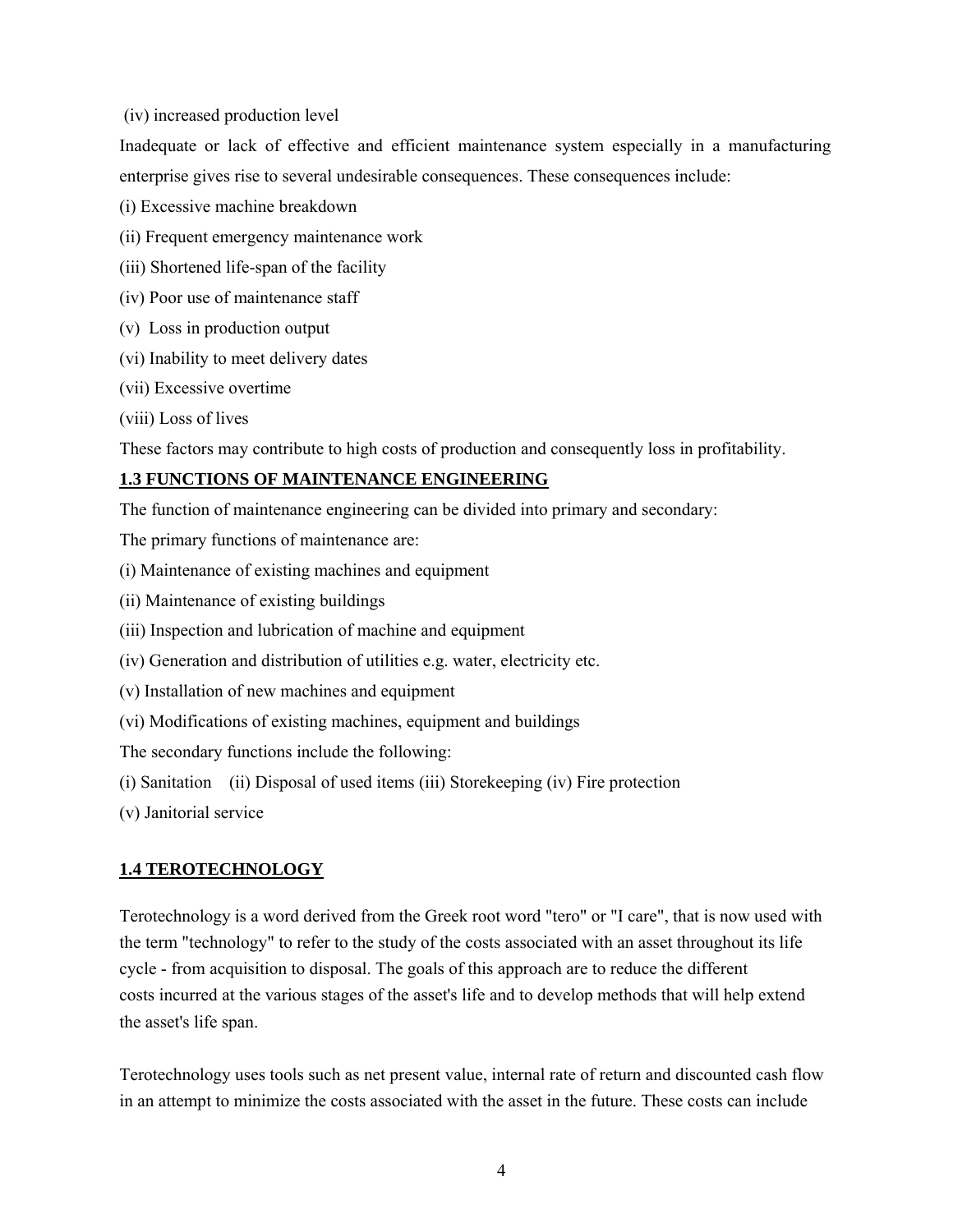engineering, maintenance, wages payable to operate the equipment, operating costs and even disposal costs. Also known as "life-cycle costing". Terotechnology is multidisciplinary approach to obtaining maximum economic benefit from physical assets. Developed in the UK in the early 1970s, it involves systematic application of engineering, financial, and management expertise in the assessment of the lifecycle impact of an acquisition (buildings, equipment, machines, plants, structures) on the revenues and expenses of the acquiring organization. Practice of terotechnology is a continuous cycle that begins with the design and selection of the required item, follows through with its installation, commissioning, operation, and maintenance until the item's removal and disposal and then restarts with its replacement.

The activities of the maintenance department cannot be totally described by the term 'maintenance'. In order to describe vividly the functions of the maintenance department, the word 'Terotechnology' was coined.

The practise of terotechnology is concerned with the specification and design for reliability and maintainability of plant, machinery, equipment, buildings and structures together with their installation, commissioning, maintenance, modification, and replacement, and with feedback of information on design, performance, and costs.

Terotechnology's division is the operations team that caries out the daily operations of Facilities Management Services which optimize assets with professional Facilities Management and Operation & Maintenance (O&M) Services for Mechanical & Electrical (M & E) Systems, Civil Works, Landscape, Janitorial and other facility specialization. Rather than bearing addition business burdens, a 'single point responsibility' through direct maintenance, subcontract & vendor management will save time, money and effort.

# **2.0 TYPES OF MAINTENANCE**

### **2.1 Breakdown Maintenance:**

Breakdown maintenance is referred to by many different names: reactive maintenance, repair, fixwhen-fail, and run-to-failure (RTF) maintenance. When applying this maintenance strategy, a piece of equipment receives maintenance (e.g., repair or replacement) only when the deterioration of the equipment's condition causes a functional failure. The strategy of breakdown maintenance assumes that failure is equally likely to occur in any part, component, or system. Thus, this assumption precludes identifying a specific group of repair parts as being more necessary or desirable than others. The major downside of breakdown maintenance is unexpected and unscheduled equipment downtime. If a piece of equipment fails and repair parts are not available, delays occur while the parts are ordered and delivered. If these parts are urgently required, a premium for expedited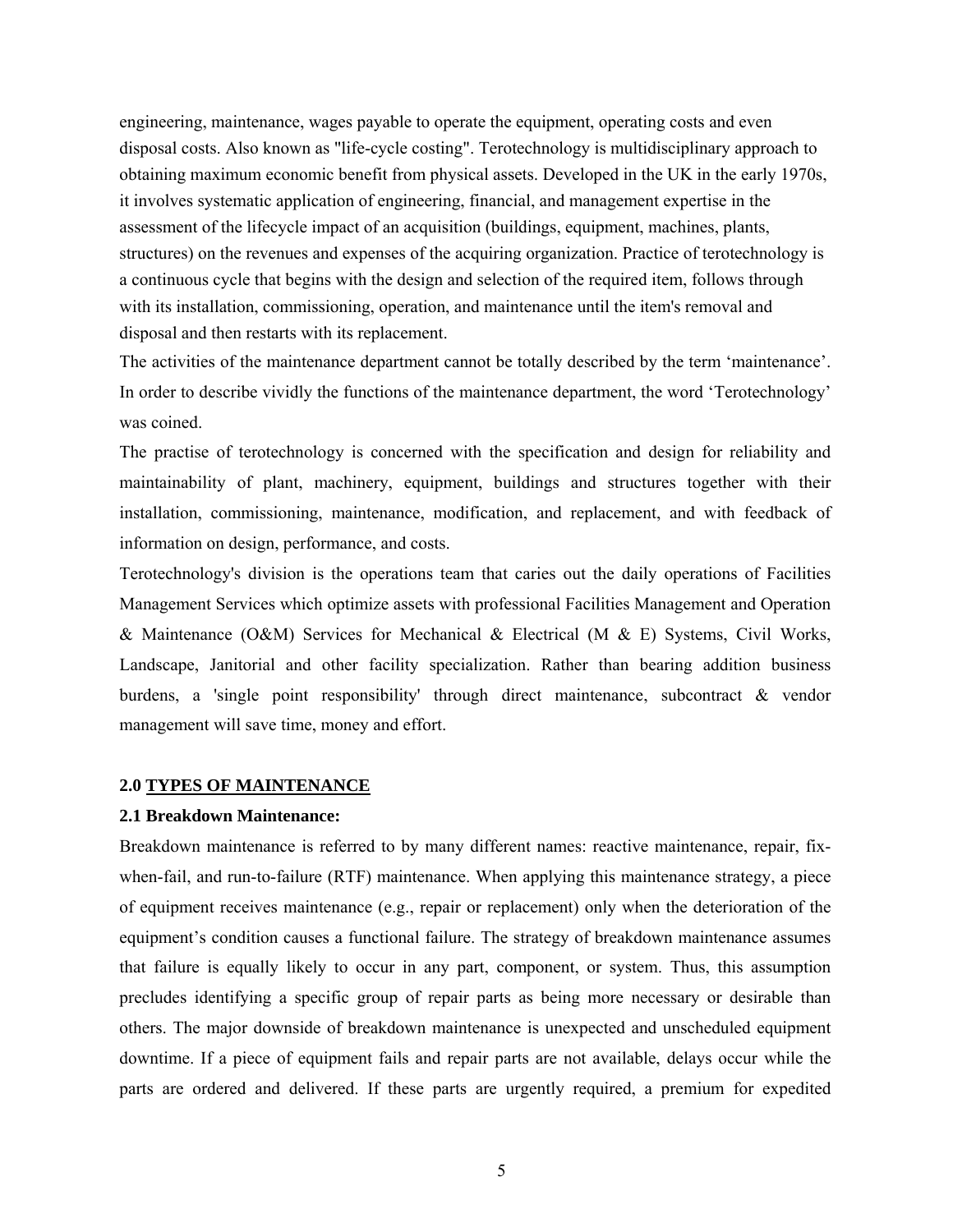delivery must be paid. If the failed part is no longer manufactured or stocked, more drastic and expensive actions are required to restore equipment function. Cannibalization of like equipment or rapid prototyping technology may satisfy a temporary need but at substantial cost. Also, there is no ability to influence when failures occur because no (or minimal) action is taken to control or prevent them. When this is the sole type of maintenance practiced, both labour and materials are used inefficiently.

Labour resources are thrown at whatever breakdown is most pressing. In the event that several breakdowns occur simultaneously, it is necessary to practice a kind of maintenance in an attempt to bring all the breakdowns under control. Maintenance labour is used to "stabilize" (but not necessarily fix) the most urgent repair situation, then it is moved on to the next most urgent situation, etc. Replacement parts must be constantly stocked at high levels, since their use cannot be anticipated. This incurs high carrying charges and is not an efficient ay to run a storeroom. A purely reactive maintenance program ignores the many opportunities to influence equipment survivability.

#### **2.2 Preventive Maintenance (PM):**

Maintenance repairs performed on a regular schedule to minimize component degradation and extend the life of equipment. Preventive maintenance is performed after a set amount of elapsed calendar time or machine run time, regardless of whether the repair is needed. While more costeffective than reactive maintenance, preventive maintenance still requires substantial human resources and replacement parts inventories.

It may be a daily maintenance (cleaning, inspection, oiling and re-tightening), designed to retain the healthy condition of equipment and prevent failure through the prevention of deterioration, periodic inspection or equipment condition diagnosis, to measure deterioration. It entails understanding and maintaining all the physical elements of manufacturing-machine components, equipment, and systems- so that they consistently perform at all levels required of them. Such maintenance is usually scheduled by providing for monitoring inspections and special operating procedures.

The intent of PM is to "prevent" maintenance problems or failures before they take place by following routine and comprehensive maintenance procedures. The goal is to achieve fewer, shorter, and more predictable outages.

#### **Advantages of PM**

1. It is predictable, making budgeting, planning, and resource levelling possible.

2. When properly practiced, it generally prevents most major problems, thus reducing forced outages, "reactive maintenance," and maintenance costs in general.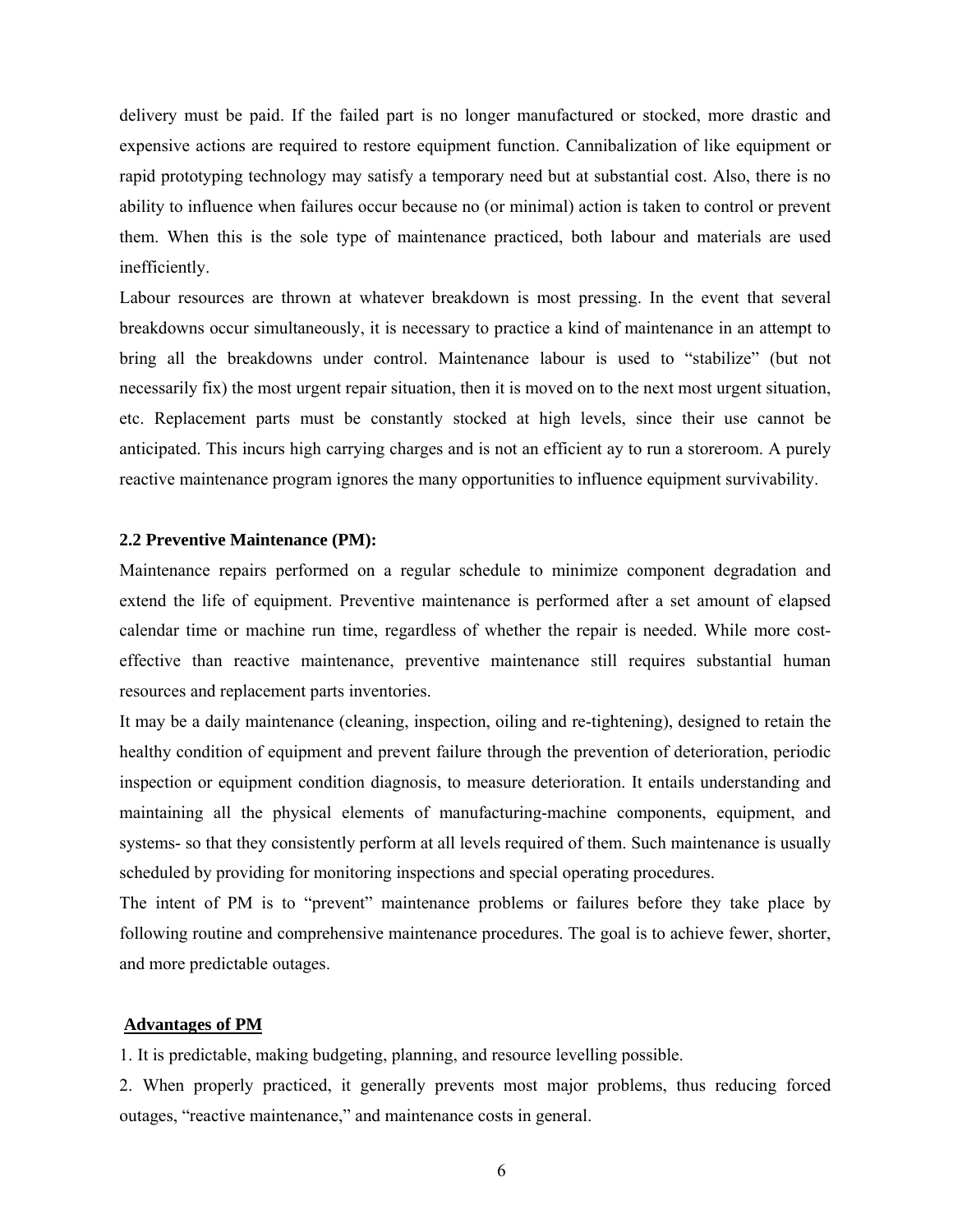- 3. It assures managers that equipment is being maintained.
- 4. It is easily understood and justified.

### **Disadvantages of PM**

1. It is time consuming and resource intensive.

2. It does not consider actual equipment condition when scheduling or performing the maintenance.

3. It can cause problems in equipment in addition to solving them (e.g.damaging seals, stripping threads).

It is further divided into periodic maintenance and predictive maintenance. Just like human life is extended by preventive medicine, the equipment service life can be prolonged by doing preventive maintenance.

#### **a. Periodic Maintenance (Time based maintenance - TBM):**

Time based maintenance consists of periodically inspecting, servicing and cleaning equipment and replacing parts to prevent sudden failure and process problems.

# **b. Predictive Maintenance:**

This is a method in which the service life of important part is predicted based on inspection or diagnosis, in order to use the parts to the limit of their service life. Compared to periodic maintenance, predictive maintenance is condition based maintenance. Predictive maintenance programs measure equipment on a regular basis, track the measurements over time, and take corrective action when measurements are about to go outside the equipment operating limits. Repairing equipment as-needed requires fewer man-hours and parts than preventive maintenance. However, tracking the measurements requires new tools, training, and software to collect and analyze the data and predict repair cycles. It manages trend values, by measuring and analyzing data about deterioration and employs a surveillance system, designed to monitor conditions through an on-line system.

# **2.3 Corrective Maintenance:**

It improves equipment and its components so that preventive maintenance can be carried out reliably. Equipment with design weakness must be redesigned to improve reliability or improving maintainability.

## **2.4 Condition Based Maintenance**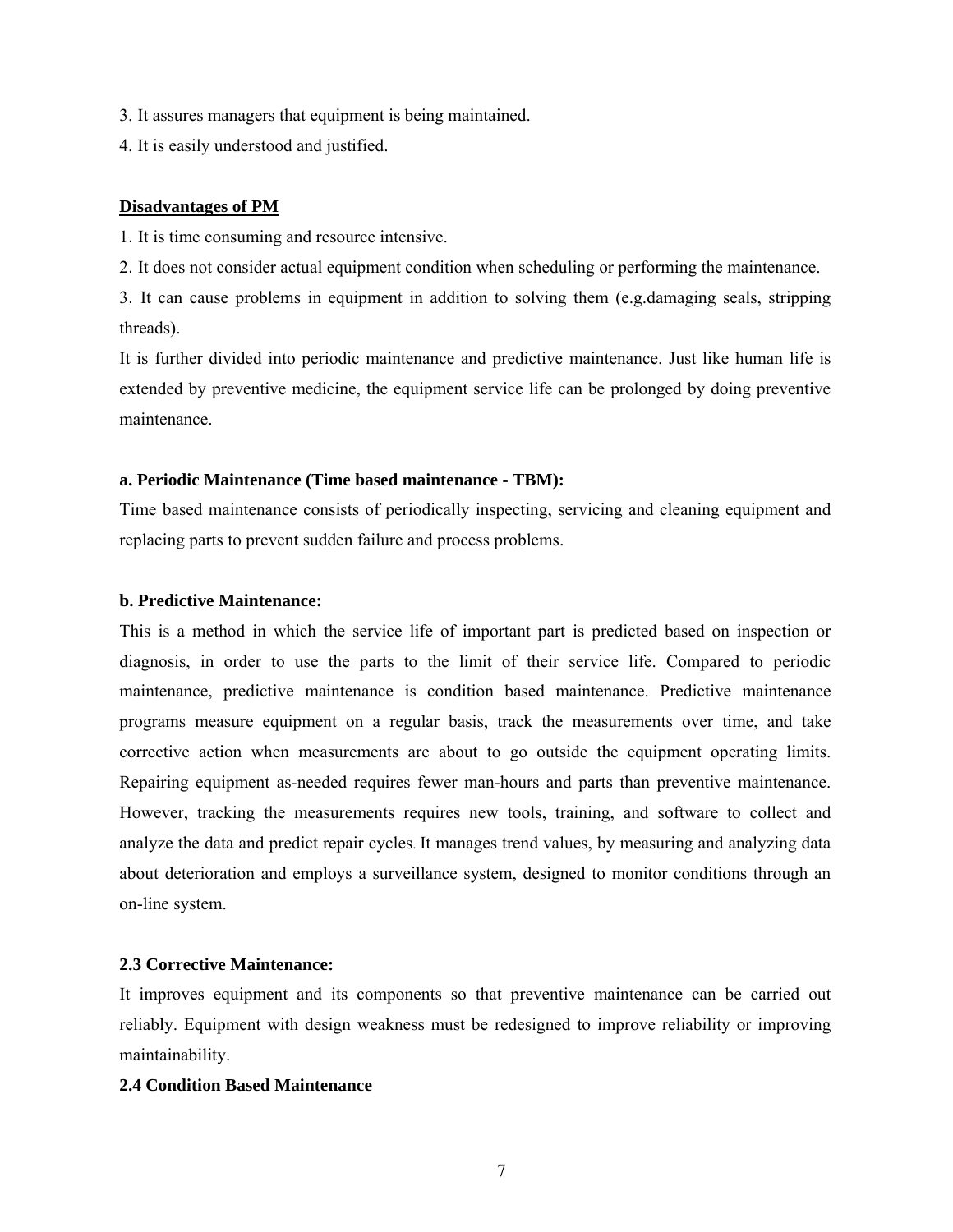The condition of the equipment or some critical parts of the equipment are continuously monitored using sophisticated monitoring instruments so that failure may be predicted well before it occurs and corrective steps are taken to prevent failure.

# **2.5 Design Out Maintenance**

A design out maintenance is a design oriented curative means aimed at rectifying a design defect originated from improper method of installation or poor choice of materials etc. It calls for strong design and maintenance interface. Design out maintenance aims to eliminate the cause of maintenance.

# **2.6 Opportunistic Maintenance**

When equipment is taken down for maintenance of one of few worn out parts, the opportunity can be utilized to change or maintain other parts which are wearing out even though they have yet to fail. This maintenance strategy is for non-monitored components.

# **2.7. Proactive Maintenance**

Unlike the three type of maintenance strategies which has been discussed earlier, proactive maintenance can be considered as an another new approach to maintenance strategy. Dissimilar to preventive maintenance that based on time intervals or predictive maintenance that based on condition monitoring, proactive maintenance concentrate on the monitoring and correction of root causes to equipment failures. The proactive maintenance strategy is also designed to extend the useful age of the equipment to reach the wear-out stage by adaptation a high mastery level of operating precision.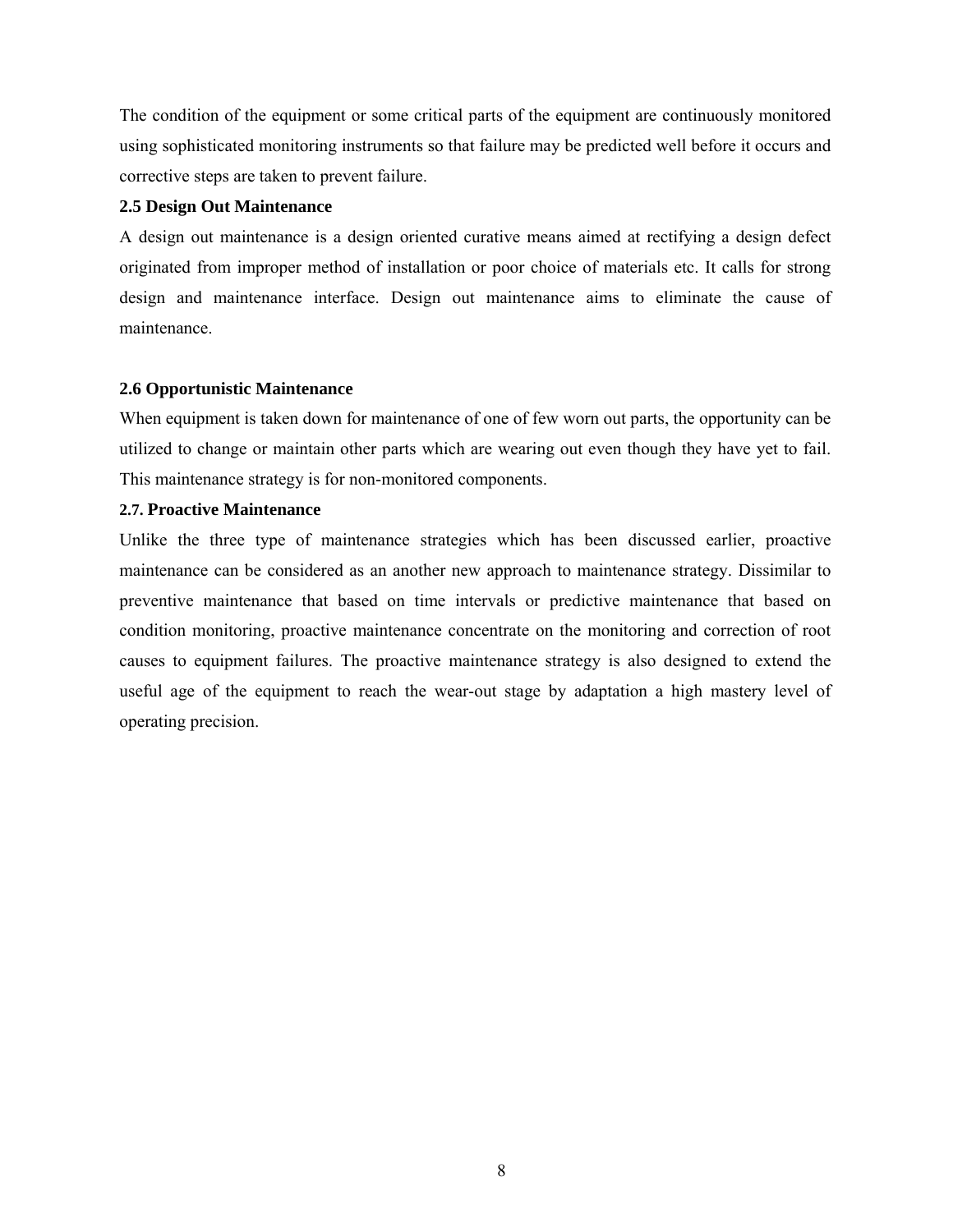

### **Figure 1: Diagrammatic representation of Types of Maintenance**

### **2.7 Reliability Centered Maintenance (RCM)**

Recently, reliability centered maintenance has been defined as "an approach to maintenance that combines reactive, preventive, predictive, and proactive maintenance practices and strategies to maximize the life that a piece of equipment functions in the required manner." RCM is an approach that tried to create an optimum mixture of an intuitive approach and a rigorous statistical approach to deciding how to maintain facility equipment.

# **3.0 FAILURE RATE AND RELIABILITY**

# *3.1 Failure Rate*

Failure is any event that adversely affects system criteria. For example, the criteria could include output in a sold-out condition, or maintenance cost or capital resources in a constrained budget cycle, environmental excursions or safety, etc.

Failure rate is the **time rate of change of the probability of failure**. Since the latter is a function of time, failure rate is also a function of time. However, in terms of failure rate, one can obtain physical information as to which factor is controlling the failure behavior and/or when it is controlling the failure behavior. The failure rate is a basic component of many more complex reliability calculations. Depending upon the mechanical/electrical design, operating context, environment and/or maintenance effectiveness, a machine's failure rate as a function of time may decline, remain constant, increase linearly or increase geometrically ( Figure 2)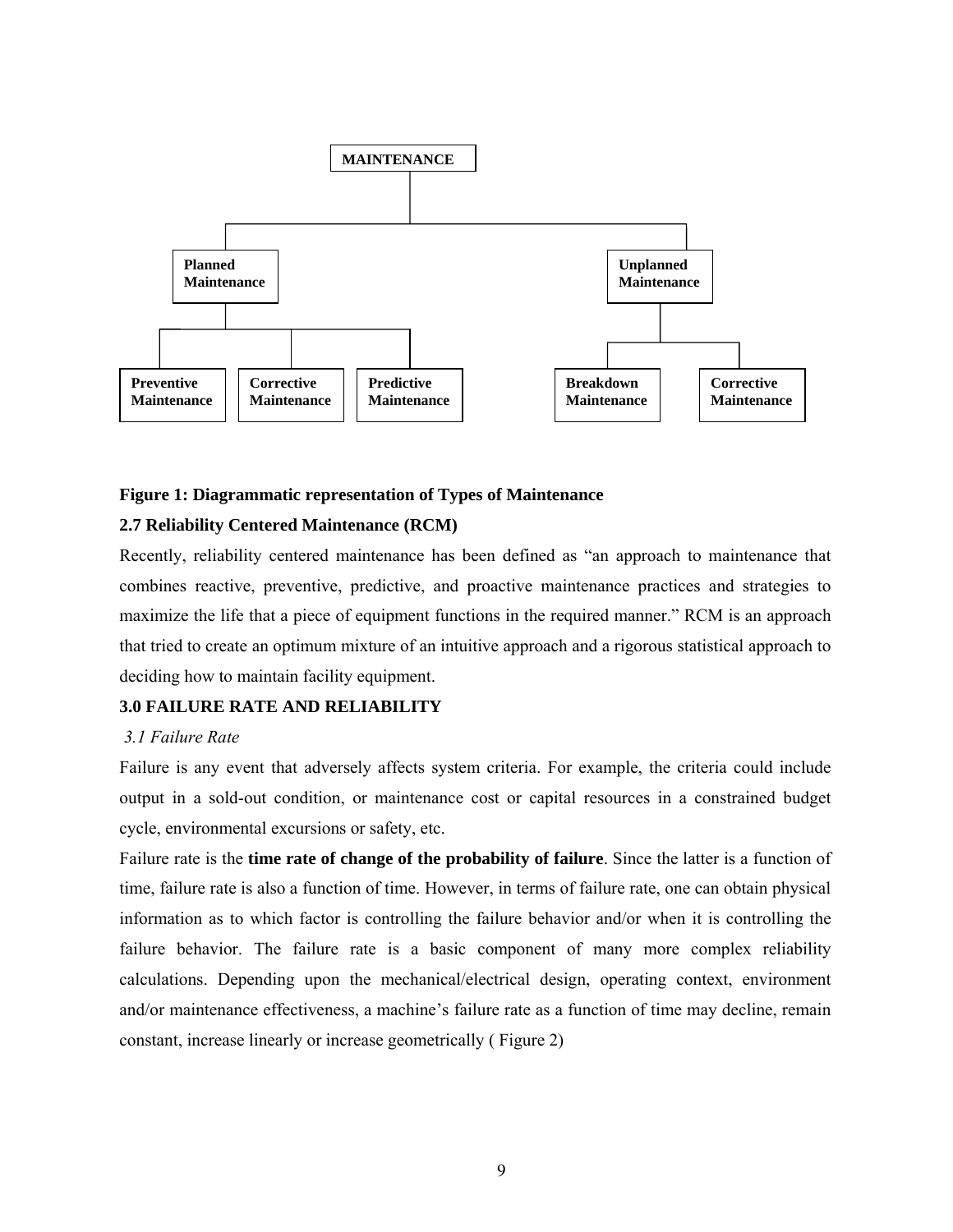

Depending upon machine type, the failure rate may decrease, remain constant, gradually increase or geometrically increase as a function of time

**Figure 2: Failure Patterns of Machinery in relation with time** 

**Example 1:** A TV producer tested 1000 units in an accelerated reliability evaluation program. In that program, each unit is turned on-and-off 16 times each day to mimic a typical TV usage for a week. Based on a failure-to-perform criterion, failure data are obtained for the first 10 days of test:

|  | day-1 day-2 day-3 day-4 day-5 day-6 day-7 day-8 day-9 day-10 |  |  |  |  |
|--|--------------------------------------------------------------|--|--|--|--|
|  | 18 12 10 7 6 5 4 3 0 1                                       |  |  |  |  |

The **failure rate** is defined as the "**probability of failure per day**", denoted by  $\lambda_i$ , i=1, 10:

For the first day (i=1):  $\lambda$  (1)=18/1000/day;

For the second day (i=2):  $\lambda$  (2)=12/(1000-18)=12/982/ day.

For the third day (i=3):  $\lambda$  (3)= 13/(1000-18-12)= 13/970/day.

Note that the failure rate for day-1 is based on a total of 1000 TV sets, in which 18 failed during the day; the failure rate for day-2 is based on a total of (1000-18) sets; and for day-3, a total of (1000-18- 12) sets; etc. In this way, we can obtain  $\lambda$  (t) up to t=10 days. Clearly, for this procedure to yield reliable  $\lambda$  (t), the number of the TV sets tested each day must be large relative to the number of failures in that day. However, we also note that the time required in gathering the data is only 10 days, a relatively short time period compared to what might be needed to generate a set of time-tofailure data  $\{t_i, i=1, N\}$ .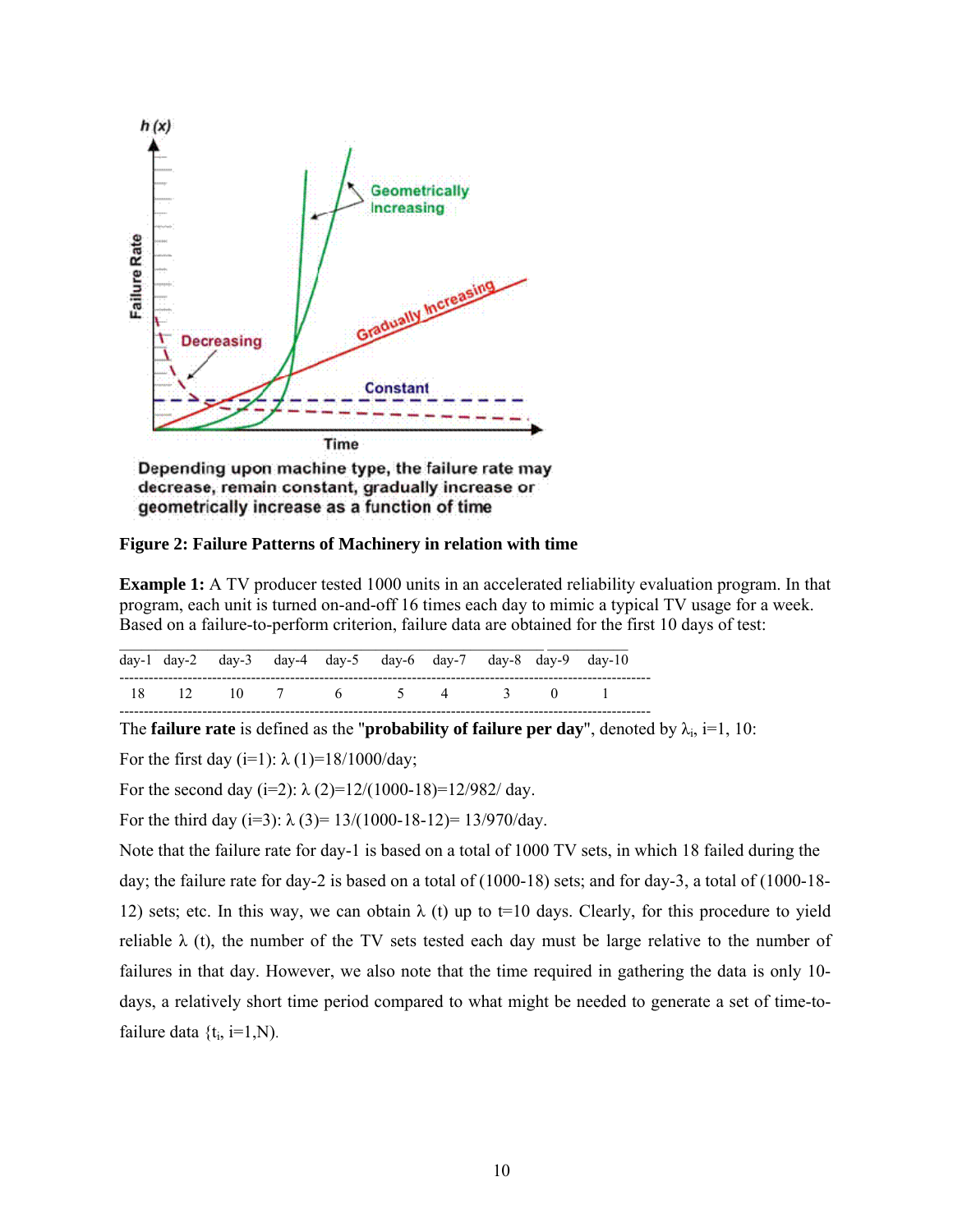

more of a conceptual tool than a predictive tool.

**Figure 3: Profile of Equipment Failure (Bath Tub Curve)** 

Failures do not generally occur at a uniform rate, but follow a distribution in time commonly described as a "bathtub curve." The life of a device can be divided into three regions:

- (i) *Infant Mortality Period*: This period is that of 'running in', where the failure rate progressively improves. The failure rate is generally high but short before decreasing due to design or manufacturing errors, defective parts, defects in materials, misuse, misapplication, out of manufacturing tolerance. Failure at this period can be avoided by subjecting the product to specified period of simulated tests, in hope that most early failures are weeded out, vigorous tests during commissioning, design improvement, stricter material selection, tightened quality control, and the use of **redundancy**, which is built into the product to provide a **fail-safe** feature.
- (ii) *Useful Life Period*: At this period, failure rate is at its lowest and remains constant for products that do not contain fatal defects or that have survived the infancy period. This constant-rate mode is generally due to random events from without, rather than by inherent factors from within. Such events are beyond the control during the periods of design, prototype development, manufacturing, etc. but may be result through either accident or poor operation or maintenance. Failures may be reduced by following good operatiog and maintenance procedures. The constant rate period is often used to formulate the pricing, Guarantee and servicing policies of the product; the latter is of particular importance in commerce. Product with a constant failure rate has the unique attribute that its probability of failure is independent of the products past service life; this aspect aids the ease of mathematical modelling in repair frequency, spare-part inventory, maintenance schedule, etc.
- (iii) *Wear Out Period*: The period occurs toward the tail end of the product useful life and is associated with increasing failure rate. The failure is because of old age of the equipment material fatigue, corrosion, contact wear, insulation failure, and so on. Products with rapidly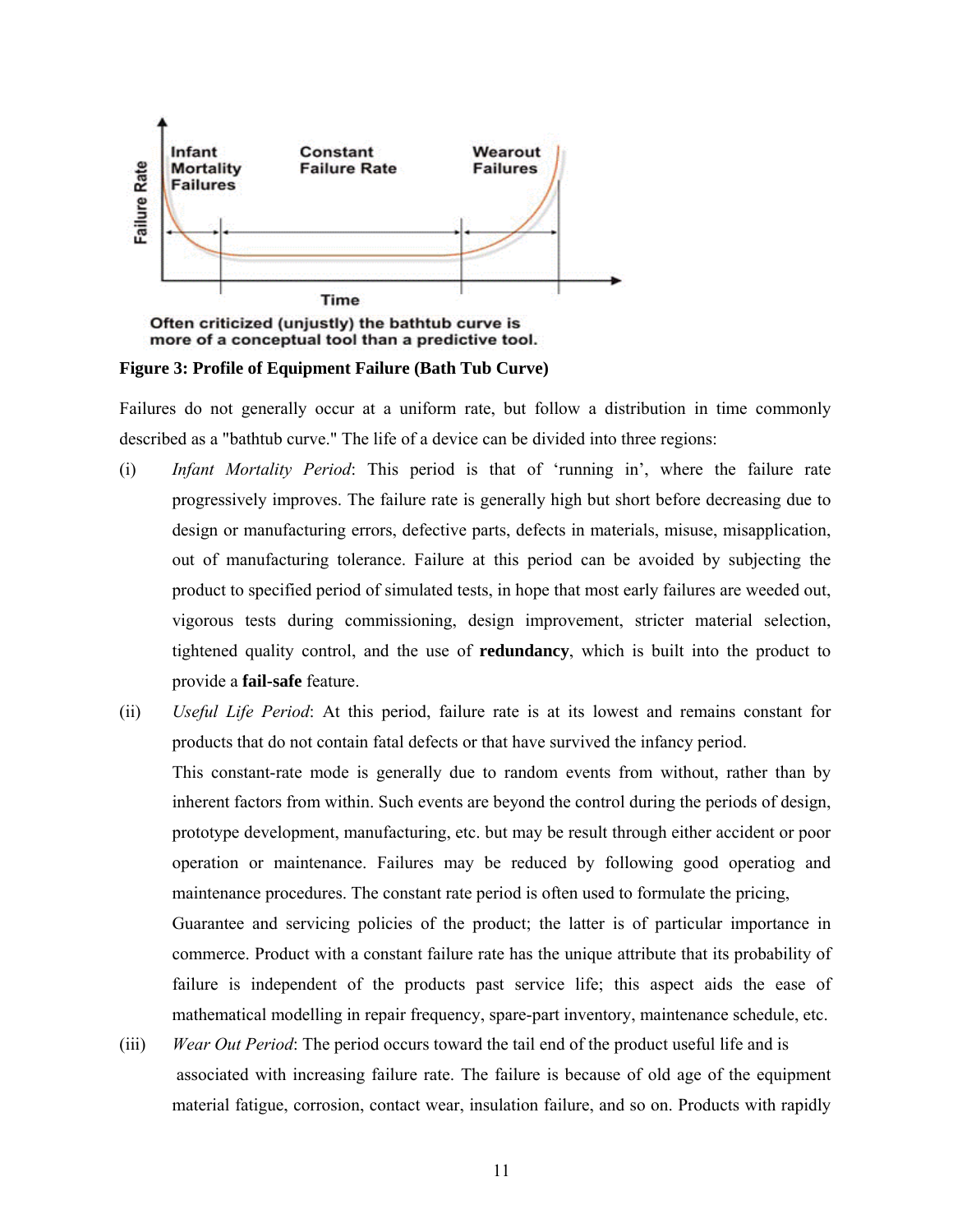increasing failure rates require corrective measures such as regularity of inspection, maintenance, replacement, etc. The central concern in the wear-out period is the ability to predict the probable service life with a suitable model, so that a prudent schedule for preventive maintenance can be formulated.

Generally, the infant mortality mode is a **quality control** issue, while the wear-out mode is a **maintenance** issue. The random failure or constant rate mode, on the other hand, is widely used as the basis for product **reliability** considerations.

### 3.2 *Failure patterns*

Three types of failure patterns can be identified as follows:

 1. Random Failure Pattern: This is a situation when the probability of failure of a component is constant and independent of time. Such components do not wear out or deteriorate under normal operating conditions. An example is the fuse that can be blown off whether old or new. The probability density function is given by:

X (t) = λe<sup>-λi</sup>, where λ is the average failure rate and  $\frac{1}{\lambda}$  is the average time to failure. The probability density function is shown in Figure 3.



**Figure 3: Exponential Probability Density Function**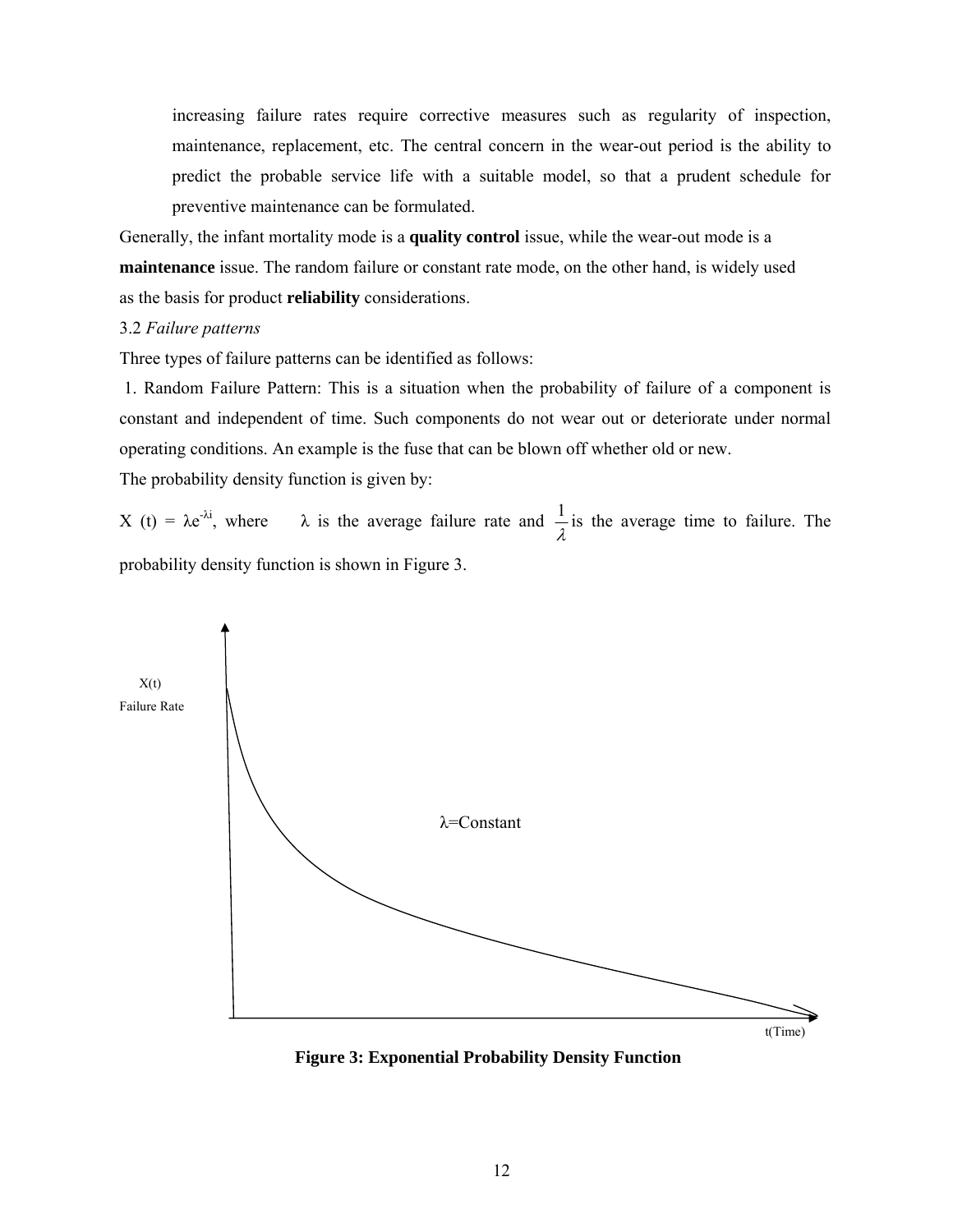#### 2. Running-in Failure Pattern:

This term is usually refers to the period of starting a machinery when it is new or after a major overhaul, which normally involves the changing of principal working components and parts. Problems of running- in may be a result of human imperfections either in design/manufacture or during installation. The probability function of such a failure is shown in Figure 4.





3. Wear-out Failure Pattern: Deterioration of machinery is expected to increase with use and its age. Machinery would therefore fail after some operating conditions at an age. Failure patterns, which exhibit wear, are represented by the Normal Probability Function, which is given by:

X (t) = 
$$
\frac{1}{\sigma \sqrt{2\pi}} e^{-\left(\frac{t-t_m}{2\sigma^2}\right)}
$$
, where  $t_m$  is the mean and  $\sigma$  is the variance.

## *3.3 Reliability*

The term "**reliability**" in engineering refers to the probability that a product, a system or a particular component will perform without failure under the specified condition and for a specific period of time. Thus, it is also known as the "**probability of survival**". To quantify reliability, a test is usually conducted to obtain a set of "time-to-failure" sample data; say  $\{t_i, i=1, N\}$ . The sample can then be fitted to a probability density function,  $f(t)$ , or to a probability cumulative function,  $F(t)$ . The "reliability function" is defined as:  $R(t) = 1 - F(t)$ . Hence the behavior of  $R(t)$  is conjugate to that of F(t), the cumulative probability of failure in time. However, failure of an engineering product, or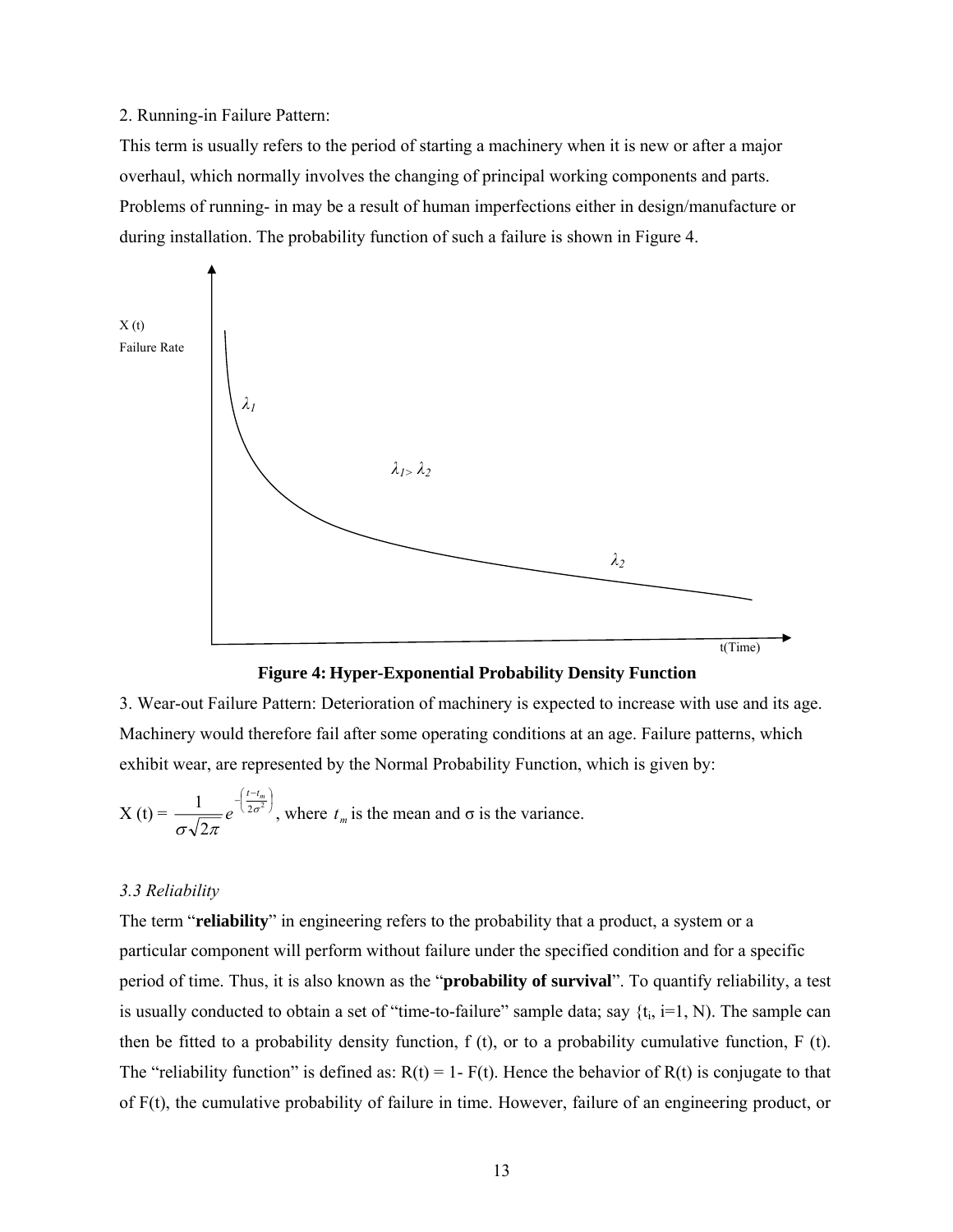system, may stem from such random factors as material defects, loss of precision, accidental overload, environmental corrosion, etc. The effects on failure of the these random factors are only implicit in the collected data  $\{t_i, i=1,N\}$ ; and it is difficult to ascertain which factor is predominant and when it is predominant, from using F(t).

# 3.3.1 *Indices of Reliability*

Reliability can be specified by two parameters namely:

1. Mean time between failures (MTBF)

MTBF is the critical characteristic for repairable system and is the mean or average time between two successive failures of the system. MTBF can be obtained by running an item or equipment for a predetermined length of time under specified conditions and calculating the average length of time between failures. If for example, an item fails six times in an operating period of 60,000 hrs, MTBF is 10, 000 hrs. However, if the identical items operating under similar conditions are studied, MTBF is given by:

MTBF = (Total operating hours of all items)/Total number of failures that occur

For example if 20 identical items operate for 5, 000 hrs during which 40 failures occur and are rectified,

MTBF = 
$$
\frac{5000 \times 20}{40} = 2,500
$$
 hrs

MTBF can also be expressed as the inverse of failure rate,  $\lambda$  as follows:

$$
MTBF = \frac{1}{\lambda}
$$

The exponential distribution, the most basic and widely used reliability prediction formula, models machines with the constant failure rate, or the flat section of the bathtub curve. Most industrial machines spend most of their lives in the constant failure rate, so it is widely applicable. Below is the basic equation for estimating the reliability of a machine that follows the exponential distribution,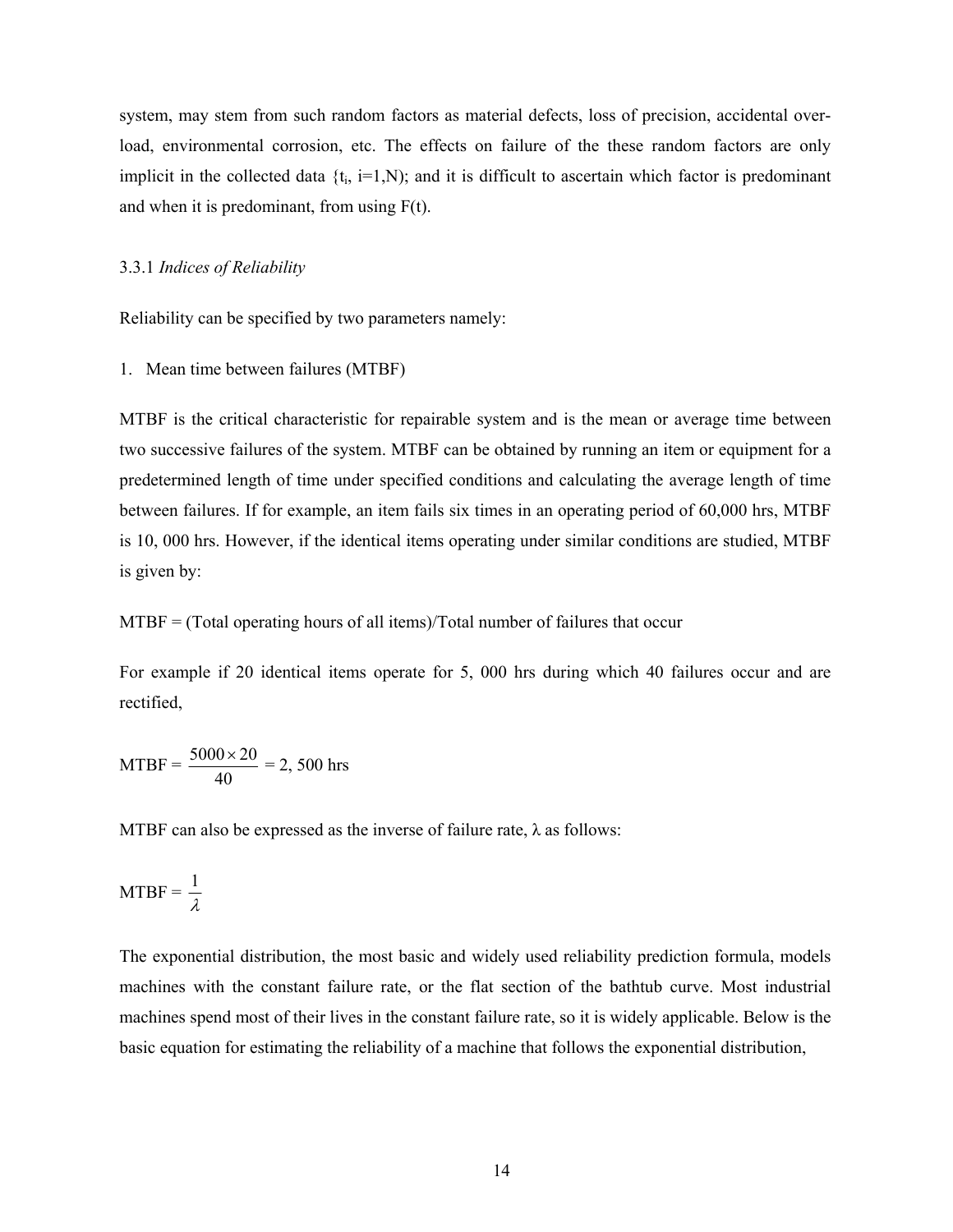where the failure rate is constant as a function of time:

$$
R_{(t)} = e^{-\lambda t}
$$

Where:

 $R(t)$  = Reliability estimate for a period of time, cycles, miles, etc. (t).

 $e =$ Base of the natural logarithms  $(2.718281828)$ 

 $\lambda$  = Failure rate (1/MTBF)

If for example, we assume a constant failure rate of 0.1 for a prime mover and running for six years without a failure, the projected reliability is 55 percent, which is calculated as follows:

 $R(6) = 2.718281828-(0.1*6)$ 

 $R(6) = 0.5488 = ~55\%$ 

In other words, after six years, about 45% of the population of similar prime mover operating in similar application can be expected to fail. It is worth reiterating at this point that these calculations project the probability for a population. Any given individual from the population could fail on the first day of operation while another individual could last 30 years. That is the nature of probabilistic reliability projections.

# 2. Mean time to failure (MTTF)

This is used for components or items that are not repairable such as filament lamps, fuses, resistors, capacitors, etc. The value of MTTF can be calculated from life test results, which can be obtained by stressing a large number of components under known conditions for a period and noting the number of failures.

 $MTTF = (Length of test time) / (Number of failures).$ 

Another method which though is more accurate but costly is run to failure specified number of components under specified conditions.

$$
MTTF = \frac{1}{\eta} \sum_{i=1}^{i=n} T_i
$$

Where  $T_i$  = length of time taken by the i<sup>th</sup> specimen to fail

n = total number of specimens.

MTTF =  $\frac{1}{\lambda}$  where  $\lambda$  is failure rate and is independent of time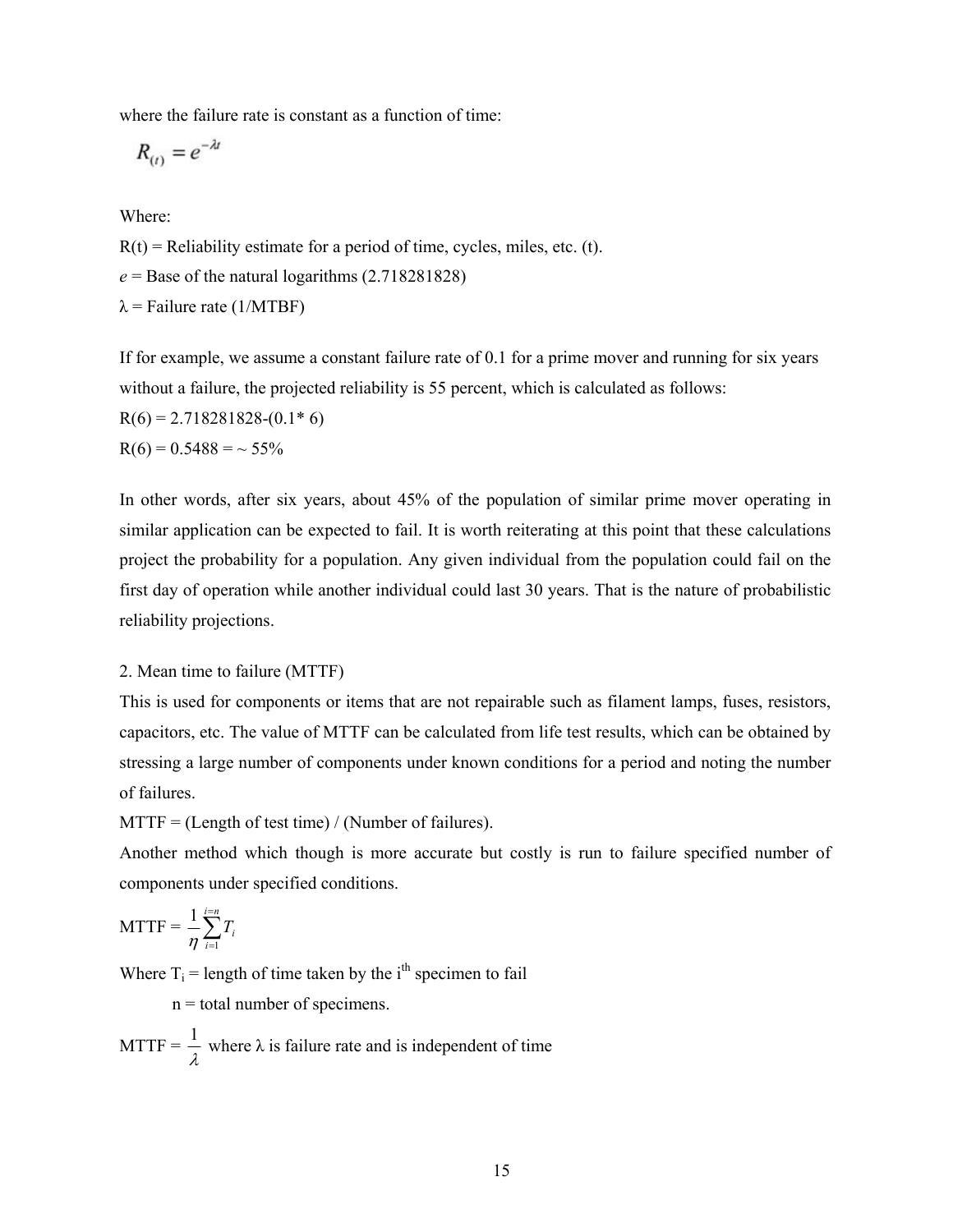# 3.3.2 Calculating System Reliability

System reliability depends on the reliabilities of the various components in the system. Therefore, to calculate the reliability of a system, the system should be divided into subsystems. A system may be connected in series or parallel.

# **Systems in Series**

In the series system, the ability to employ subsystem B depends upon the operating state of subsystem A. If subsystem A is not operating, the system is down regardless of the condition of subsystem B (Figure 5).

To calculate the system reliability for a system is series, there is the need to multiply the estimated reliability of subsystem A at time (t) by the estimated reliability of subsystem B at time (t). The basic equation for calculating the system reliability of a simple series system is:

 $Rs_{(i)} = R1_{(i)} \times R2_{(i)} \times ... \times Rn_{(i)}$ 

Where:

 $Rs(t)$  – System reliability for given time (t)

 $R1-n(t)$  – Subsystem or sub-function reliability for given time (t)

So, for a simple system with three subsystems, or sub-functions, each having an estimated reliability of 0.90 (90%) at time (t), the system reliability is calculated as  $0.90 \times 0.90 \times 0.90 = 0.729$ , or about 73%.



Reliability block diagram for a simple serial system, each component having an estimated reliability of 0.90

# **Figure 5: Simple Serial System**

# **Systems in Parallel**

Design engineers at times incorporate redundancy into critical machines. Reliability engineers call these parallel systems and may be designed as active parallel systems or standby parallel systems. The block diagram for a simple two component parallel system is shown in Figure 6.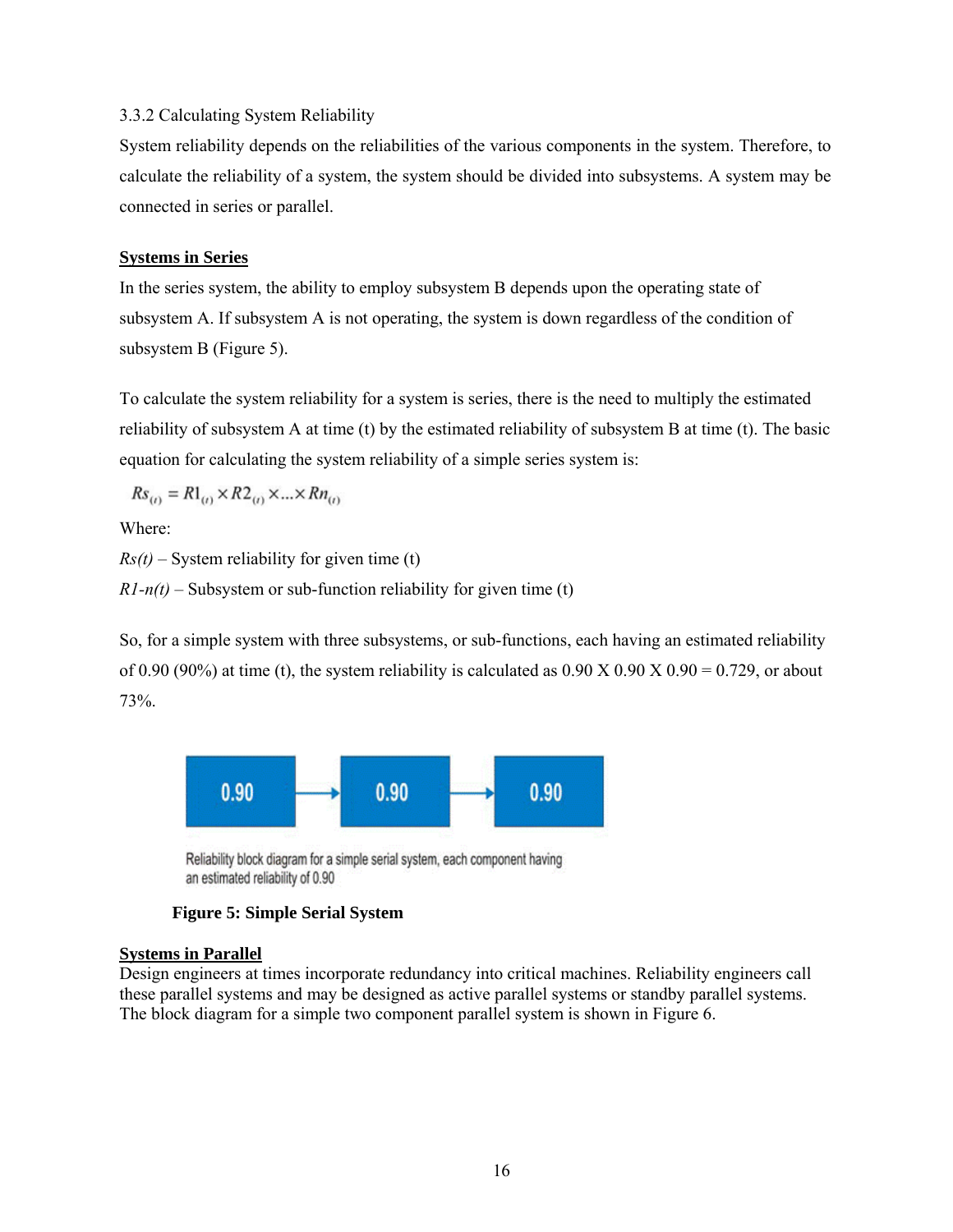

Reliability block diagram for a simple parallel system, each component having a reliability of 0.90

# **Figure 6: Simple parallel system**

To calculate the reliability of an active parallel system, where both machines are running, use the following simple equation:

$$
Rs_{(t)} = 1 - [(1 - R1_{(t)}) \times (1 - R2_{(t)}) \times ... \times (1 - Rn_{(t)})]
$$

Where:

 $Rs(t)$  – System reliability for given time (t)  $R1-n(t)$  – Subsystem or sub-function reliability for given time (t)

The simple parallel system in our example with two components in parallel, each having a reliability of 0.90, has a total system reliability of  $1 - (0.1 \times 0.1) = 0.99$ . Therefore, the system reliability was significantly improved.

# 3.3.3 Availability

Maintenance Managers/Engineers usually employ availability Ratio for planning purposes. The reliability of a system gives the probability a certain job can be done without system breakdown, however, the manager needs to know how much time the system would be available over a planning period.

The maintainability, which is a factor of the time required and resources needed to restore equipment in case of failure, in conjunction with reliability determine the availability of a machine.

If the average repair time is  $\overline{T}$ , the availability of the machine, AV in terms of MTBF is

$$
AV = \frac{MTBF}{MTBF + \overline{T}}
$$

Availability Ratio is the portion of the total time a machine should function to that the machine actually functions.

If the total is T hours and the machine is actually in working condition for U hours while it is down for D hours, then

 $T = U + D$ 

Availability Ratio,  $AR = \frac{U}{U+D}$ +

Unavailability Ratio, UR =  $\frac{D}{U+D}$ +

The total time, T does not include planned operational shutdowns due to production schedules or routine preventive maintenance.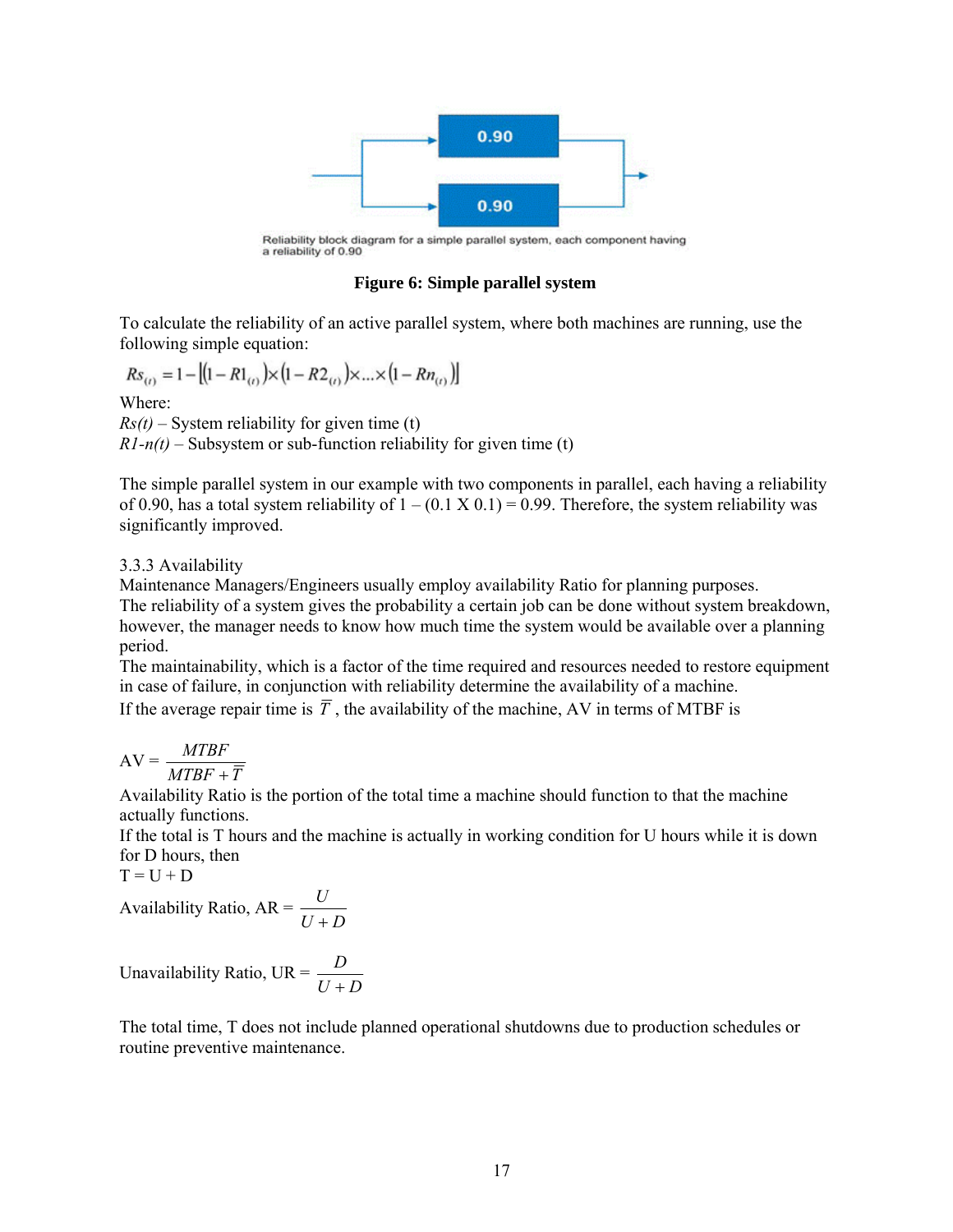# **4.0. TROUBLESHOOTING GUIDE FOR SMALL ENGINE**

The following chart lists a variety of common problems and nearly all possible causes. Diagnostic procedures will then be needed to determine which actually apply. The 'possible causes' are listed in \*approximate\* order of likelihood.

While this chart lists many problems, it is does not cover everything that can go wrong. However, it can be a starting point for guiding your thinking in the proper direction.

# **Problem: Engine will not start or is hard to start**. **Possible causes:**

- 1. Fuel tank is empty or shutoff valve is closed, or fuel line or fuel tank cap vent is clogged.
- 2. There is water in the fuel.
- 3. Carburetor is overchoked.
- 4. Carburetor is improperly adjusted or needs service.
- 5. Ignition system or its wiring is defective or ignition switch is off, or timing way off (e.g., broken flywheel key).
- 6. Deadman or other cutoff switch is open or defective.
- 7. Spark plug is fouled, improperly gapped, or damaged.
- 8. Engine compression is poor.
- 9. Operator needs to read user manual. :)

# • **Problem: Engine starts easily but dies after a few seconds. Possible causes:**

- 1. Fuel tank is empty or shutoff valve is closed, or fuel line or fuel tank cap vent is clogged.
- 2. Carburetor is overchoked.
- 3. Carburetor is improperly adjusted or needs service.
- **Problem: Engine idles roughly, unevenly, or surges.**

# **Possible causes:**

- 1. Carburetor is dirty.
- 2. Air leak in carburetor or intake manifold (e.g., bad O-ring, gasket, primer).
- 3. Carburetor is improperly adjusted or needs service.

### • **Problem: Engine misses under load. Possible causes:**

- 1. Spark plug is fouled, improperly gapped, or damaged.
- 2. Breaker points are pitted or improperly gapped, breaker arm is sluggish, or condenser is bad.
- 3. Carburetor needs adjustment or service.
- 4. Fuel line, fuel filter, or fuel tank cap vent is clogged, or fuel shutoff valve partially closed.
- 5. Valves not adjusted properly or valve springs weak.
- 6. Exhaust ports blocked (2 stroke).

# • **Problem: Engine knocks.**

# **Possible causes:**

- 1. Magneto is not timed properly.
- 2. Carburetor is set too lean.
- 3. Engine has overheated.
- 4. Carbon buildup in combustion chamber.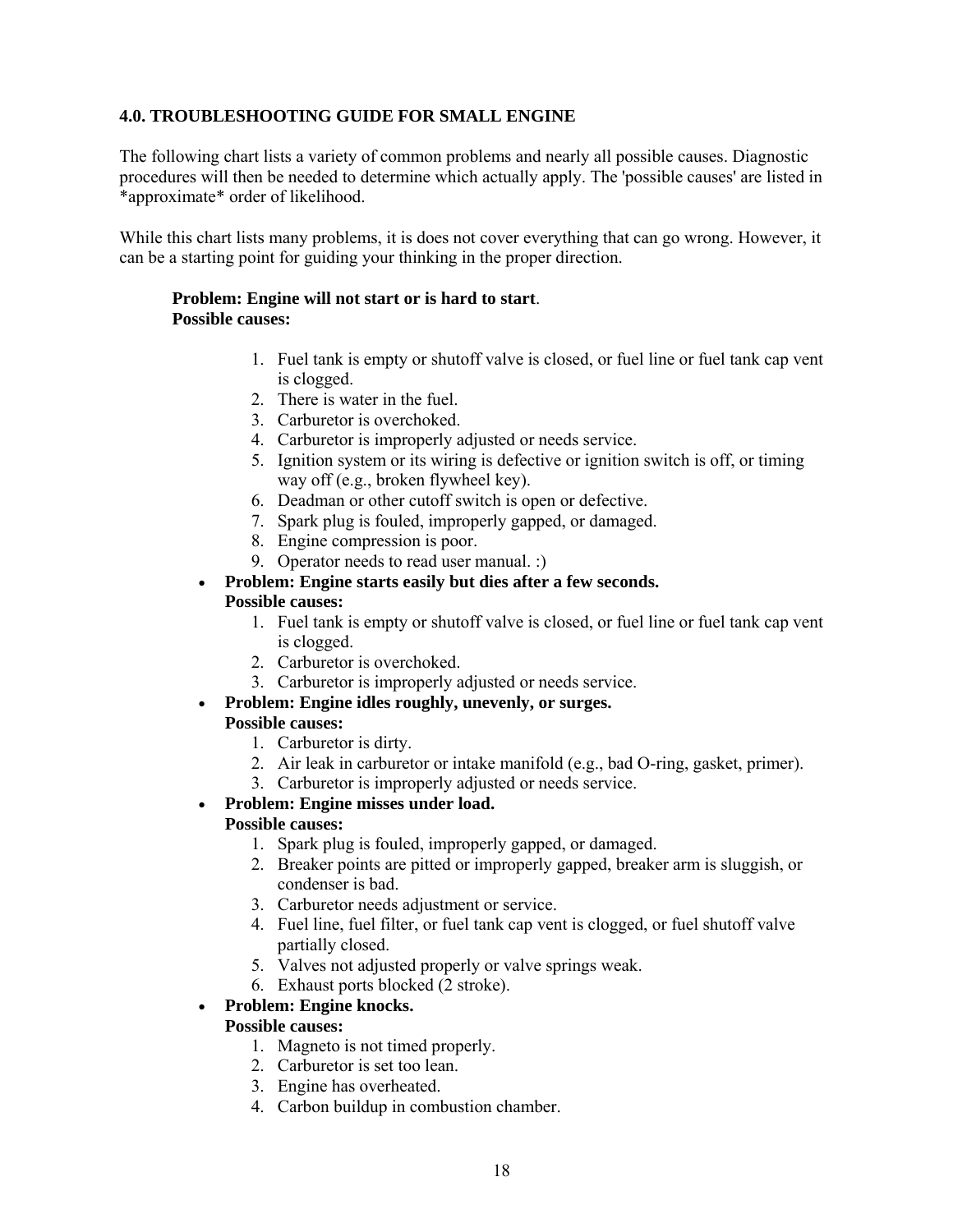- 5. Flywheel is loose.
- 6. Connecting rod is loose or worn.
- 7. Cylinder is excessively worn.
- **Problem: Engine vibrates excessively. Possible causes:** 
	- 1. Engine is not mounted securely.
	- 2. Blade or other driven equipment is unbalanced.
	- 3. Crankshaft is bent.
	- 4. Counterbalance shaft is not timed correctly.
- **Problem: Engine lacks power (possibly after warmup). Possible causes:** 
	- 1. Old gas, bad spark plug, very thick/dirty oil.
	- 2. Choke is partially closed.
	- 3. Carburetor needs adjustment or service.
	- 4. Ignition not timed correctly.
	- 5. Air filter is clogged.
	- 6. There is a lack of lubrication.
	- 7. Valves are not sealing properly.
	- 8. Piston rings are not sealing properly.
	- 9. Head loose or head gasket blown or damaged.
	- 10. Exhaust ports blocked (2 stroke).
- **Problem: Engine operates erratically, surges, and runs unevenly. Possible causes:** 
	- 1. Fuel line or fuel tank cap vent is clogged.
	- 2. There is water in the fuel.
	- 3. Fuel pump is defective.
	- 4. Governor is not set properly, sticking, or binding.
	- 5. Carburetor needs adjustment or service.
	- 6. Loose carburetor/intake pipe resulting in vacuum leak.

# • **Problem: Engine overheats.**

# **Possible causes:**

- 1. Magneto is not timed properly.
- 2. Carburetor set too lean.
- 3. Air intake or cooling fins are clogged.
- 4. Shroud or blower housing missing.
- 5. Excessive load.
- 6. Insufficient or excessive oil.
- 7. Improper oil viscosity (4 stroke) or mixture (2 stroke)
- 8. Valve clearance is too small.
- 9. Excessive carbon buildup in combustion chamber.

# • **Problem: Crankcase breather passing oil. Possible causes:**

- 1. Too much oil in crankcase.
- 2. Engine speed is excessive.
- 3. Oil fill cap or gasket is damaged or missing.
- 4. Breather mechanism is dirty or defective.
- 5. Piston ring gaps are aligned.
- 6. Piston rings are worn.
- **Problem: Engine backfires. Possible causes:**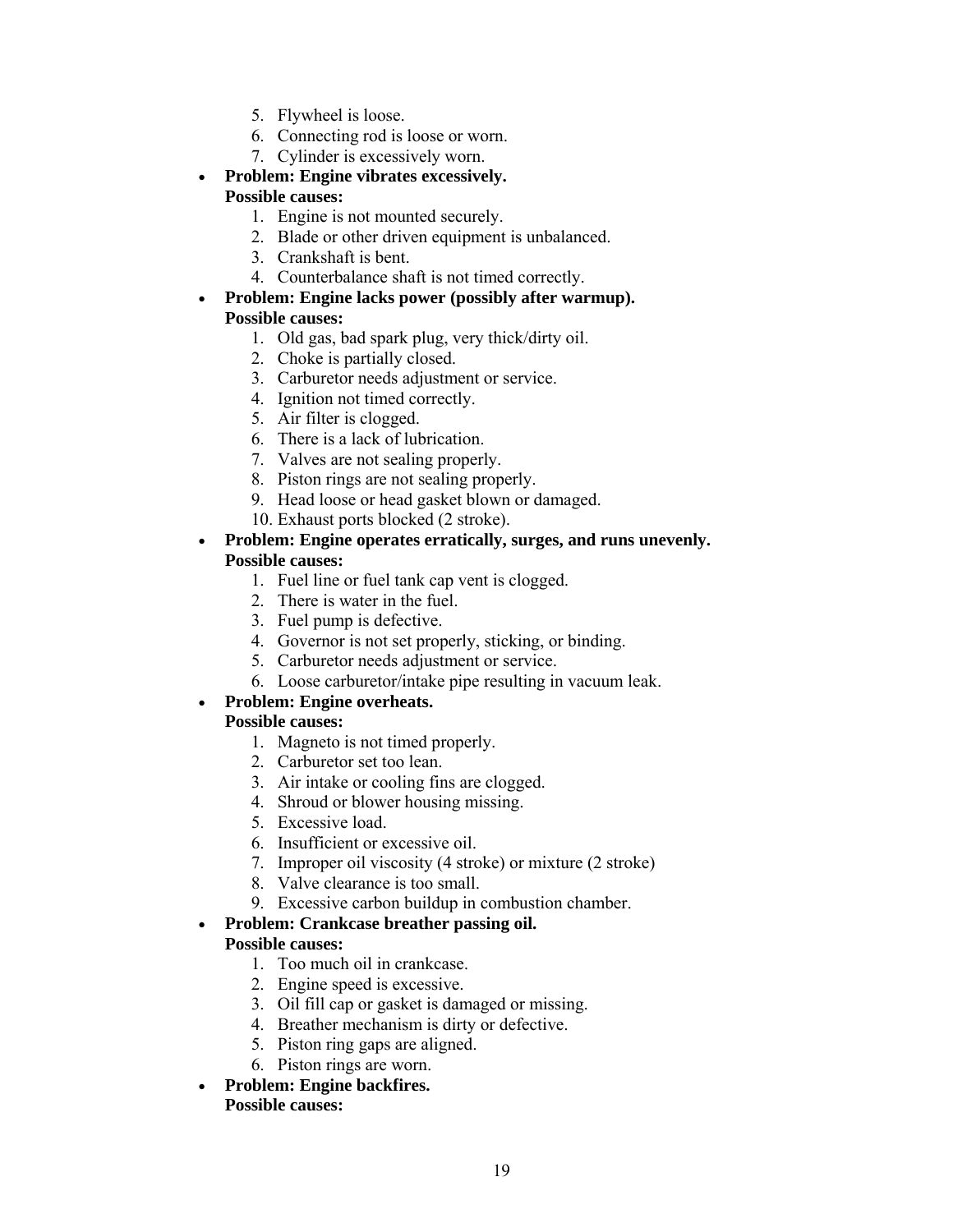- 1. Carburetor set too lean.
- 2. Magneto is not timed correctly.
- 3. Valves are sticking.

# **5.0 MODERN TECHNIQUES IN MAINTENANCE**

The modern techniques in maintenance include the following:

# **5.1 Use of Condition Monitoring (CM) Technologies**

The following methods are available to assess the condition of systems/equipment, to determine the most effective time to schedule maintenance:

- (i) vibration monitoring and analysis
- (ii) thermography
- (iii) lubricant and particle wear analysis (oil analysis)
- (iv) nondestructive testing.
- (v) Acoustic Emission monitoring

# **5.1.1 Vibration Monitoring and Analysis**

# **Theory, Applications, and Techniques**

Analysis of system and equipment vibration levels is one of the most commonly used CM techniques. Vibration monitoring helps determine the condition of rotating equipment and structural stability in a system. It also helps identify noise sources, as severely vibrating equipment is noisy.

# **Basic Vibration Theory**

Vibration is simply the movement of a machine or machine part back and forth from its position of rest. A weight hanging on a spring is the simplest example of how vibration works. Until a force is applied to the weight to cause it to move, we have no vibration. By applying an upward force, the weight moves upward, compressing the spring. If we released the weight, it would drop below its neutral position to some bottom limit of travel, where the spring would stop the weight. The weight would then travel upward through the neutral position to the top limit of motion, and back again through the neutral position. The motion will continue in exactly the same manner as the force is reapplied. Thus, vibration is the response of a system to some internal or external force applied to the system. With a few exceptions, mechanical troubles in a machine cause vibration. The most common problems that produce vibration are:

· unbalance of rotating parts

- · misalignment of couplings and bearings
- · bent shafts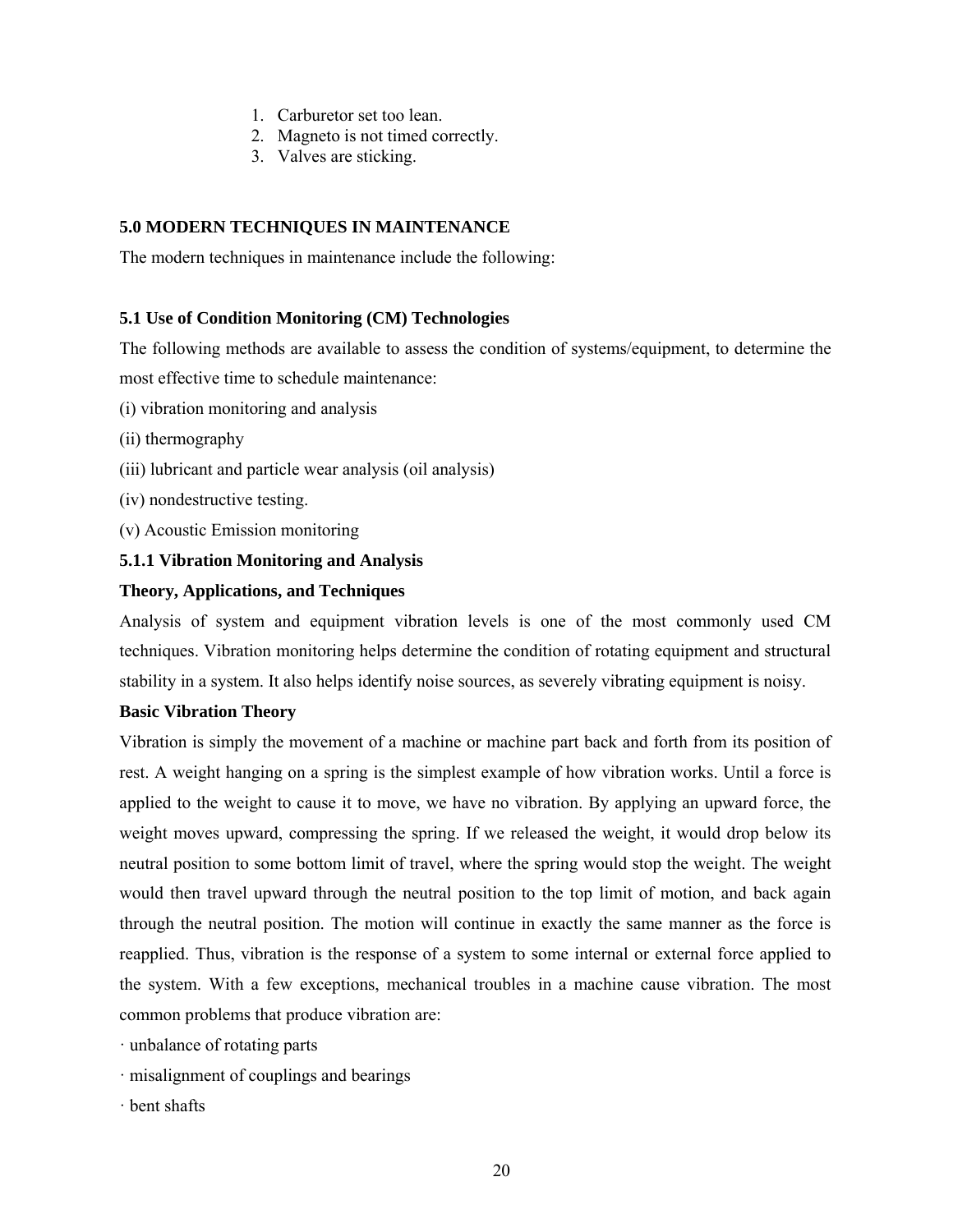- · worn, eccentric, or damaged parts
- · bad drive belts and drive chains
- · bad bearings
- · torque variations
- · electromagnetic forces
- · aerodynamic forces
- · hydraulic forces
- · looseness
- · rubbing
- · resonance

The amount of time required to complete one full cycle of a vibration pattern is called the period of vibration. If a machine completes one full cycle in 1/60th of a second, the period of vibration is said to be 1/60th of a second. The period of vibration is a simple and meaningful characteristic often used in vibration detection and analysis. Another simple characteristic is the frequency. Frequency is related to period by the following formula:

# frequency =1/period

Frequency is the inverse of period. In reality, frequency is a measure of the number of complete vibration cycles that occur in a specified amount of time. The frequency of vibration is usually expressed in cycles per minute (CPM). Specifying vibration frequency in CPM makes it easy to relate this characteristic to another important specification of rotating machinery: revolutions per minute (RPM). So, if you have piece of machinery that operates at 3600 RPM, you can expect certain problems to create vibration at a frequency of 3600 RPM. Frequency is sometimes expressed in cycles per second, or Hertz (Hz). The relationship between Hz and CPM is expressed by the following equation:

# *CPM* = *Hz* x 60

Vibration displacement is defined as the total distance travelled from one extreme limit to the other (the "peak-to-peak displacement"). Peak-to-peak vibration displacement is usually expressed in mils, where 1 mil equals 1/1000th of an inch (0.001 in.). Since a vibrating piece of machinery is moving, it has a velocity. The vibration velocity constantly changes. At the top limit of the motion the speed is zero since the weight must come to a stop before it can go in the opposite direction. The speed of velocity is greatest as the weight passes through the neutral position. Since the velocity of the part is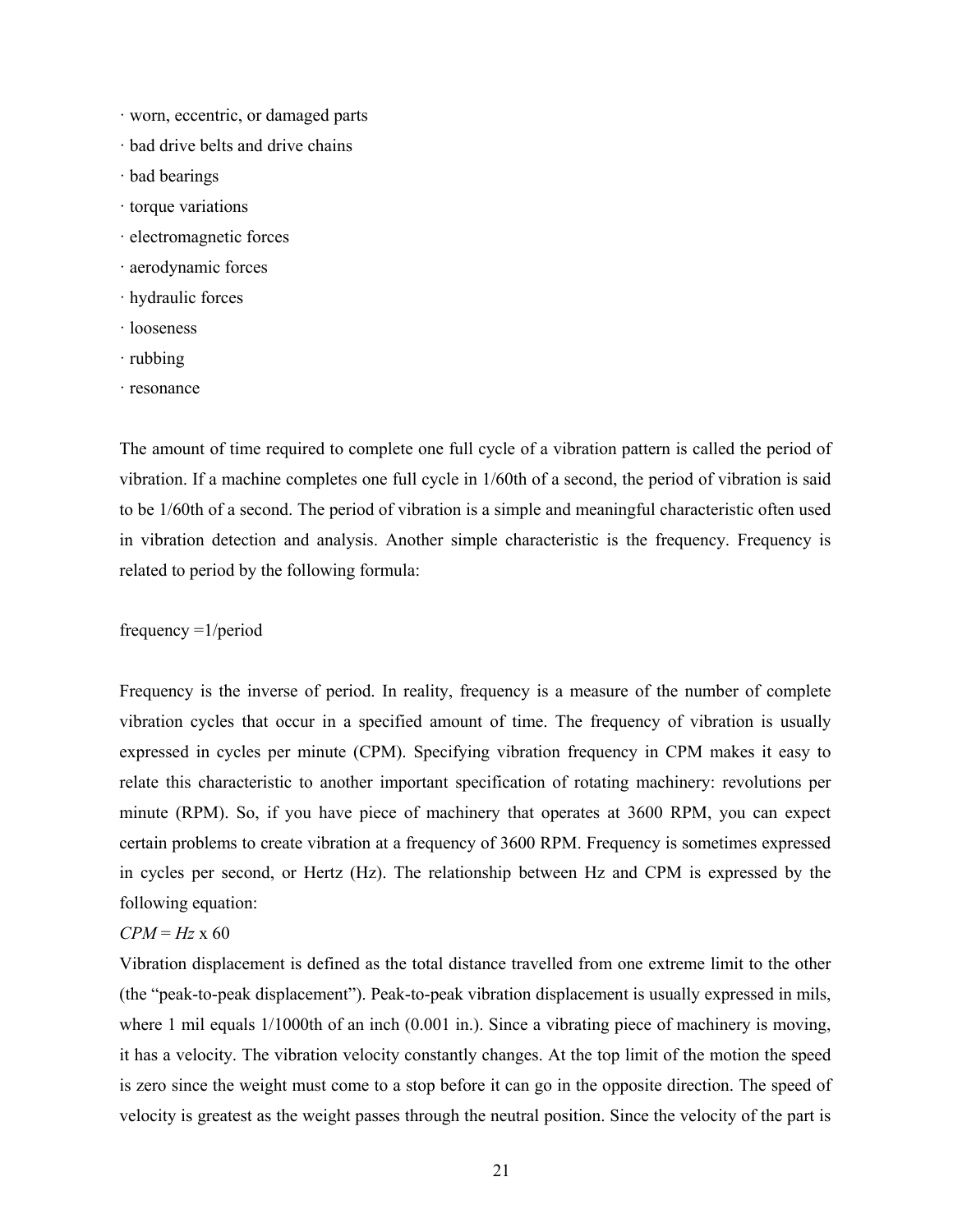constantly changing throughout the cycle, the highest "peak" is selected for measurement. Vibration velocity is expressed in inches per second. Since vibration velocity is directly related to vibration severity, for the most general purpose vibration measurements, it is the preferred parameter for measurement. As a rule of thumb, vibrations occurring in the 600 to 60,000 CPM frequency range are generally best measured using vibration velocity. Under conditions of dynamic stress, displacement alone may be a better indication of severity, especially when the machine part exhibits the property of brittleness, the tendency to break or snap when stressed beyond a given limit. For example, consider a slowly rotating machine that operates at 60 RPM, and that exhibits vibration of 20 mils peak-to-peak displacement caused by rotor unbalance. In terms of vibration velocity, 20 mils at 60 CPM is only 0.0585 in./sec, which would be considered "good" for general machinery and little cause for immediate concern. However, keep in mind that the bearing of this machine is being deflected 20 mils. Under these conditions, fatigue may occur due to stress (resulting from the displacement) rather than due to fatigue (caused by the velocity of displacement). Generally, the most useful presentation of vibration data is a graph showing vibration velocity (expressed in inches/second) on the vertical axis and frequency on the horizontal axis. By analyzing this data, a trained vibration technician can ascertain what kinds of problems exist. The trained technician has, in effect, learned to "read" vibration signatures; he has learned to interpret what the different peaks in the different frequency ranges indicate.

All rotating machinery will exhibit a certain degree of vibration. The question then becomes "How much is too much?" There are no realistic figures for selecting a vibration limit, which, if exceeded, will result in immediate machinery failure. The events surrounding the development of a mechanical failure are too complex to set reliable limits. However, there are some general guidelines that have been developed over the years that can serve as general indication of the condition of a piece of machinery.

When setting up a vibration monitoring program that uses hand-held vibration instrumentation, it is necessary to ensure that the measurements are taken consistently.

A slight variation in the location where a measurement is taken on a piece of machinery can significantly alter its accuracy. This issue becomes especially difficult to police when several technicians take measurements at different times on the same piece of machinery.

### **Information Obtained through Vibration Monitoring**

If applied by a trained professional, vibration monitoring can yield information regarding: wear, imbalance, misalignment, mechanical looseness, bearing damage, belt flaws, sheave and pulley flaws, gear damage, flow turbulence, cavitation, structural resonance, and material fatigue.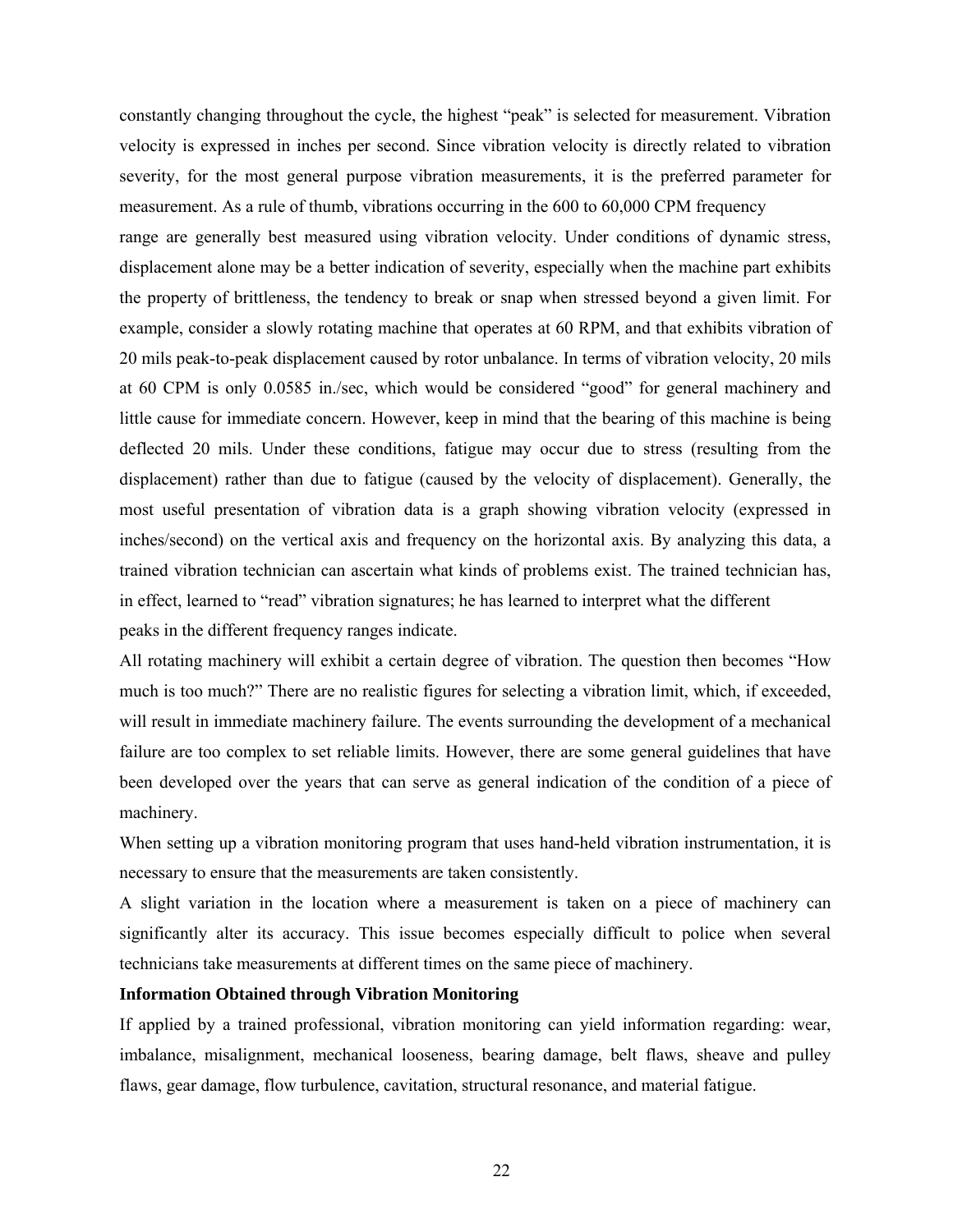The maintenance supervisor/manager must make the decision whether it makes economic sense to perform this function with in-house labor forces or whether it should be outsourced to a contractor specializing in vibration monitoring and analysis. In making this decision, maintenance supervisors/managers should consider whether they have sufficient in-house labor to dedicate to vibration monitoring. Vibration monitoring theory is complicated, the equipment is expensive,

and the analysis of the data collected is a skill that must be practiced regularly. Once he has completed the basic vibration training (costing several thousands of dollars), a maintenance technician must be committed and allowed to work at least 3 days per month in vibration analysis if he is to stay competent with the technology and analysis techniques.

# **Detection Interval/Amount of Data Collected**

Narrow band vibration analysis can provide several weeks or months of warning of impending failure. In establishing a vibration monitoring program, one must first determine how often to take sampling data. Different vibration frequencies forebode different upcoming failures. The frequency of data collection depends on machine type and failure category. Typically, it is not cost effective to take real-time vibration data; spot checking facility equipment once per month (or once per quarter) with hand-held vibration monitoring equipment usually provides sufficient warning of impending problems. Facility rotating equipment (e.g., fans, pumps) does not deteriorate fast enough to warrant continual real time data collection.

Maintenance technicians should realize that accumulating more data is not necessarily indicative of a better vibration monitoring program. Even after the first costs of the vibration monitoring and data acquisition system have been absorbed, there is an "overhead" associated with data collection. The data must be analyzed and interpreted. Even with the sophisticated software available to assist the maintenance technician with these tasks, it takes an ongoing time investment.

#### **Spectrum Analysis and Waveform Analysis**

Spectrum analysis is the most commonly employed analysis method for machinery diagnostics. In this type of analysis, the vibration technician focuses on analyzing specific "slices" of the vibration data taken over a certain range of CPM. Spectrum analysis can used to identify the majority of all rotating equipment failures (due to mechanical degradation) before failure. Waveform analysis, or time domain analysis, is another extremely valuable analytical tool. While not used as regularly as spectrum analysis, the waveform often helps the analyst more correctly diagnose the problem.

#### **Torsional Vibration**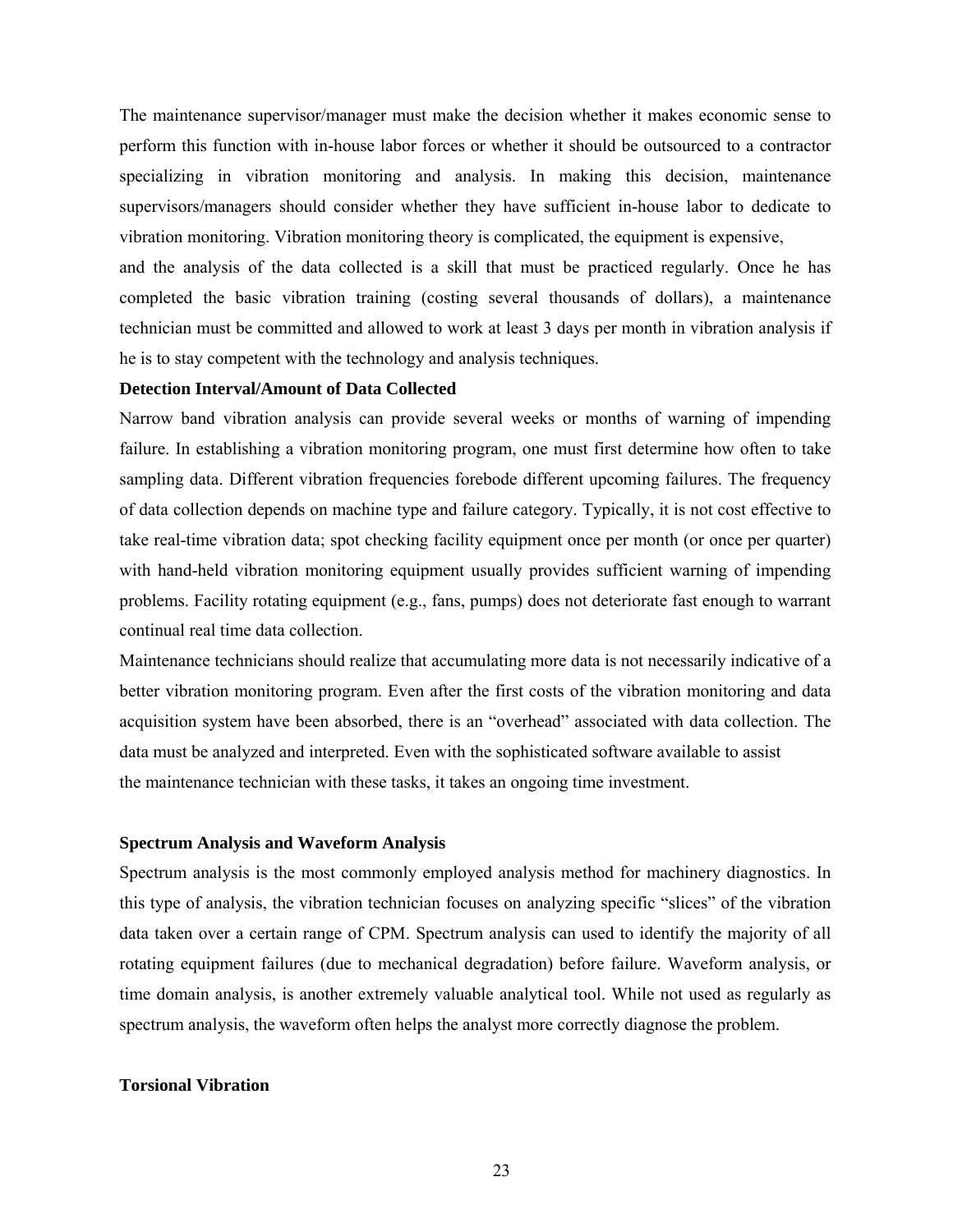Torsional vibration is often used to detect the vibration associated with the measurement of gear vibration and torque. It proves most helpful in situations where, due to transmission path attenuation, the casing vibration signal has a signal-to-noise ratio insufficient to detect the problem (i.e., the noise obscures the signal). Torsional vibration is especially effective in situations where unsteady forces excite the resonance of the structure or housing. Measure torque by using pairs of matched sensors spaced at a sonic interval to take advantage of the phase difference in the signals.

#### **Limitations**

The effectiveness of vibration monitoring depends on sensor mounting, resolution, machine complexity, data collection techniques, and the ability of the analyst. This last factor, the ability of the analyst, is probably the most important aspect of establishing an effective vibration monitoring program. The analyst must be someone who possesses a thorough understanding of vibration theory and the extensive field experience necessary to make the correct diagnosis of the vibration spikes that may appear in the data acquired. Complex, low speed  $\ll 120$  RPM), variable speed, and reciprocating machinery are extremely difficult to monitor effectively. Additionally, single channel analysis cannot always accurately determine the source of the vibration on complex machines.

## **Equipment Required**

For permanent data collection, vibration analysis systems include microprocessor - based data collectors, vibration transducers, equipment-mounted sound discs, and a host personal computer with software for analyzing trends, establishing alert and alarm points, and assisting in diagnostics. Portable hand-held data collectors consist of a hand-held data collection device (about the size of a palm-top computer) and a magnetized sensing device.

#### **5.1.2 Thermography**

Infrared Thermography (IRT) is the application of infrared detection instruments to identify temperature differences. The test instruments used are noncontact, line-of-sight, thermal measurement and imaging systems. Because IRT is a noncontact technique, it is especially attractive for identifying hot/cold spots in energized electrical equipment, large surface areas such as boilers and building walls, and other areas where "stand off" temperature measurement is necessary. Instruments that perform this function detect electromagnetic energy in the short wave (3 to 5 microns) and long wave (8 to 15 microns) bands of the electromagnetic spectrum. The short wave instrument is the best choice for facilities inspections due to the varied inspections (electrical, mechanical, and structural) encountered. However, the short wave instrument is more sensitive than long wave to solar reflections. The maintenance technician will need to be aware of this when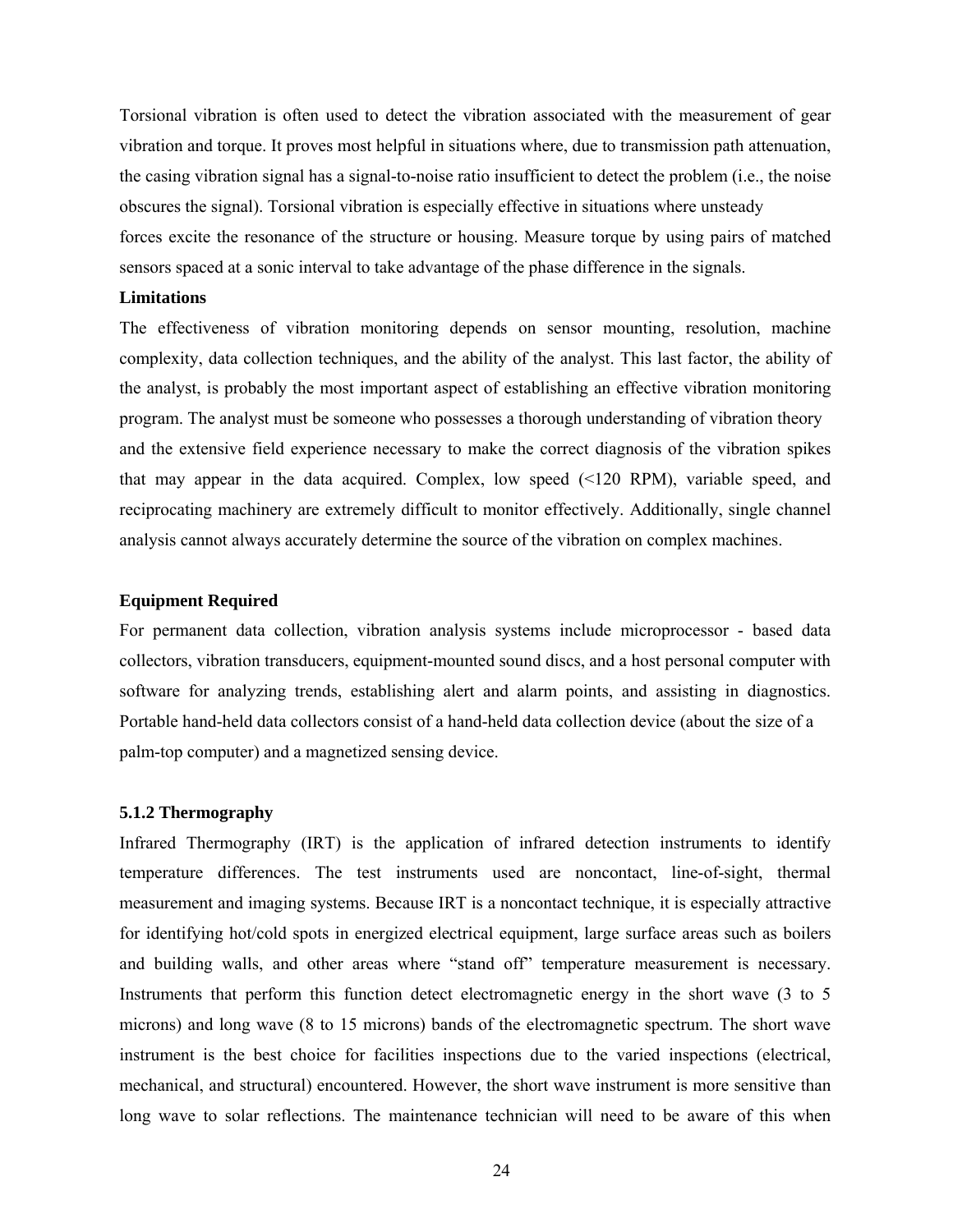performing outdoor inspections in areas such as transformers, motor control centers, switchgear, substations, switchyards, or power lines. In such cases, sunlight reflected from shiny surfaces may make those surfaces appear to be "hotter" than the adjacent surfaces when they really are not. To be effective in facilities applications, IRT instruments must be portable, sensitive to within 0.20  $\degree$ C over a range of temperatures from -100 to +3000  $^{\circ}$ C, and accurate within +/-3 percent. In addition, the instrument must be capable of storing an image of the thermogram for later analysis. IRT inspections are identified as either qualitative or quantitative. The *quantitative* inspection attempts the accurate measurement of the temperature of the item of interest. To perform a quantitative inspection requires detailed knowledge and understanding of the relationship of temperature and radiant power, reflection, emittance, and environmental factors, as well as the limitations of the detection instrument. This knowledge and understanding must be applied in a methodical fashion to control the imaging system properly and to obtain accurate temperature measurements. Quantitative measurements of temperature are extremely time-consuming, and are rarely needed in facilities applications.

The *qualitative* inspection is interested in relative differences, hot and cold spots, and deviations from normal or expected temperature ranges. The knowledge and understanding discussed above is needed to perform a meaningful qualitative inspection. However, qualitative inspections are significantly less time consuming because the thermographer is not concerned with highly accurate temperature measurement. In qualitative inspections the thermographer obtains accurate temperature *differences* (DT) between like components. For example, a typical motor control center will supply three-phase power, through a circuit breaker and controller to a motor. Ideally, current flow through the three-phase circuit should be uniform so the components within the circuit should have similar temperatures. Any uneven heating, perhaps due to dirty or loose connections, would quickly be identified with the IRT imaging system. Because the many variables that influence the quantitative inspection (reflection, emittance, etc.) are the same between like components, the thermographer can quickly focus on the *temperature differences*. The factors so important to a highly accurate quantitative temperature measurement have very little influence on the temperature differences between like components.

# **Theory and Applications**

IRT can be used to identify degrading conditions in facilities electrical systems such as transformers, motor control centers, switchgear, substations, switchyards, or power lines. In mechanical systems, IRT can identify blocked flow conditions in heat exchanges, condensers, transformer cooling radiators, and pipes. IRT can also be used to verify fluid level in large containers such as fuel storage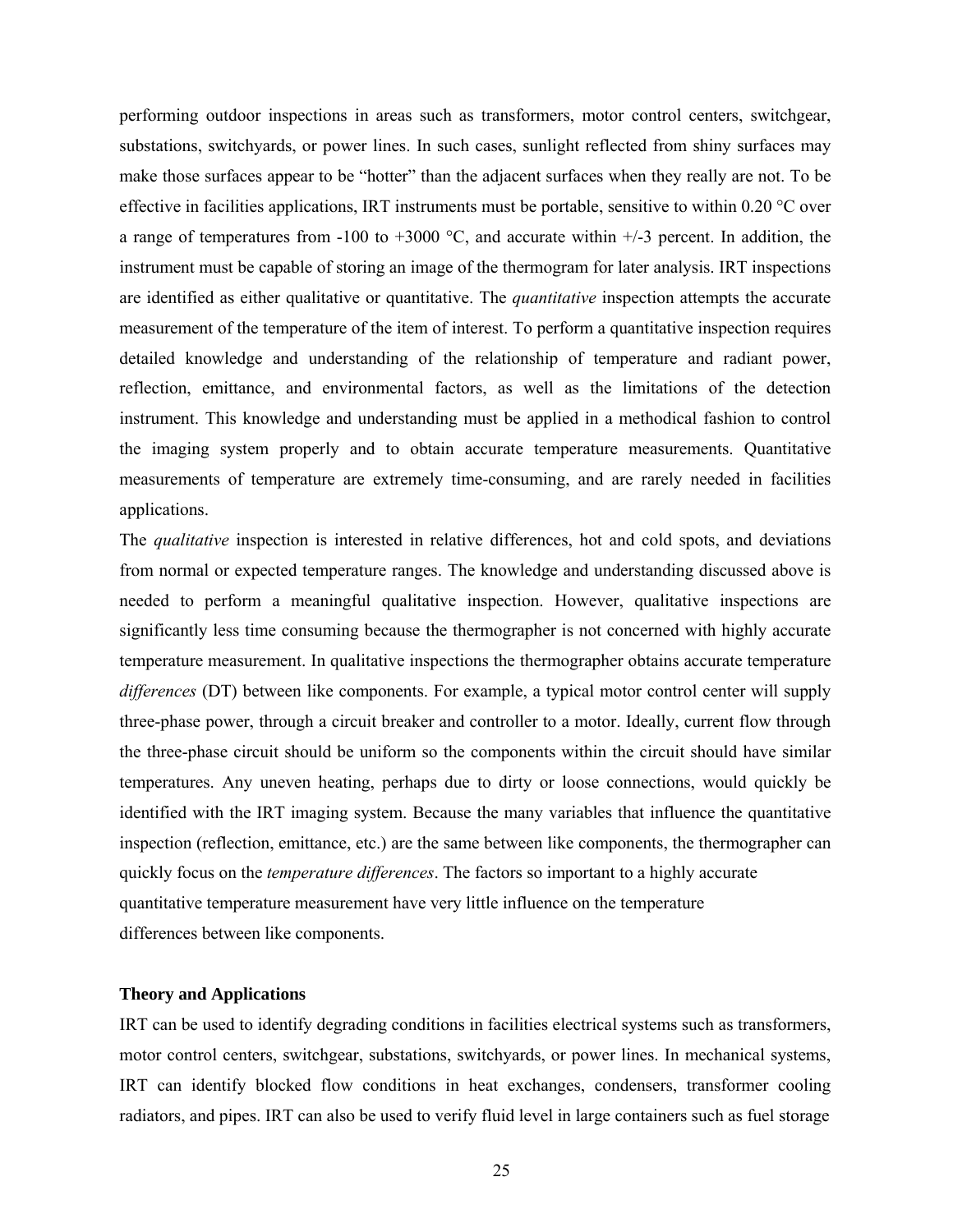tanks. IRT can identify insulation system degradation in building walls and roof, as well as refractory in boilers and furnaces. Temperature monitoring, infrared thermography in particular, is a reliable technique for finding the moisture- induced temperature effects that characterize roof leaks, and for determining the thermal efficiency of heat exchangers, boilers, building envelopes, etc.

Deep-probe temperature analysis can detect buried pipe energy loss and leakage by examining the temperature of the surrounding soil. This technique can be used to quantify ground energy losses of pipes. IRT can also be used as a damage control tool to locate mishaps such as fires and leaks. In soliciting consultants to perform thermography, one should remember that (unless requested otherwise) the thermographer will normally provide only an exception report that identifies finds/faults (i.e., his analysis will be of qualitative temperature differences).

In summary, IRT can assess the in-service condition of electrical and mechanical systems. Once this is done, the maintenance supervisor/manager can prioritize work based on the temperature difference criteria. The greater the DT, the more urgent the problem.

# **Limitations**

Thermography is limited to line of sight. Errors can be introduced due to color of material, material geometry, and by environmental factors such as solar heating and wind effects.

#### **Logistics**

# **Equipment Required**

· Equipment ranges from simple, contact devices such as thermometers and crayons to full color imaging, computer-based systems that can store, recall, and print the thermal images.

· The "deep-probe" temperature technique requires temperature probes, analysis software and equipment to determine the location of piping systems.

#### **Operators**

· Operators and mechanics can perform temperature measurements and analysis using contact-type devices with minimal training on how and where to take the temperature readings.

· Because thermographic images are complex and difficult to measure and analyze, training is required to obtain and interpret accurate and repeatable thermal data and to interpret the data. With adequate training and certification, electrical/mechanical technicians and/or engineers can performed this technique.

· Maintenance personnel can apply deep-probe temperature monitoring after being trained, although this service is often contracted.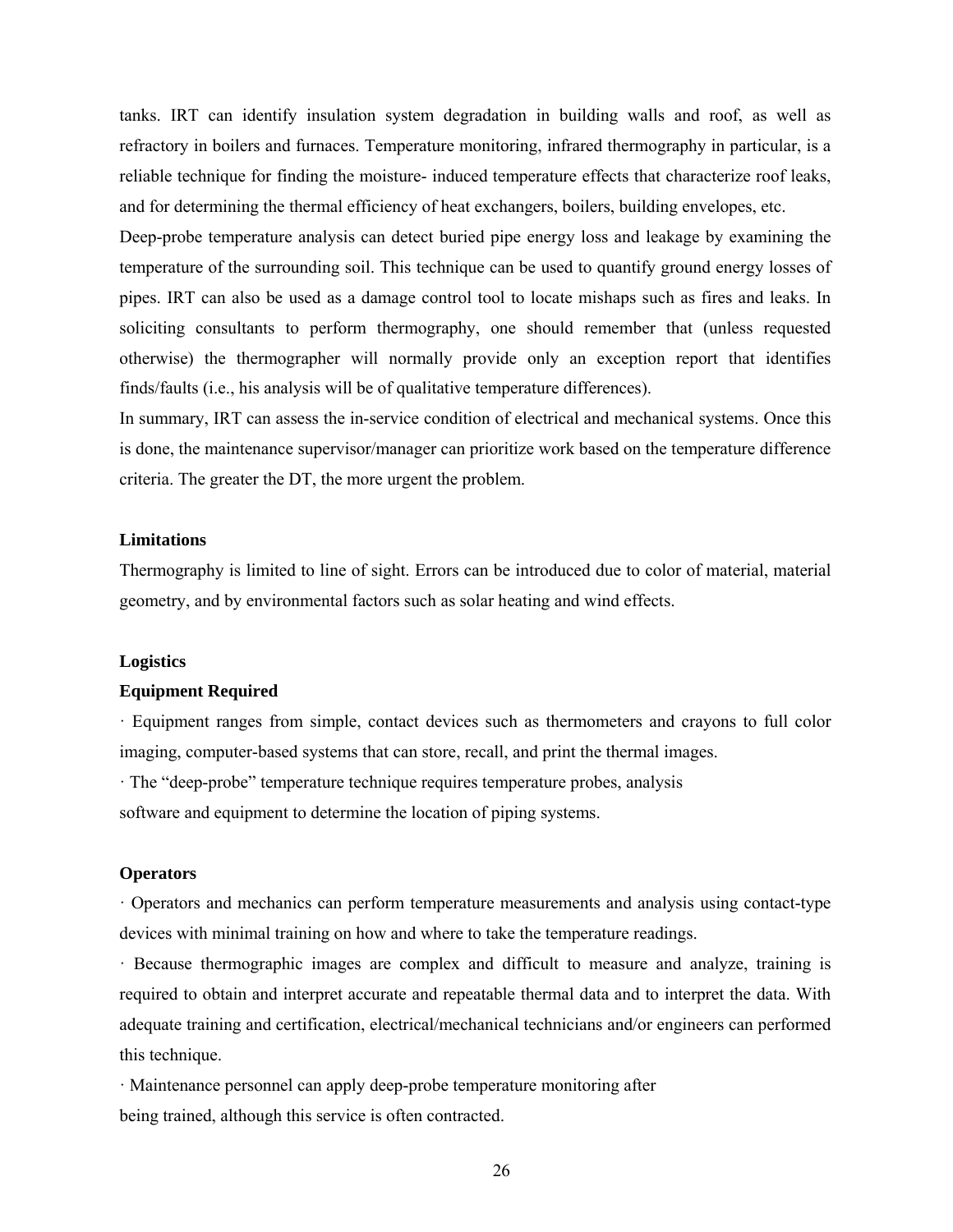### **Training Available**

· Training is available through infrared imaging system manufacturers' and vendors.

· The American Society of Non-destructive Testing (ASNT) has established guidelines for nondestructive testing (NDT) thermographer certification.

These guidelines, intended for use in non-destructive testing, may be used as guidelines for thermography in CM if appropriately applied. Certification is not easily obtained. When deciding which maintenance technician should be certified as a thermographer, the maintenance manager should consider general background, work experience, and any previous thermographic experience or thermographic training.

#### **5.1.3 Lubricant and Wear Particle Analysis**

#### **Purpose**

Lubricating oil analysis is performed for three reasons:

- 1. To determine the machine mechanical wear condition
- 2. To determine the lubricant condition
- 3. To determine if the lubricant has become contaminated.

A wide variety of tests can provide information regarding one or more of these areas. The test used will depend on the test results sensitivity and accuracy, the cost, and the machine construction and application. The three areas are not unrelated; changes in lubricant condition and contamination, if not corrected, will lead to machine wear. Because of the important relationships, commercial analysis laboratories will often group several tests in cost effective test packages that provide information about all three areas.

# **Machine Mechanical Wear Condition**

The criteria for analyzing the lubricating oil to determine the machine's condition are generally the same as for performing vibration analysis. This analysis is applicable to all machines with motors 7.5 HP or larger, critical machines, or high cost machines. Generally the routine sampling and analysis periodicity will be the same as the vibration analysis periodicity (when using a portable vibration data collector). For machines with a condition history (a year or more of data), this is typically performed quarterly.

# **Lubricant Condition**

Lubricating oil is either discarded or reconditioned through filtering and/or replacing additives. Analyzing the oil to determine the lubricant condition is, therefore, driven by costs. Small machines,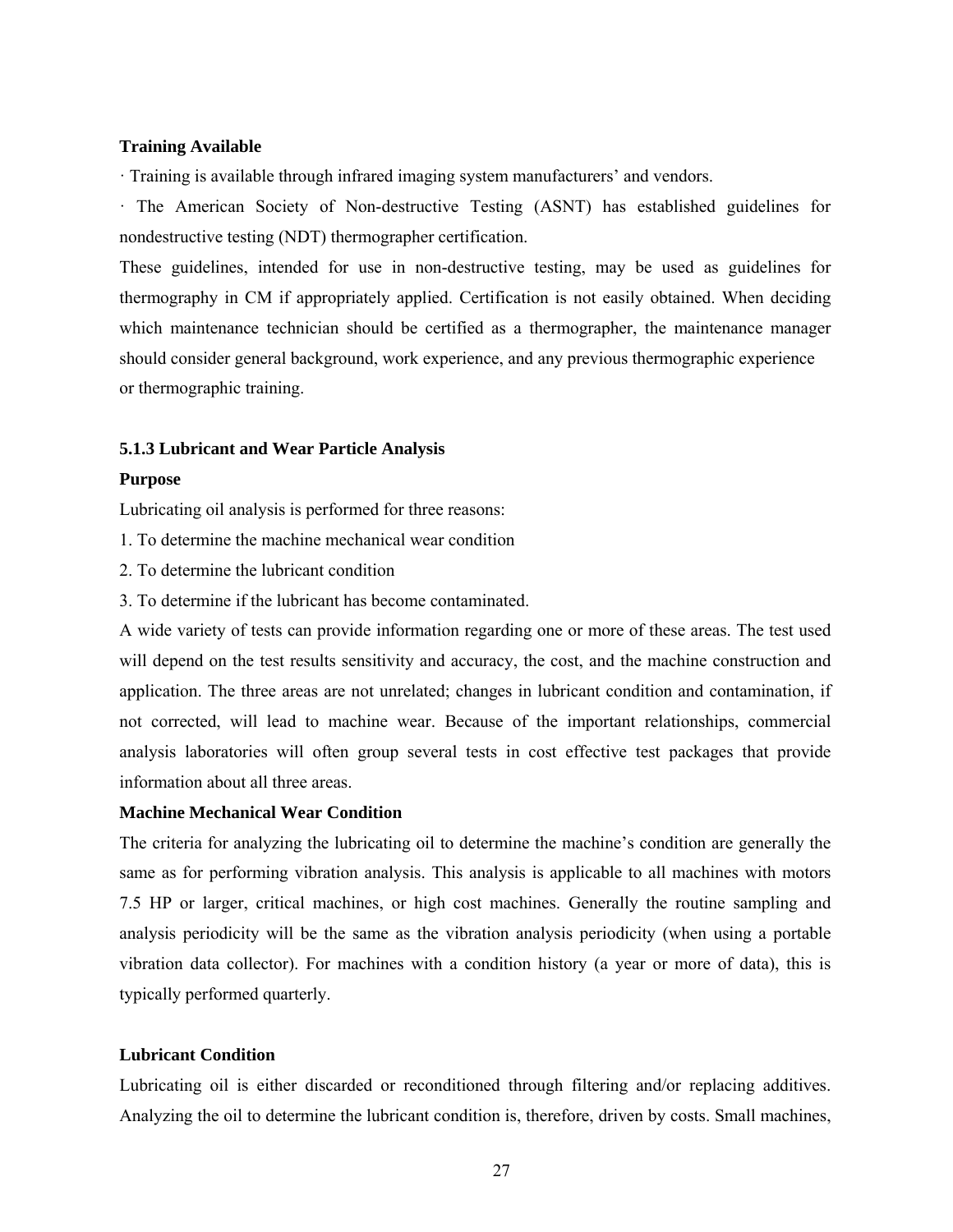those with oil reservoirs 1 gal or less, have the oil changed on an operating time basis. An automobile is the most common example of time-based lubricating oil maintenance. In this example, the costs to replace the automobile oil (the replacement oil, labor to change the oil, and disposal costs) are lower than the cost to analyze the oil (i.e., the cost of sample materials, labor to collect the sample, and the analysis). In the case of automobile oil, time-based replacement is cheaper than analysis due to competition and the economies of scale that have been created to meet the consumer need for replacing automobile oil.

In the case of lubricating oil used in facility equipment, simply replace and discard the machine lubricating oil if it is cheaper than analyzing it. When making this decision, the maintenance manager must have firm prices for materials used to take samples and the labor hours it will take to collect, package, and send the samples out for analysis. Remember, though, that one oil sample is sufficient for many tests.

#### **Lubricant Contamination**

Lubricating oil can become contaminated due to the machine's operating environment, improper filling procedures, or through the mixing of different lubricants in the same machine. If a machine is "topped off" with oil frequently, the maintenance technician should send the oil out for analysis periodically to check the machine for any serious problems.

# **Standard Analytical Tests**

Lubricating oil and hydraulic fluid analysis should proceed from simple, subjective techniques such as visual and odour examination through more sophisticated techniques. The more sophisticated (and expensive) techniques should be used when conditions indicate the need for additional information and the equipment cost or criticality justifies the cost.

## **Visual and Odour**

Simple inspections can be performed weekly by the equipment operator to look at and smell the lubricating oil. A visual inspection looks for changes in colour, haziness or cloudiness, and particles. This test is very subjective, but can be an indicator of recent water or dirt contamination and advancing oxidation. A small sample of fresh lubricating oil in a sealed, clear bottle, can be kept on hand for visual comparison. A burned smell may indicate oxidation of the oil. Other odors could indicate contamination. Odor is more subjective than the visual inspection because people's sensitivity to smell varies, and there is no effective way to compare the odor between samples. The operator must be careful not to introduce dirt into the system when taking a sample.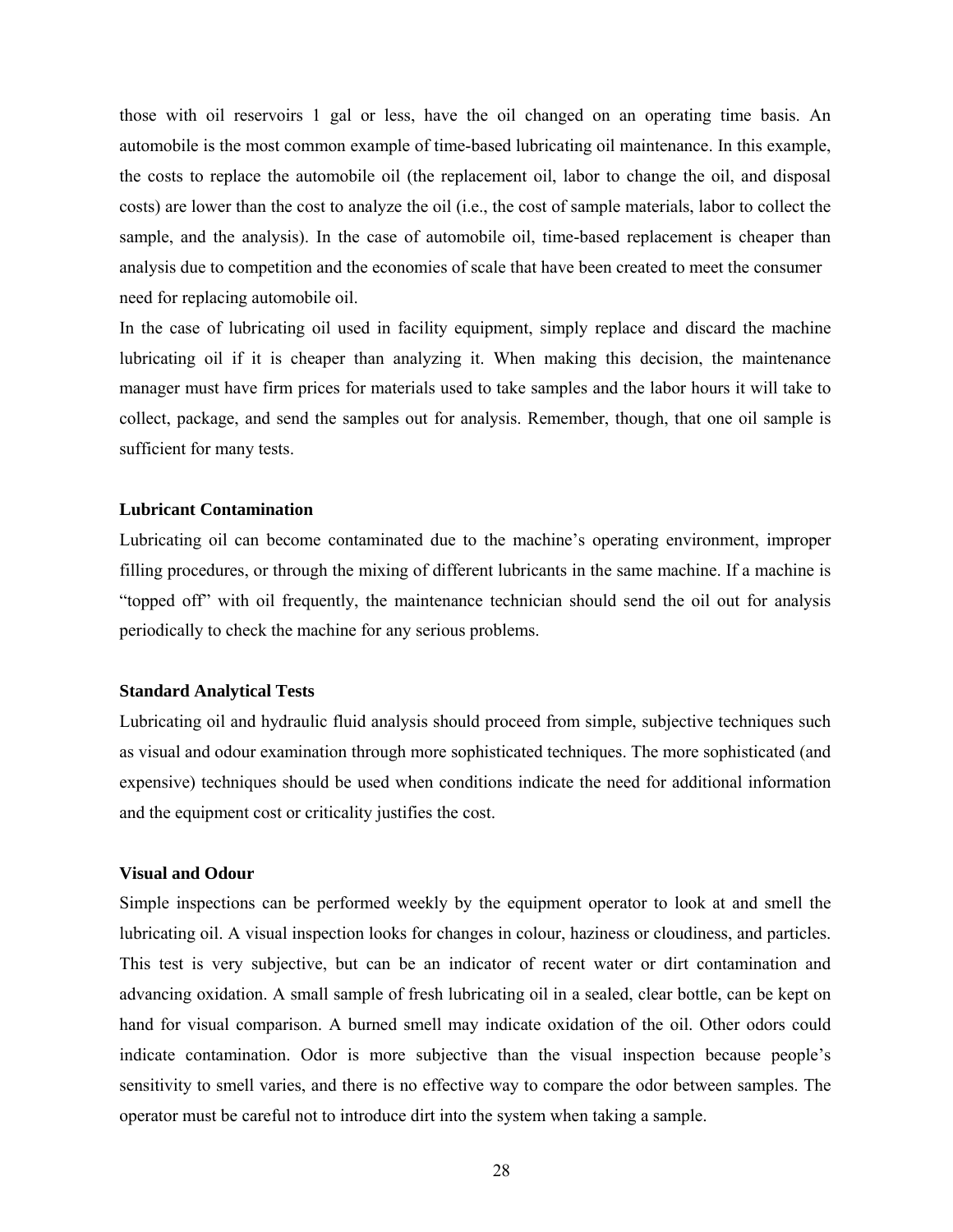# **Viscosity**

Viscosity is a measure of oil flow rate at a specified temperature. A change (increase or decrease) in viscosity over time indicates changes in the lubricant condition, or it may indicate lubricant contamination. Viscosity can be tested using portable equipment, or it can be tested more accurately in a laboratory using the ASTM D445 procedure. Viscosity is measured in centistoke (cSt), and minimum and maximum values are identified by the ISO grade. Testing oil viscosity is usually part of a commercial laboratory standard test package.

## **Water**

Water in lubricating oil and hydraulic fluid contributes to corrosion and formation of acids. Small amounts of water (less than 0.1 percent) can be dissolved in oil and can be detected using the crackle test or infrared spectroscopy (minimum detectable is 0.05 percent or approximately 500 ppm by both methods), the ASTM D95 distillation method (minimum detectable is 0.01 percent/100 ppm), the ASTM D1744 Karl Fischer method (minimum detectable is 0.002 percent/100 ppm). If greater than 0.1 percent water is suspended or emulsified in the oil, the oil will appear cloudy or hazy. Free water in oil collects in the bottom of oil reservoirs and can be found by draining them from the bottom.

#### **Percent Solids/Water**

A simple, inexpensive test is used to provide a gross estimate of solids and/or water in the oil. A sample is centrifuged in a calibrated tube and the resulting volume is measured. The test is effective for amounts in the range of 0.1 to 20 percent of volume and is usually part of a commercial laboratory standard test package.

### **Total Acid Number (TAN)**

Total acid is an indicator of the lubricating oil condition and is monitored relative to the TAN of new oil. In some systems, the TAN will also be used to indicate acid contamination. TAN is measured in milligrams of potassium hydroxide (KOH) per gram of oil (mg KOH/g). KOH is used in a titration process and the end point is indicated by color change (ASTM D974) or electrical conductivity change (ASTM D664).

#### **Total Base Number (TBN)**

Similar to the TAN test method, the TBN test measures alkalinity (ability to neutralize acid) of oil sample. This test is used on oil with high detergent additives such as diesel and gasoline engines.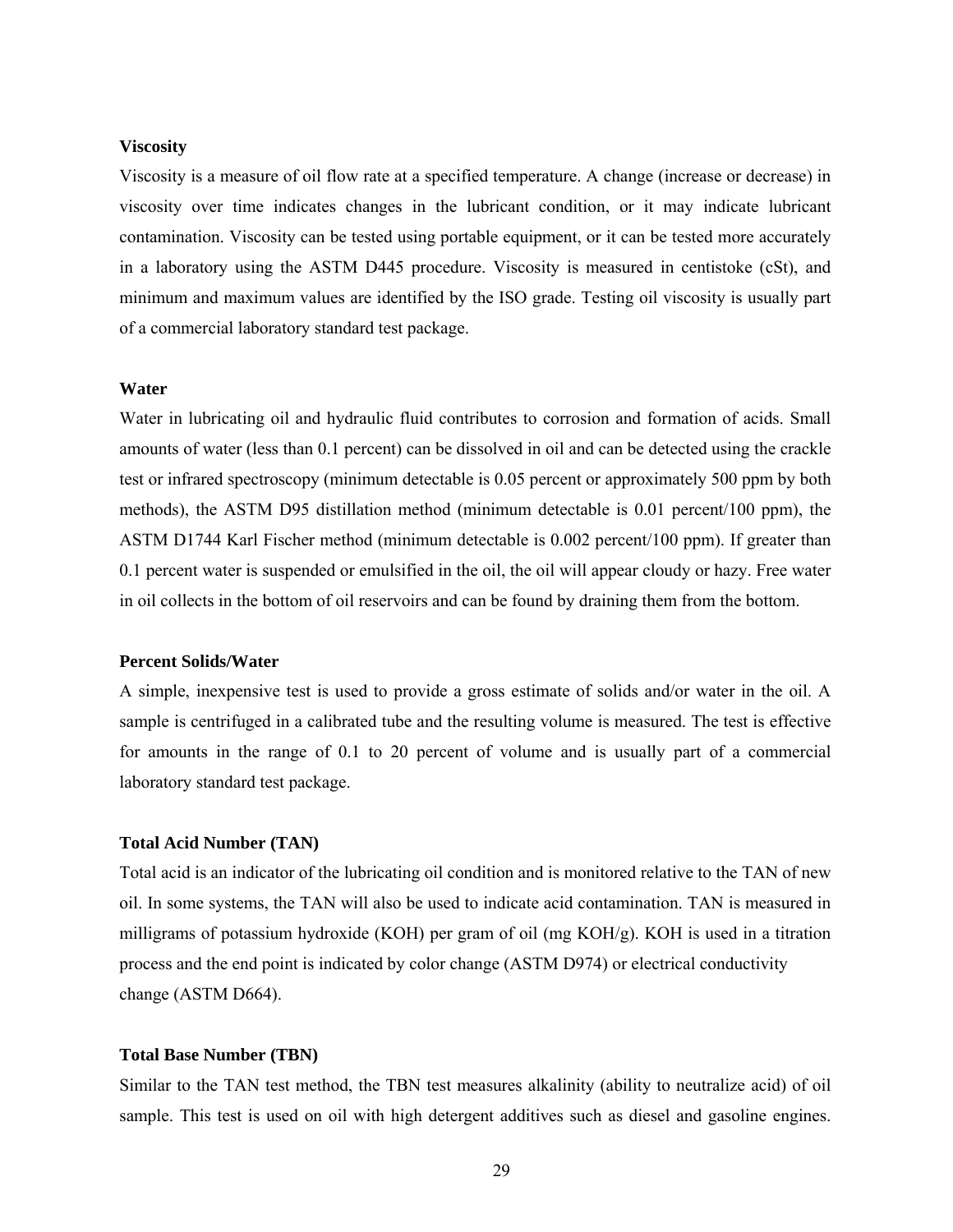KOH is used in a titration process and the end point is indicated by electrical conductivity change (per ASTM D664 or ASTM D2896). When comparing test results from your oil against baseline data from the oil supplier, make sure that the same test method was used for your oil as was used in generating the baseline data. Results can vary significantly between test methods.

#### **Spectrometric Metals**

Also known as emission spectroscopy, this technique examines the light (spectrum) emitted from the sample during testing, and identifies up to 21 metals. Metals are categorized as wear, contaminate, or additive metals. The procedure identifies both soluble metal and metal particles up to 5 to 10 microns (5-10 mm).

The test cost is moderate, and is usually part of a commercial laboratory standard test package. Other techniques (e.g., absorption spectroscopy and X-ray spectroscopy) are used by some laboratories to identify metals.

#### **Infrared Spectroscopy**

This technique is also known as infrared analysis, infrared absorption spectroscopy or spectrophotometry, and Fourier Transform Infrared (FTIR) spectroscopy. The technique examines the infrared wavelength that is absorbed by the oil sample. The test is used to identify nonmetallic contamination and lubricant conditions (e.g., oxidation, antioxidant, other additive depletion). In the future, it may become possible to couple computer expert system analysis with known oil spectrums, in an effort to produce highly accurate diagnosis of small changes in the oil condition. Costs vary, depending on the level of sophistication required. Infrared spectroscopy is usually part of a commercial laboratory standard test package.

# **Analytical Ferrography**

More detailed than Direct Reading (DR) ferrography, analytical ferrography is often initiated based on changes in DR, spectrometric metal increases, or increased particle count. The analysis is sometimes performed on a regular basis on expensive or critical machines. The test process is labor intensive and involves the preparation of sample and examination under magnification. Results vary with the analyst's capability, but the procedure can provide detailed information regarding wear: e.g., wear type (rubbing, sliding, cutting), color, particle types (oxide, corrosive, crystalline), and other nonferrous particles. This detailed information can be critical in finding the root cause of wear problems. Costs are moderately high; the test is performed on a fixed price basis (per sample) from a commercial laboratory.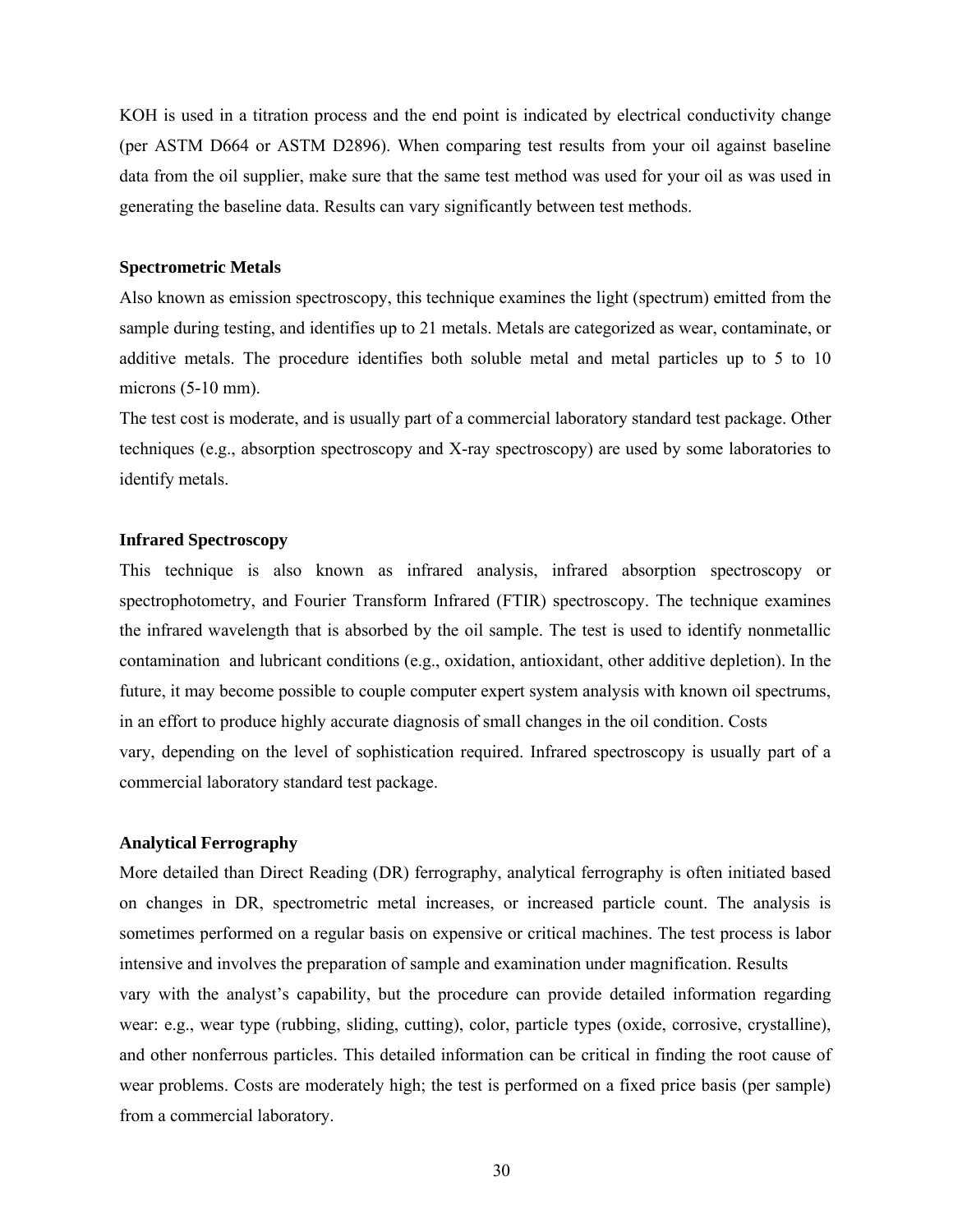#### **Special Tests**

Special tests are sometimes needed to monitor lubricant conditions on some expensive or critical Systems. Usually the special test is used to monitor a lubricant contaminate, a characteristic, or additive depletion. This section identifies some of the special tests available. Special tests are rarely needed for routine monitoring of lubricants. The list of special test presented here is not meant to be all-inclusive  $\frac{3}{4}$  only a list of samples. Test procedures are constantly being developed and refined. The annual ASTM Standards provides a description of current test methods,

### **Glycol Antifreeze**

Glycol contamination can be detected using infrared spectroscopy (see Infrared Spectroscopy, discussed earlier) at levels greater than 0.1 percent (1,000 ppm), which is usually adequate for condition monitoring. However, additional tests can be specified to identify if small amounts of glycol are present. ASTM D2982 will indicate if trace amounts are present. ASTM D4291 uses gas chromatography to quantify small amounts of glycol.

## **Karl Fischer Water**

Water contamination can be detected using infrared spectroscopy (see Infrared Spectroscopy, p 74) at levels greater than 0.05 percent (500 ppm), which is usually adequate for condition monitoring. Using a titration process with a Karl Fischer reagent, low levels of water can be detected and quantified. The test, ASTM D1744, is useful when accepting new oil or evaluating clean up efforts. Cost of the test is moderate.

#### **Foamlug**

Some oil may have anti-foam agents added to improve the lubrication capability in specific applications such as gear boxes or mixers. ASTM test D892 can be used to test the oils foam characteristics. The test blows air through a sample of the oil and measures the foam volume. Cost of the test is moderately high.

# **Rust Prevention**

Some systems are susceptible to water contamination due to equipment location or the system operating environment. In those cases, the lubricating oil or hydraulic fluid may be fortified with an inhibitor to prevent rust. The effectiveness of rust prevention can be tested using ASTM D665 (or ASTM D3603). Results are pass/fail and the cost of the test is high.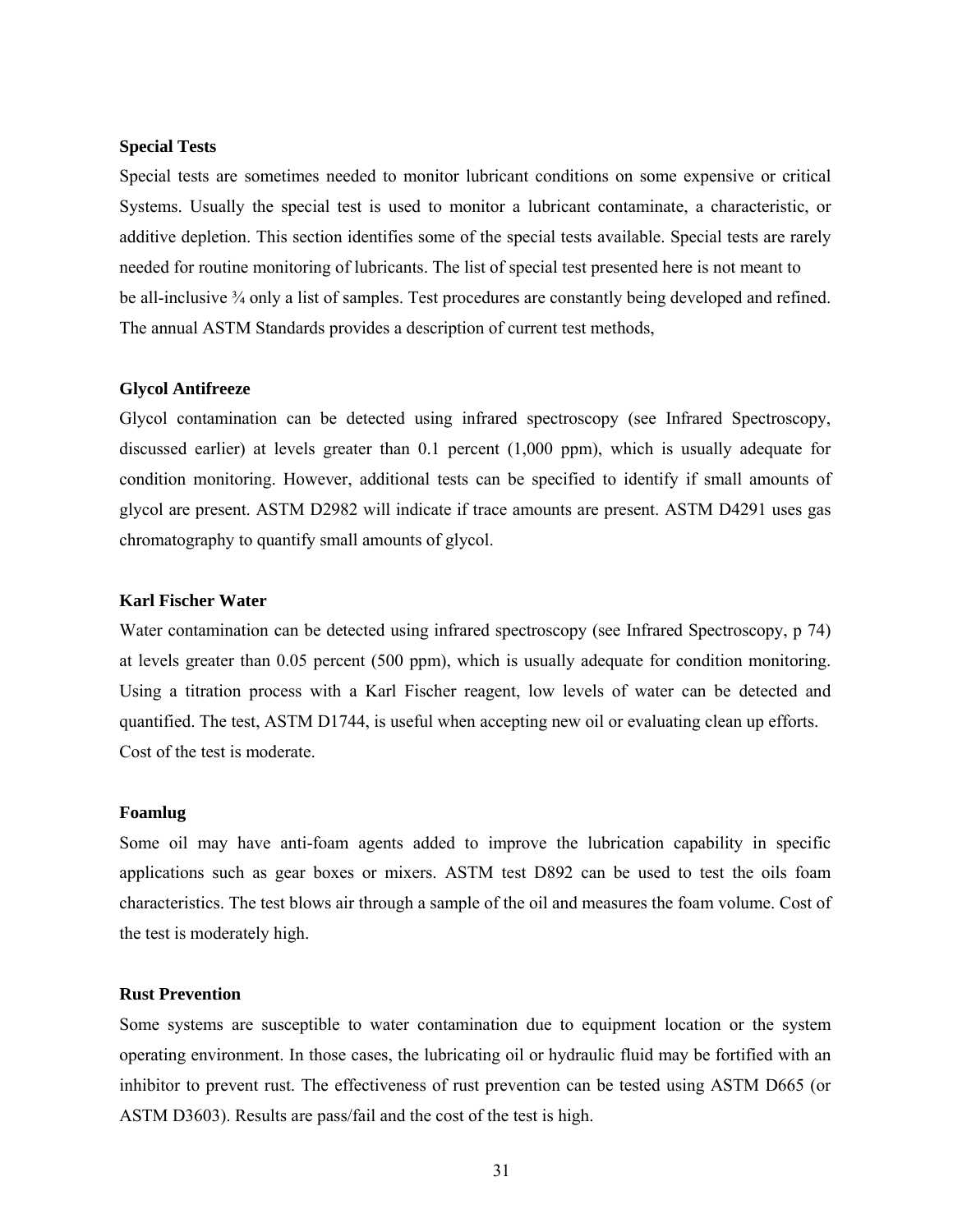#### **Rotating Bomb Oxidation Test (RBOT)**

Also known as the Rotary Bomb Oxidation Test, ASTM D 2272 is used to estimate oxidation stability and the remaining useful life of oil. The test simulates aging, identifying when rapid oxidation takes place and indicating that antioxidants have been depleted. The test is not a one time test; it must be performed over time, starting with a baseline test of the new oil. Subsequent tests are necessary to develop the trend line. Because of the high cost and the multiple tests required, this test is usually only performed on large volume reservoirs or expensive oil.

### **Application**

Typically, lubricating oil analysis should be performed on a quarterly basis on all machines with motors 7.5 HP or larger, and on all critical or expensive machines. The analysis schedule should be adjusted in the same way that the vibration analysis schedule is adjusted. Analyze more frequently for machines that are indicating emerging problems; less frequently for machines that operate under the same conditions and are not run on a continuous basis. A new baseline analysis will be needed following machine repair or oil change out. All hydraulic systems, except mobile systems, should be analyzed on a quarterly basis. Mobile systems should be considered for analysis based on the machine size and the cost effectiveness of performing the analysis. Generally, it is more cost effective in mobile equipment to maintain the hydraulic fluid based on the fluid condition.

However, for small systems, the cost to flush and replace the hydraulic fluid on a time basis may be lower than the cost to analyze the fluid on a routine basis. Grease is usually not analyzed on a regular basis. Although most of the testing that is done on oil can also be done on grease, there is a problem getting a representative sample. To get a representative sample that is a homogeneous mixture

of the grease, contaminants, and wear, the machine must usually be disassembled. Once a machine has failed and must be disassembled, analysis of the grease to diagnose the failure can sometimes be useful. A concern common to all machines with lubricating oil systems is keeping dirt and moisture out of the system. Common components of dirt, such as silica, are abrasive and naturally promote wear of contact surfaces. In hydraulic systems, particles can block and abrade the close tolerances of moving parts. Water in oil promotes oxidation and reacts with additives to degrade the performance of the lubrication system. Ideally, there would be no dirt or moisture in the lubricant;

this, of course, is not possible. The lubricant analysis program must therefore monitor and control contaminants. Large systems with filters will have steady state levels of contaminates. Increases in contaminates indicate breakdown in the systems integrity (leaks in seals, doors, heat exchangers, etc.) or degradation of the filter. Unfiltered systems can exhibit steady increases during operation.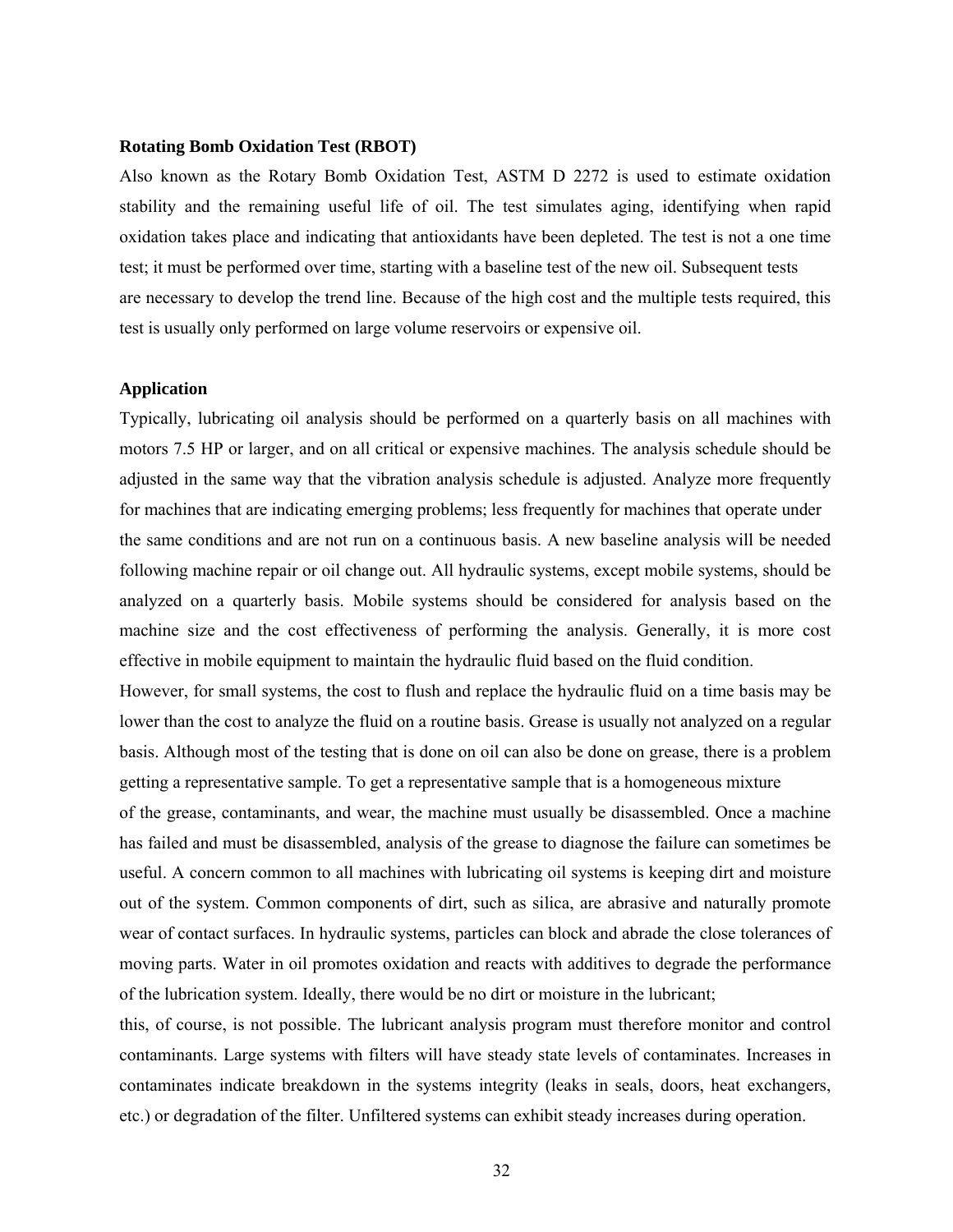Operators can perform a weekly visual and odor check of lubricating systems and provide a first alert of contamination. Some bearing lubricating systems have such a small amount of oil that a weekly check may be impractical.

#### **Motors, Generators, Pumps, Blowers, Fan**

For machines with less than 5 gal in the lubrication system, the analyst is mostly concerned with machine condition. Lubricant condition and contamination are of interest because they provide some indication of machine condition.

Routinely monitor viscosity, percent solids/water, and spectrometric metals. Monitor trends and discard or refresh the oil when viscosity changes 10 percent from the baseline. Viscosity normally increases above the baseline with the oil service time. If the viscosity decreases below the baseline, it usually means that the oil is contaminated, probably from adding the wrong type of makeup oil. There should be no water present (minimum detectable water is 0.1 percent). If there is water, the source of the water needs to be identified and corrected. For machines with more than 5 gal of oil in the system, add infrared spectroscopy (minimum amount of water detectable is 0.05 percent) and particle counting. Changes in particle count can indicate increased contamination or increased wear. Correlate particle count with spectrometric metals. The rate of particle count change indicates how quickly the lubricant is degrading. Visual particle counting can be used to identify the source of the contamination. In addition, perform DR ferrography for expensive or critical machines. In all machines, changes in spectrometric metals or DR should be investigated further using analytical ferrography and correlated with vibration analysis.

# **Gearboxes**

Same as above, except for gearboxes with less than 5 gal of oil, add particle counting. Implement DR ferrography for high cost or critical gearboxes. Monitor trends and correlate with vibration readings.

#### **Chillers**

In addition to the items identified above, add Total Acid Number (TAN) and DR ferrography.

#### **Diesel Engines**

Use the same procedure as for chillers except substitute Total Base Number (TBN) for TAN when oil has high detergent additives. A decrease in viscosity below the baseline may indicate fuel contamination. Coolant leakage (glycol and other characteristics) is identified from the infrared spectroscopy analysis.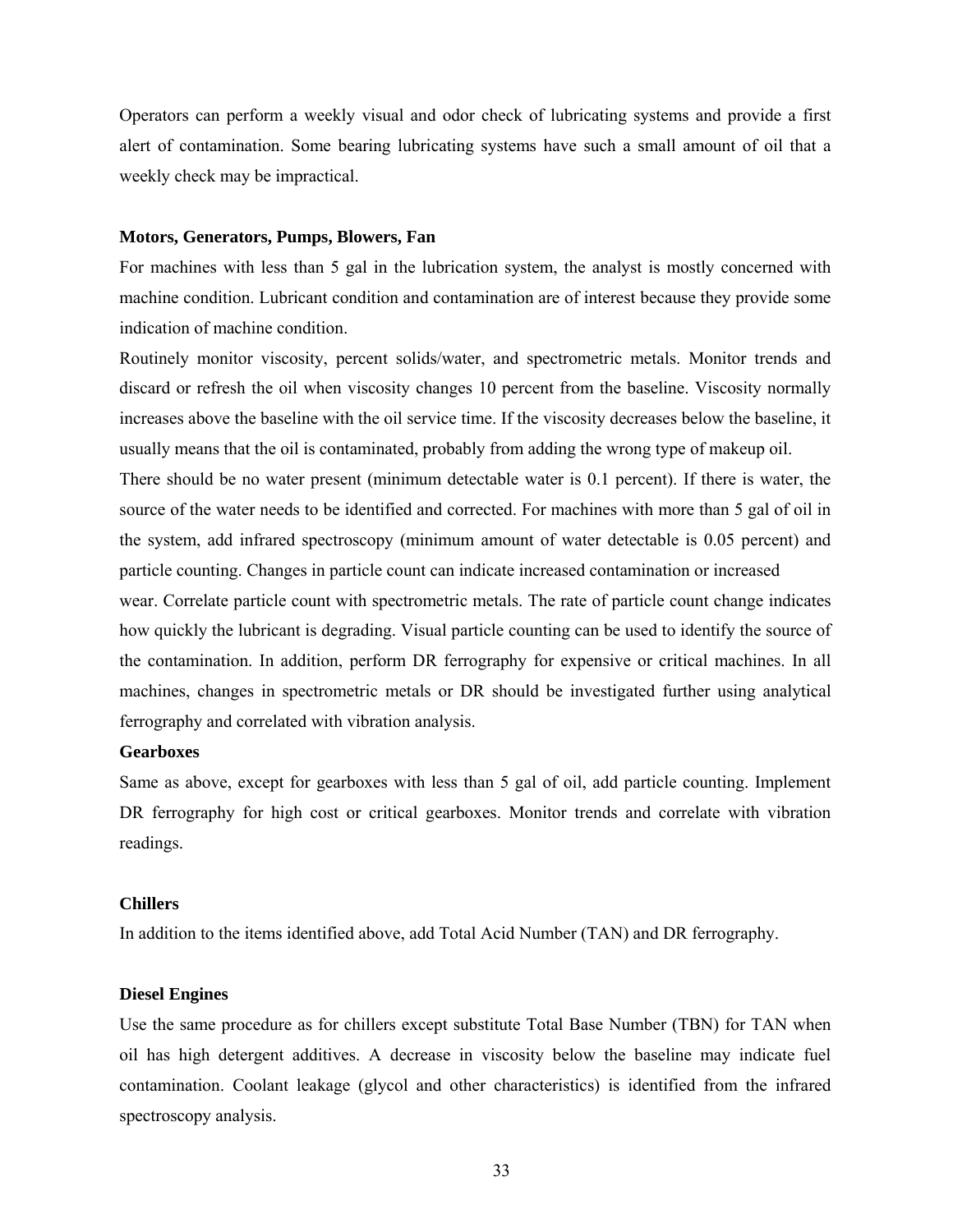### **Compressors**

Centrifugal compressors should be treated the same as chillers. Reciprocating compressors should be treated the same as diesel engines.

### **Hydraulic Systems**

Perform the same oil analysis as that performed on gearboxes. Monitor particle count by ISO category. Each hydraulic system will have limiting clearances that will determine critical particle sizes. Note that some hydraulic systems use fluids other than oil (water or glycol). For these systems, oil analysis does not apply; however, perform particle control the same as for oil-filled hydraulic systems.

#### **Large Reservoirs**

For reservoirs over 500 gal, consider performing an Rotating Bomb Oxidation Test (RBOT) to assess the oxygen stability. Cost is usually the deciding factor. At least three tests are needed to develop a trend. Once the trend has been established, additional retesting should be performed at least once a year. Maintenance dollar are saved when replacement or refreshing of a large volume of oil (or smaller volume of expensive oil) can be deferred.

#### **Lubrication Analysis**

As one can see from reading the above, there are numerous lubrication tests.

Commercial laboratories performing the tests have charts available that summarize the various lubricant tests, monitoring interval, and application.

### **Sampling**

Oil samples must be collected safely and in a manner that will not introduce dirt and other contaminates into the machine/system, or into the sample. It may be necessary to install permanent sample valves in some lubricating systems. The oil sample should be representative of the oil seen in the machine. The sample should, therefore, be collected from a mid-point in reservoirs and upstream of the filter in circulating systems. Sample collection bottles and tubing can be procured through testing laboratories. The testing laboratory can also provide guidance as regards to the cleanliness level needed. Oil sample pumps for extracting oil from reservoirs must be used properly to avoid contamination. Samples must be collected from the same point in the system to ensure consistency in the test analysis; therefore, the maintenance procedure must provide detailed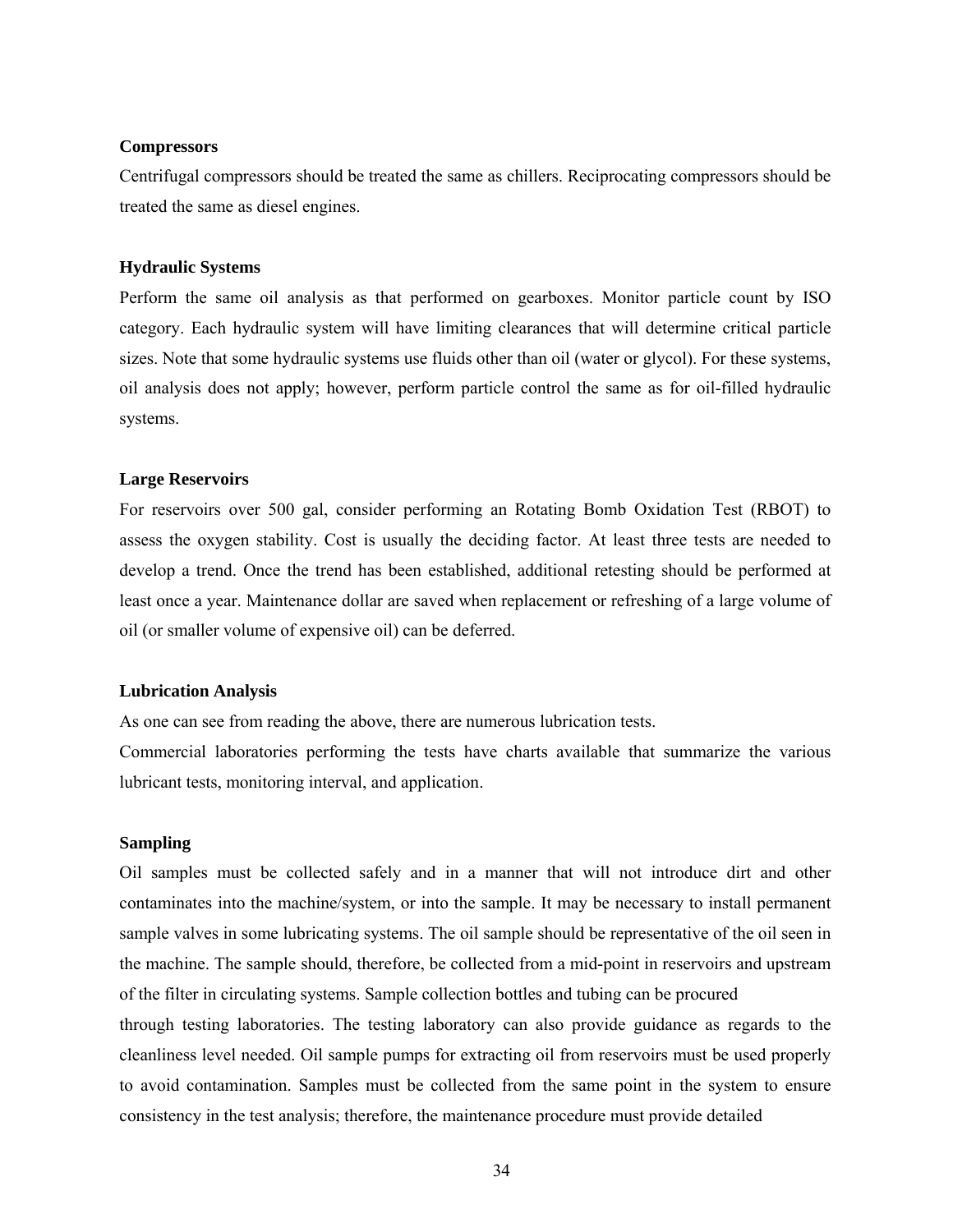direction on where and how to collect samples. The equipment operators can collect samples. Each sample is marked with the system/machine name, sample location point (the system may have multiple sample points), date, elapsed operating time for the system/machine, and other comments such as last "topping off" or filtering operation. The analyst will also need to know the amount of oil in the reservoir to make recommendations to correct abnormalities.

#### **5.1.4 Non-Destructive Testing**

Non-Destructive Testing (NDT) evaluates material properties and quality of manufacture for expensive components or assemblies without damaging the product or its function. Instead of statistical sampling techniques that use only surface measurements or require the destructive testing of selected components from a production lot, NDT is used when these testing techniques are cost prohibitive or ineffective. Typically, NDT has been associated with the welding of large high stress components such as pressure vessels and structural supports. Process plants such as refineries or chemical plants use NDT techniques to ensure integrity of pressure boundaries for systems processing volatile substances.

# **Techniques**

The following section discussed various NDT techniques:

# **(i) Radiography**

Radiography is performed to detect sub-surface defects. Radiography or X-ray is one of the most powerful NDT technique available in industry. Depending on the strength of the radiation source, radiography can provide a clear representation (radiograph) of discontinuities or inclusions in material several inches thick. Xray or gamma ray sensitive film is placed on one surface of the material to be examined. The radiation source is positioned on the opposite side of the piece. The source may be either a natural gamma emitter or a powered X-ray emitter. The source is accurately aligned to ensure the proper exposure angle through the material. When all preparations and safety precautions are complete, the radiation source is energized or unshielded. Gamma or X-rays pass through a material and expose film placed under the material. By developing the film in a manner similar to photographic film, an image of defects or inclusions in the material is produced. More advanced radioluminescent film does not require photographic processing. Multiple "shots" from varying angles provide a complete picture of the thickness of the material. Dual angles are required to determine the size and orientation of an inclusion.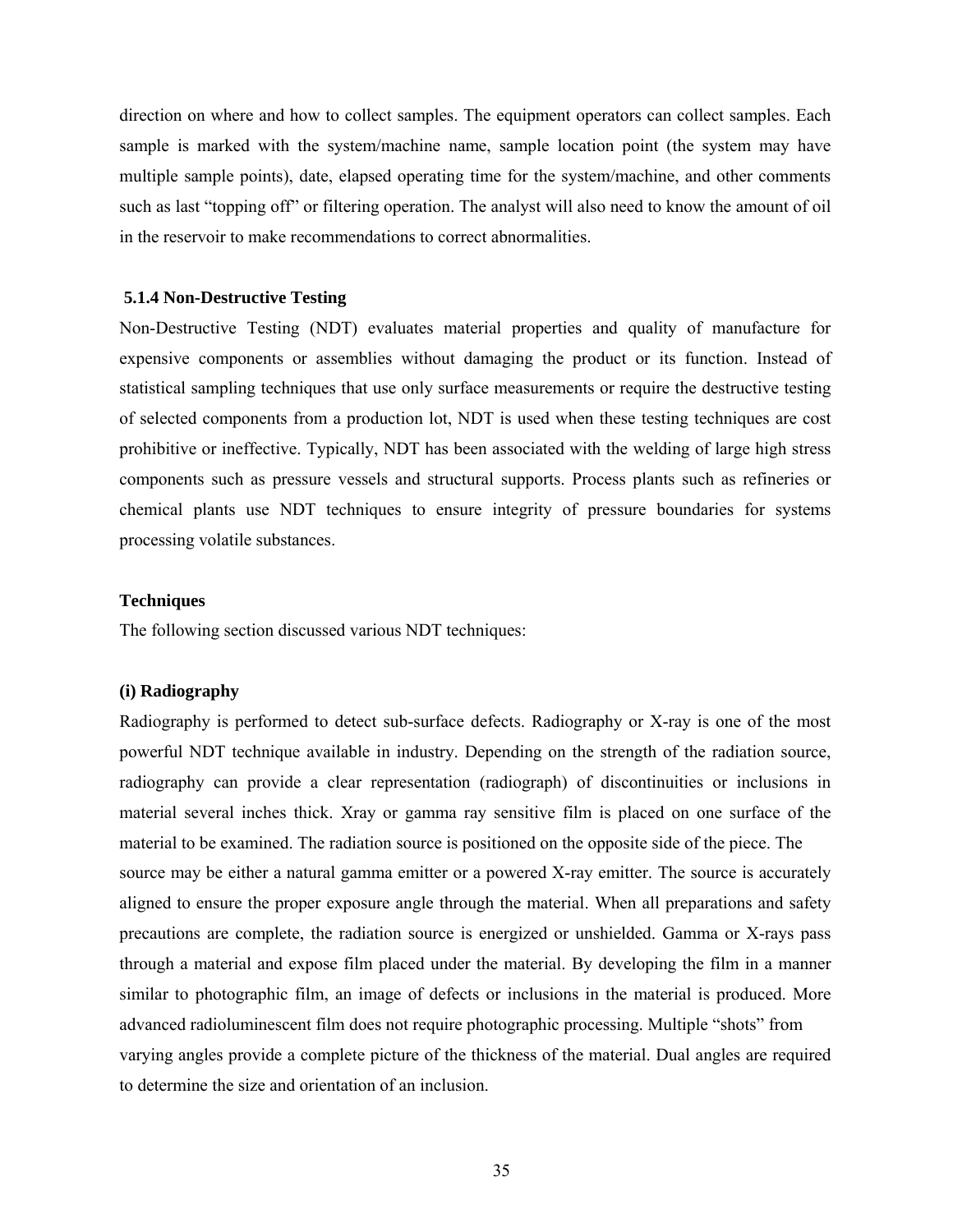Once the type, size, and orientation of each inclusion are defined, these can be classified as either acceptable inclusions or unacceptable defects. Defects in the material must be accurately located to facilitate minimal material removal, yet ensure the defect has been completely eliminated. Minimizing material removal also minimizes repair cost and reduces the likelihood of additional defects created by the repair. The repair is then re-evaluated to ensure the defect removal and subsequent repair were conducted properly.

Radiography, though a versatile tool, is limited by the potential health risks. Use of radiography usually requires the piece be moved to a special shielded area, or that personnel be evacuated from the vicinity to avoid exposure to the powerful radiation source required to penetrate several inches of dense material. Temporary shielding may also be installed, but the installation and removal of thousands of pounds of lead is labor intensive and rarely worth the expense. Radiography technicians are trained in radiation health physics and material properties. These technicians can visually distinguish between welding slag inclusions, porosity, cracking, and fatigue when analyzing radiographic images.

#### **(ii) Ultrasonic Testing (Imaging)**

Ultrasonic testing provides detection of deep sub-surface defects. Ultrasonic (UT) inspection of welds and base material is often an alternative or complementary NDT technique to radiography. Though more dependent on the skill of the operator, UT does not produce the harmful radiation entailed with radiography. UT inspection is based on the difference in the wave reflecting properties of defects and the surrounding material. An ultrasonic signal is applied through a transducer into the material being inspected. The speed and intensity with which the signal is transmitted or reflected to a transducer provides a graphic representation of defects or discontinuities within the material. A couplant fluid is often used to provide a uniform transmission path between the transducer, receiver and the material of interest. Transducer configurations differ depending on the type of system used. Some systems use a single transducer to transmit and receive the test signal. Others use a transmit transducer in conjunction with a separate receive transducer. Dual transducer systems may be configured with both transducers on the same surface of the material or with transducers on the opposite surfaces of the material.

Three scan types are most commonly used: "A Scan," "B Scan" and "C Scan." A Scan system analyzes signal amplitude along with return time or phase shifts the signals travel between a specific surface and discontinuities. B Scan systems add signal intensity modulation and capability to retain video images. C Scan Systems include depth gating to eliminate unwanted returns. UT inspection is a deliberate process covering a small area (4 to 8 sq in.) at each sampling. Consistency in test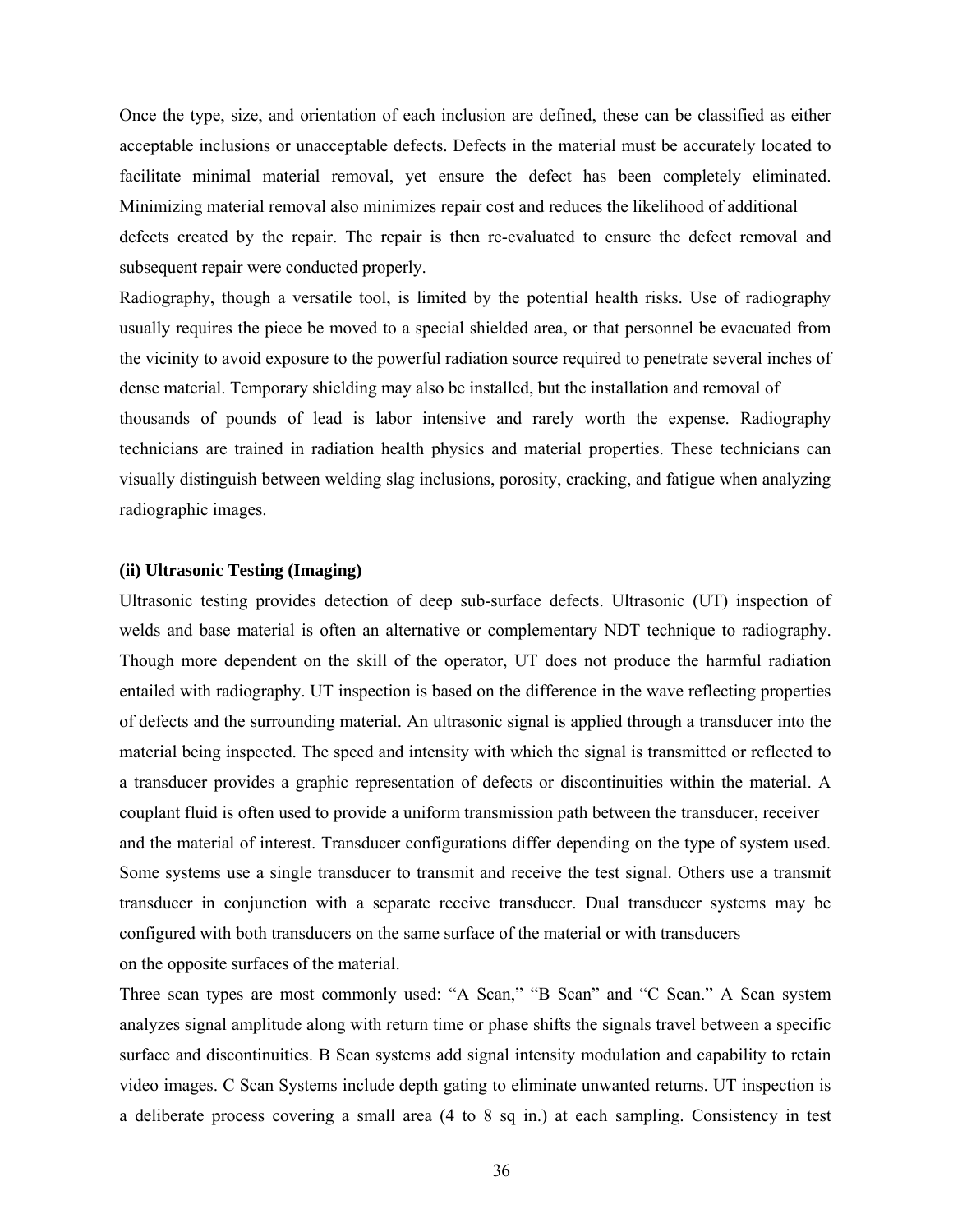method and interpretation of results is critical to the reliable test results. Surface preparation is also critical to reliable UT results. Any surface defects such as cracks, corrosion, or gouges will adversely affect the reliability of UT results. Due to the time and effort involved in surface preparation and testing, UT inspections are often conducted on representative samples of materials subjected to high stress levels, high corrosion areas and large welds. By evaluating the same sites at regular intervals, one can monitor the condition of the material. One hundred percent UT inspection is typically reserved for original construction of high stress components such as nuclear reactor vessels or chemical process vessels.

### **(iii) Magnetic Particle Testing**

The NDT technique uses magnetic particle detection of shallow sub-surface defects. Magnetic Particle Testing (MT) techniques are useful during localized inspections of weld areas and

specific areas of high stress or fatigue loading. MT provides the ability to locate shallow sub-surface defects. Two electrodes are placed several inches apart on the surface of the material to be inspected. An electric current is passed between the electrodes producing magnetic lines. While the current is applied, iron ink or powder is sprinkled in the area of interest. The iron aligns with the lines of flux. Any defect in the area of interest will cause distortions in the lines of magnetic flux, which will be visible through the alignment of the powder. Surface preparation is important since the powder is sprinkled directly onto the metal surface and major surface defects will interfere with sub-surface defect indications. Also, good electrode contact and placement is important to ensure consistent strength in the lines of magnetic flux. A major advantage for MT is its portability and speed of testing. The hand-held electrodes allow the orientation of the test to be changed in seconds. This allows for inspection of defects in multiple axes of orientation. Multiple sites can be inspected quickly without interrupting work in the vicinity The equipment is portable and is preferred for onsite or in-place applications. The results of MT inspections are recordable with a high quality photograph or transfer to tape. Fixing compounds are available to "glue" the particle pattern in-place on the test specimen. Interpretation of results depends on the experience of the operator.

# **(iv) Dye Penetrant**

Dye Penetrant is used to detect surface defects. Dye penetrant (DP) inspections provide a simple method for detecting surface defects in nonporous materials. DP allows large areas to be quickly inspected. Once the surface has been cleaned, a penetrating dye (magenta or fluorescent color) is sprayed liberally on the entire surface. The dye is allowed to penetrate for several minutes. The excess dye is then wiped from the surface leaving only the dye that has been drawn into surface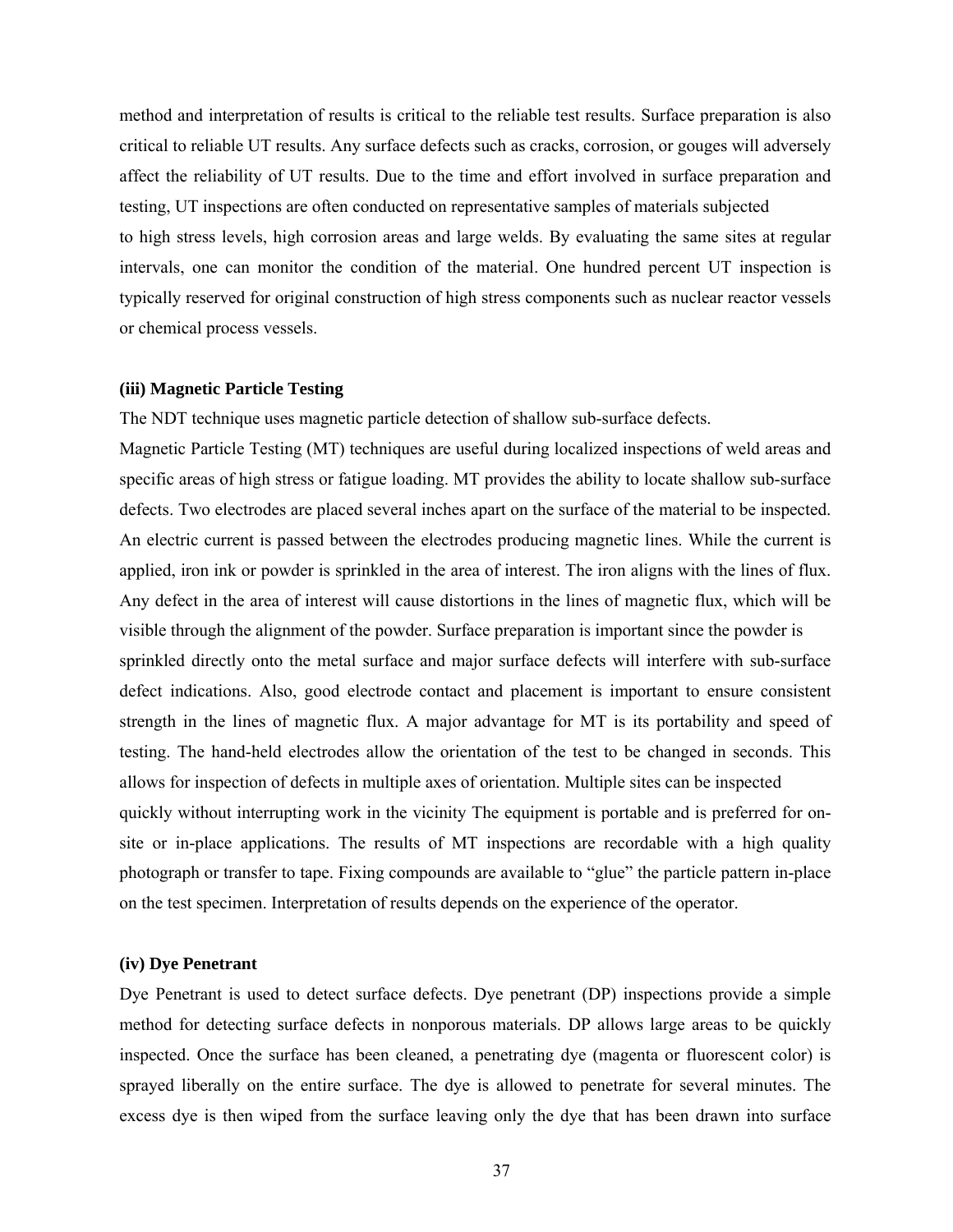defects. A developer (usually white) is sprayed on the entire surface (same area as the dye application). The developer draws the dye from the defects, producing a visual indication of the presence of surface defects. The defective areas are then identified for repair and the remaining dye and developer are removed.

#### **(v) Hydrostatic Testing**

Hydrostatic Testing (Hydro) is an NDT method for detecting defects that completely penetrate pressure boundaries. Hydros are typically conducted prior to the delivery or operation of completed systems or subsystems that act as pressure boundaries. As the name implies, hydrostatic tests fill the system to be tested with water or the operating fluid. The system is then sealed and the pressure is increased to approximately 1.5 times operating pressure. This pressure is held for a defined period. During the test, inspections are conducted to find visible leaks to well as monitor pressure drop and make-up water additions. If the pressure drop is out of specification, the leak(s) must be located and repaired. The principle of hydrostatic testing can also be used with compressed gases. This type of test is typically called an air drop test and is often used to test the integrity of high pressure air or gas systems.

### **Applications**

1. *Radiography*. Radiographic techniques are readily applicable to metal components, including weld deposits. Specialized applications for plastics or composite materials are possible, though typically these materials are not most economically inspected with radiography. For thick crosssections, radiography is often the only reliable method for inspection.

2. *Ultrasonics*. UT techniques are applicable to metal components including weld deposits. Specialized applications for plastics or composite materials are common. When possible, UT is a preferred method over radiography for in-place applications, due to expense and safety precautions required by radiography. UT is especially useful since it only requires access to one surface of the material. Ultrasonic techniques provide excellent penetrating power for thick cross-sections.

3. *Magnetic Particle*. MT techniques are applicable only to materials that conduct electric current and magnetic lines of flux. Only shallow defects are detectable with MT inspection. Typically, these techniques are most effective on welded areas. The speed of testing allows multiple inspections to be conducted along different axes to detect defects in different orientation planes.

4. *Dye Penetrant*. DP inspections are applicable for any nonporous material that is chemically compatible with the dye and developer. This is the simplest NDT technique in which to gain proficiency.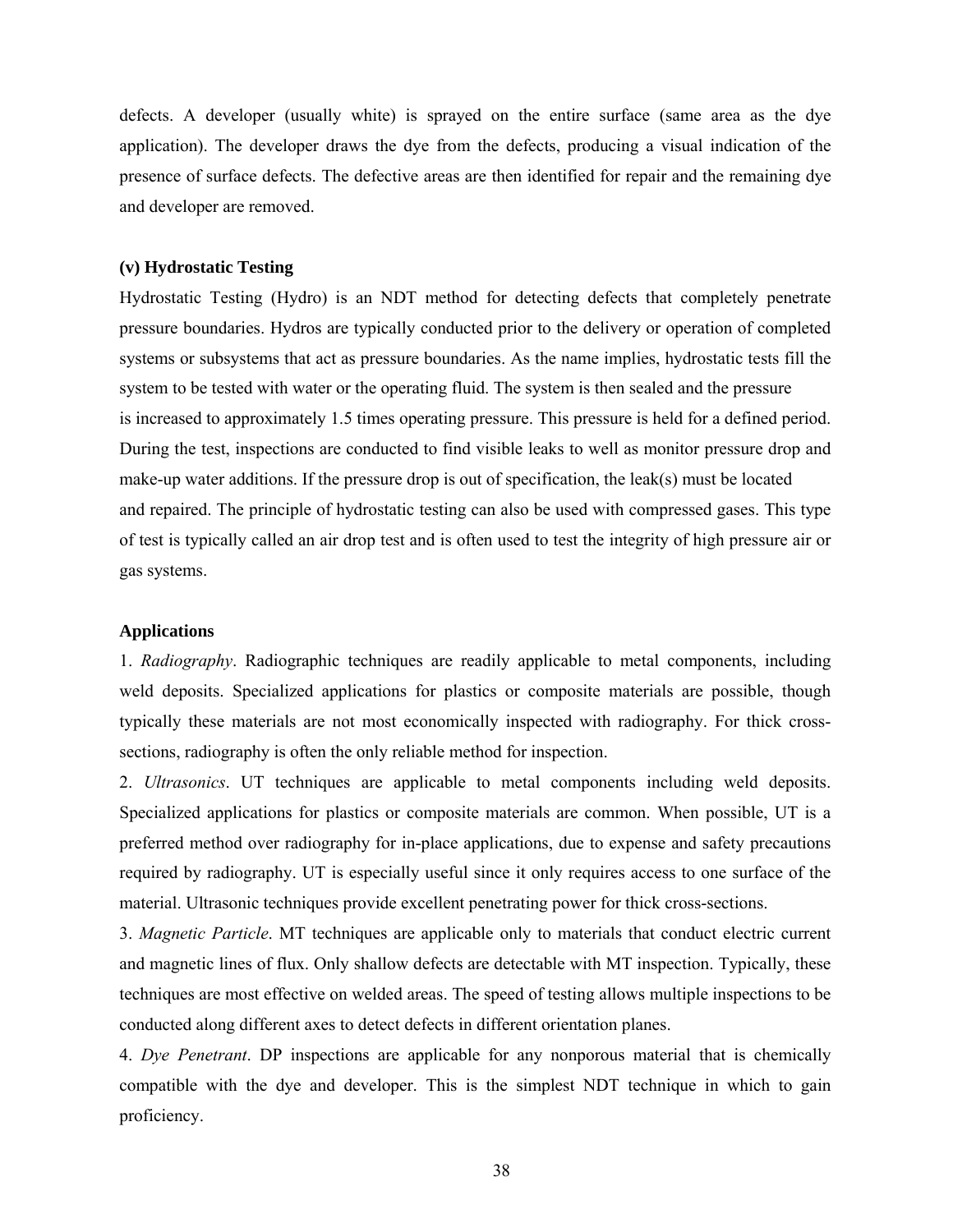5. *Hydrostatic Testing*. Hydros test the integrity of pressure boundaries for components and completely assembled systems that contain pressurized fluids or gases. Identification of defects that penetrate the entire pressure boundary is the primary application for hydrostatic testing.

### **Limitations**

1. *Magnetic Particle*. MT techniques are applicable only to materials that conduct electrical current and influence magnetic lines of flux. The difference in the influence of the lines of flux between base material and the defect is the basis for MT inspection. Only small areas (30 sq in.) between the two electrodes can be inspected. Surface preparation is important, though not as critical as with UT.

Consistent electrode contact is critical. Loose contact will weaken the magnetic lines of flux to the point where the influence of a defect may not be visible in the filing pattern. Operator skill is important, though this is a relatively simple technique. No historical record is produced for each test, unless specific steps are taken to photograph the result of each test.

2. *Ultrasonics*. UT techniques are one dimensional. Unless special techniques are applied., defects that parallel the axis of the test will not be apparent. Components constructed using laminate techniques or layered construction present special problems for UT techniques, since the boundary between each layer may be interpreted as a defect. The thicker the layers of base material, the more likely UT will provide usable results.

3. *Radiography*. Effective use of radiography mandates expensive equipment, extensive safety precautions and skilled technicians to interpret the images. Expensive tracking and security for radiation sources is mandatory. Safety precautions often demand evacuation of areas adjacent to the piece being examined or installation of extensive shielding. Even with these limitations, radiography is often the most effective method of assuring integrity of critical welds, structural members, and pressure boundaries. As material thickness increases, radiography is often the only acceptable method to achieve a 100 percent penetration.

4. *Dye Penetrant*. Minute surface discontinuities such as machining marks will become readily apparent. The inspector must be trained to distinguish between normal surface discontinuities and defects that must be repaired. The dye and developer are usually sprayed or painted on the piece to be inspected, so overspray and protection of internal surfaces are prime concerns for systems with stringent chemistry and cleanliness control. Product cleanliness standards may prohibit the use of DP inspection.

5. *Hydrostatic Testing*. Cleanliness and chemistry control of the fluid must be consistent with the operating standards of the system. Close attention should be given to controlling system thermodynamic parameters during the test to prevent overpressurization of the system.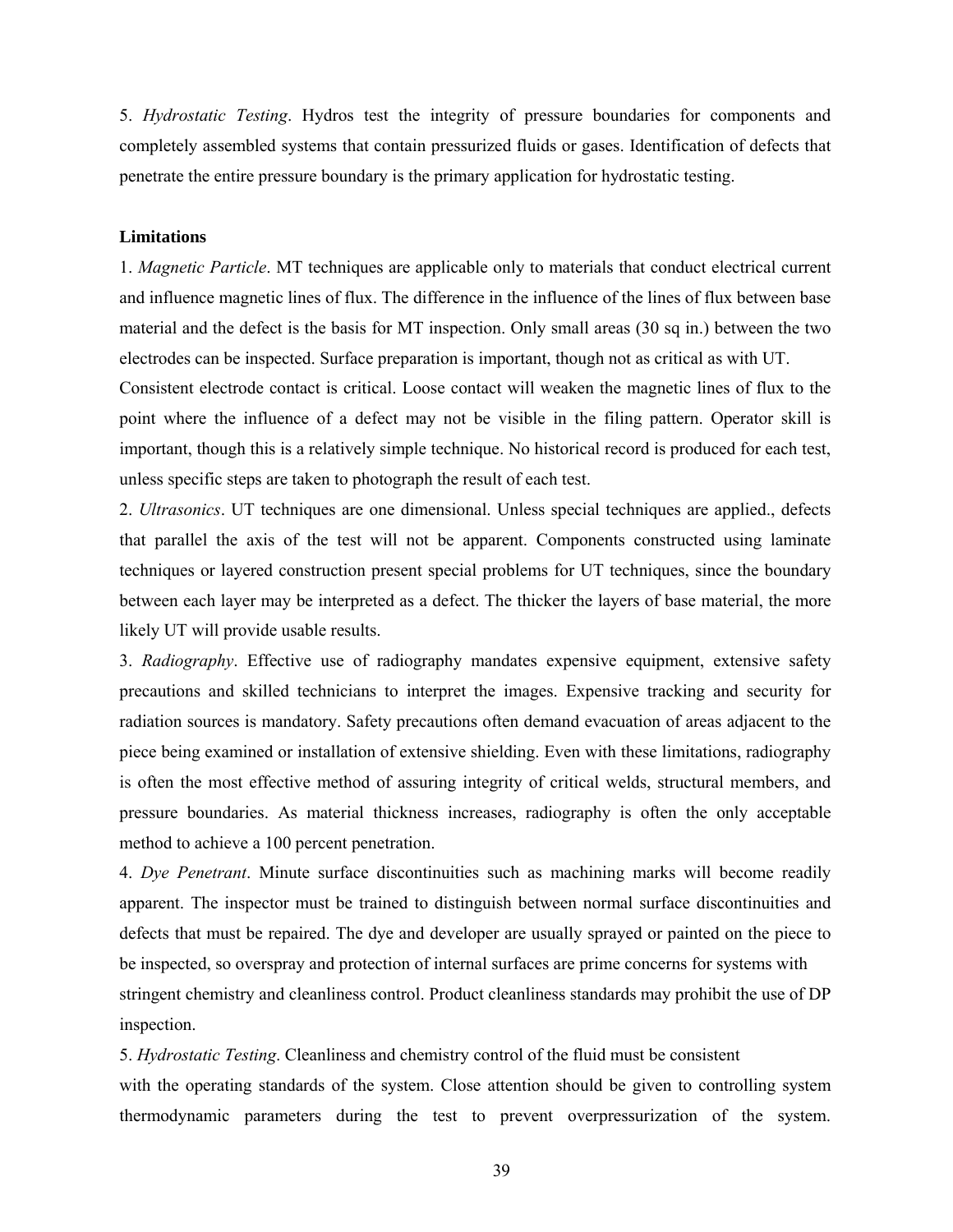Overpressurization could lead to unintended damage to the system. Individual component hydros do not ensure system integrity. A final hydro of the completed system is used to ensure the integrity of the assembled system's pressure boundary.

6. Hydros will not identify defects that are present, but have not completely penetrated a pressure boundary. The pressure applied to the system is generally not sufficient to enlarge existing defects to the point of detection by the test. Hydrostatic testing requires a pressure source capable of expeditiously filling and pressurizing the system, extensive instrumentation and monitoring equipment, along with a sufficient quantity of fluid to fill the system. A method of isolating pressure relief devices and connecting the pressure source to the system must be provided.

# **6.0 MAINTENANCE PLANNING**

An effective maintenance planning is essential in an organization. It is good practice to conduct some form of analysis to identify the appropriate maintenance tasks to care of equipment.

The analysis will result in a list of tasks that need to be sorted and grouped into sensible chunks, each forming the content of a checklist. The most obvious next step is to schedule the work orders generated into a plan of work for the workshop teams. Less common, however, is to use this checklist data to create a long-range plan of forecasted maintenance work.

This plan serves two purposes:

(i) The results can be used to determine future labour requirements, and

(ii) They feed into the production plan.

The schedule of planned jobs is issued to the workshop and when the work is completed, feedback from these work orders, together with details of any equipment failures, is captured for historical reporting purposes.

A logical response to this shop floor feedback is that the content of the checklists should be refined to improve the quality of the preventive maintenance, especially to prevent the recurrence of failures. The purpose of maintenance measures should be to monitor the health of the maintenance organisation. Where everything is in control, the metrics (Table 1; NASA, 2000) will reflect the success that has been achieved. Conversely, they should also be used to highlight problem areas and irregularities in order to drive the desired behaviours or areas for improvement.

There is value in constructing a hierarchy of the equipment system showing assemblies, subassemblies and individual components. This helps to keep track of which section of the system is being considered at any time, and the list of components helps to identify the spare parts requirements for the system.

Of vital importance is the clear identification of the root cause of each failure, as this will affect the selection of a suitable maintenance task. Also important from a planning perspective is to identify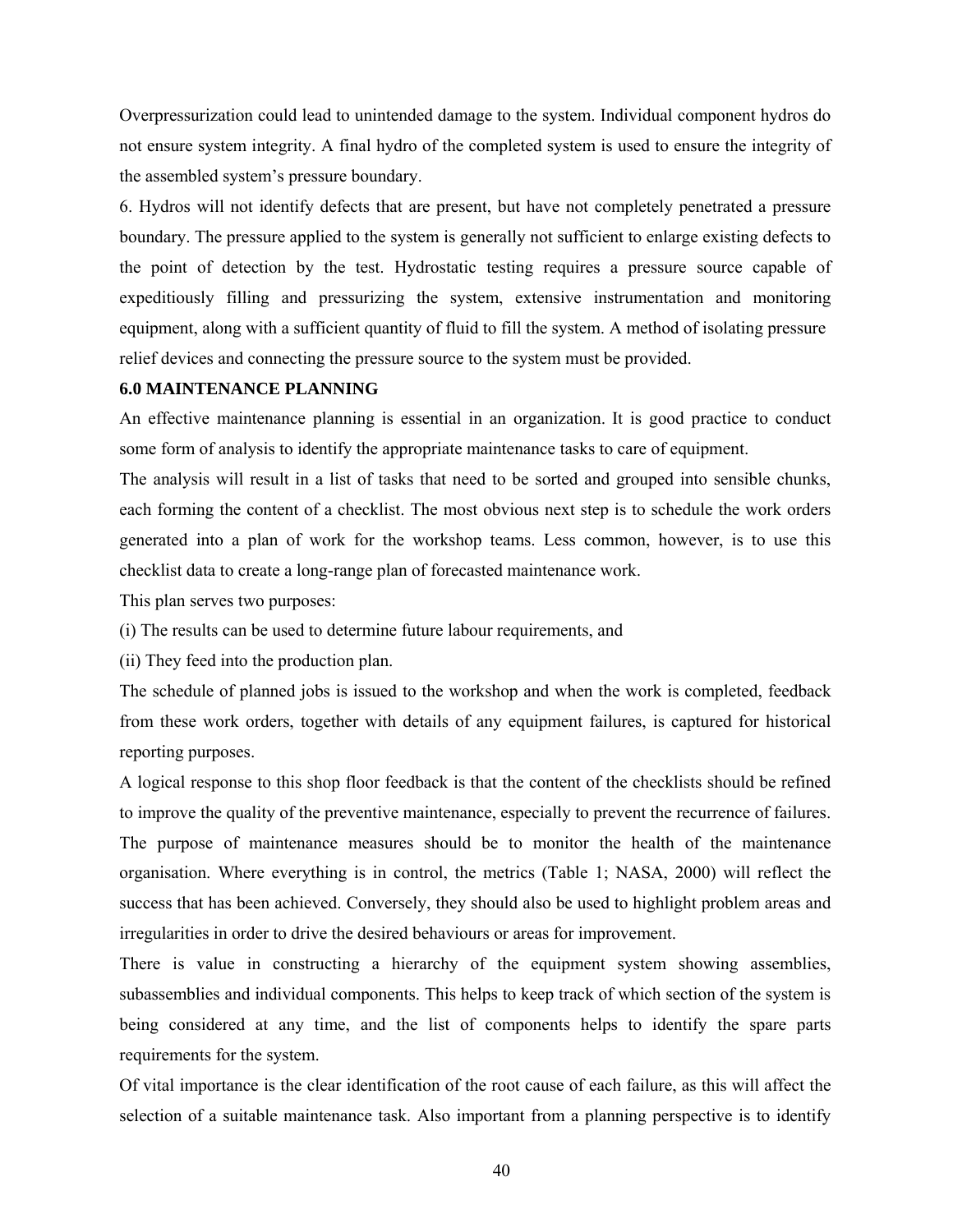the time it will take to carry out each task independently. The sum total of these task times gives a good indication of how long the total work order will take.

| <b>Metric</b>                   | <b>Variables and Equations</b>                         | <b>Benchmark</b> |
|---------------------------------|--------------------------------------------------------|------------------|
| <b>Equipment Availability</b>   | $\%$ = Hours each unit is available to run at capacity | >95%             |
|                                 | Total hours during the reporting time period           |                  |
| Schedule Compliance             | $%$ = Total hours worked on scheduled jobs             | $> 90\%$         |
|                                 | Total hours scheduled                                  |                  |
| <b>Emergency Maintenance</b>    | $%$ = Total hours worked on emergency jobs             | $< 10\%$         |
| Percentage                      | Total hours worked                                     |                  |
| Maintenance Overtime Percentage | $% =$ Total maintenance overtime during period         | $< 5\%$          |
|                                 | Total regular maintenance hour during period           |                  |
| Preventive Maintenance          | $%$ = Preventive maintenance actions completed         | $>90\%$          |
| Completion Percentage           | Preventive maintenance actions scheduled               |                  |
| Preventive Maintenance          | $\%$ = Preventive maintenance cost                     | $15\% - 18\%$    |
| Budget/Cost                     | Total maintenance cost                                 |                  |
| Predictive Maintenance          | $\%$ = Predictive maintenance cost                     | $10\% - 12\%$    |
| Budget/Cost                     | Total maintenance cost                                 |                  |

Table 1: Metrics for Maintenance performance

The following are a few points to consider when constructing a preventive maintenance program: Preventive maintenance tasks must:

(i) aim at the failure process

(ii) be specific

(iii) include specifications or tolerances

(iv) wherever possible, aim for predictive rather than preventive tasks

(v) measure or check for conditions against a standard

(vi) report the results

(vii) create a follow-on task to repair or replace at the next opportunity

(viii) *"Check and replace, if necessary"* tasks destroy planned times

(ix) Frequencies and estimated times for each task must be accurate and meaningful

Try wherever possible to plan shutdown time for "non-running" tasks. Keep "running" tasks to be done during periods of normal production. Structure the maintenance program to allow for this.

In many cases however, there is no such regular routine in place. Opportunities for the maintenance teams to conduct planned maintenance need to be negotiated and agreed with the production teams on an "as-needed" basis. Unfortunately, this is very often reduced to the maintenance department begging for access to the equipment. Furthermore, this plea is often met with the unsympathetic response from the production teams that they have to run the equipment in order to meet their targets and they therefore cannot afford to release it for maintenance.

# **7.0 PLANNING OF THE SPARES STOCK**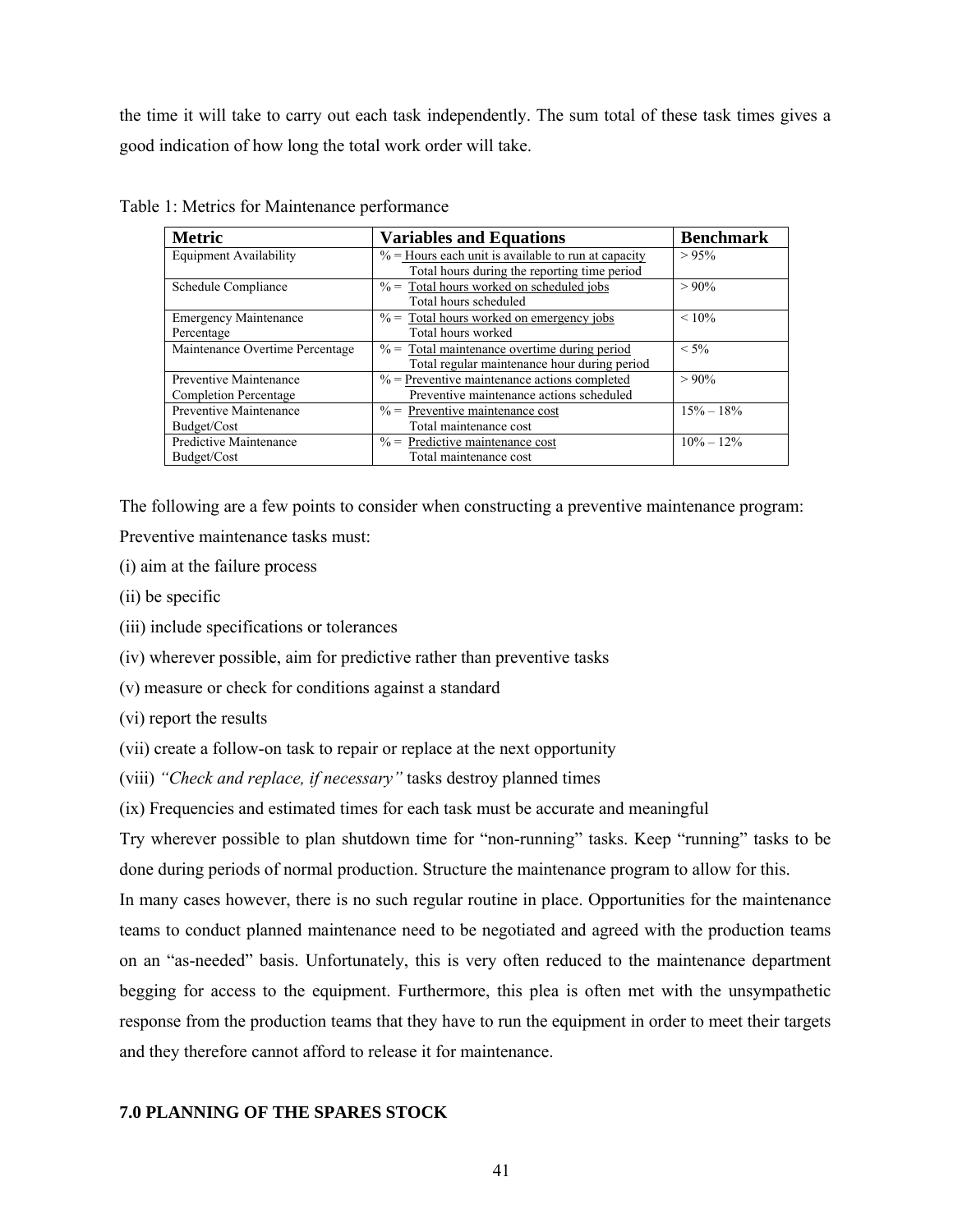Spares stock management plays an important role in achieving the desired plant availability at an optimum cost. Industries nowadays are going for capital intensive, mass production oriented, and highly improved technology. They cannot afford to have downtime for such plant and machinery. Non-availability of spare parts, as and when required for repairs, may contribute to as much as 50% of the total down time. In addition, the cost of spare parts is more than 50% of the total maintenance cost in the industry. While maintenance department complains of the non-availability of the spare parts to meet their requirement, finance department faces the problem of increasing locked up capital in spare parts inventory. This is why spare parts management is essential in any organisation.

The unique problems faced by the organisation in controlling/managing the spare parts include an element of uncertainty to know when a part is required and the quantity that is required. This is because the failure of a component, either due to wearing out or due to other reasons, cannot be predicted accurately. Moreover, spare parts may not be easily available in the market as they may not be fast moving items. The original equipment manufacturer has to supply the spares in most of the cases, may have introduced new models and phased out the old models. Hence, the spares for old models may not be readily available especially for imported equipment as the design changes are taking place faster in the developed countries. Furthermore, the number and variety of spare parts are too large making the close control more and more tedious. For instance, the number of items of spares in a medium scale engineering industry may be around 15,000 and that in a large-scale chemical industry may be around 100,000. In addition, there is a tendency from the stage of purchase of the equipment to the stage of the use of the spare parts, to request for more spare parts than are actually required and accumulation of is very low. These problems are faced spares takes place. Finally, the rate of consumption of spare parts for some is very high and for some by systematic spare parts manager.

The objective of spare parts management is to ensure that spares are available at the right price, right quality, right quantity and at the right time for maintenance and repairs of the plant and machinery. There is a need for systematic actions while managing spare parts as given below:

- a. Identification of spare parts
- b. Forecasting of spare parts requirement
- c. Inventory analyses
- d. Formulation of selective control policies for various categories
- e. Development of inventory control systems
- f. Stocking policies for capital & insurance spares
- g. Stocking policies for rotable spares or sub- assemblies
- h. Replacement policies for spare parts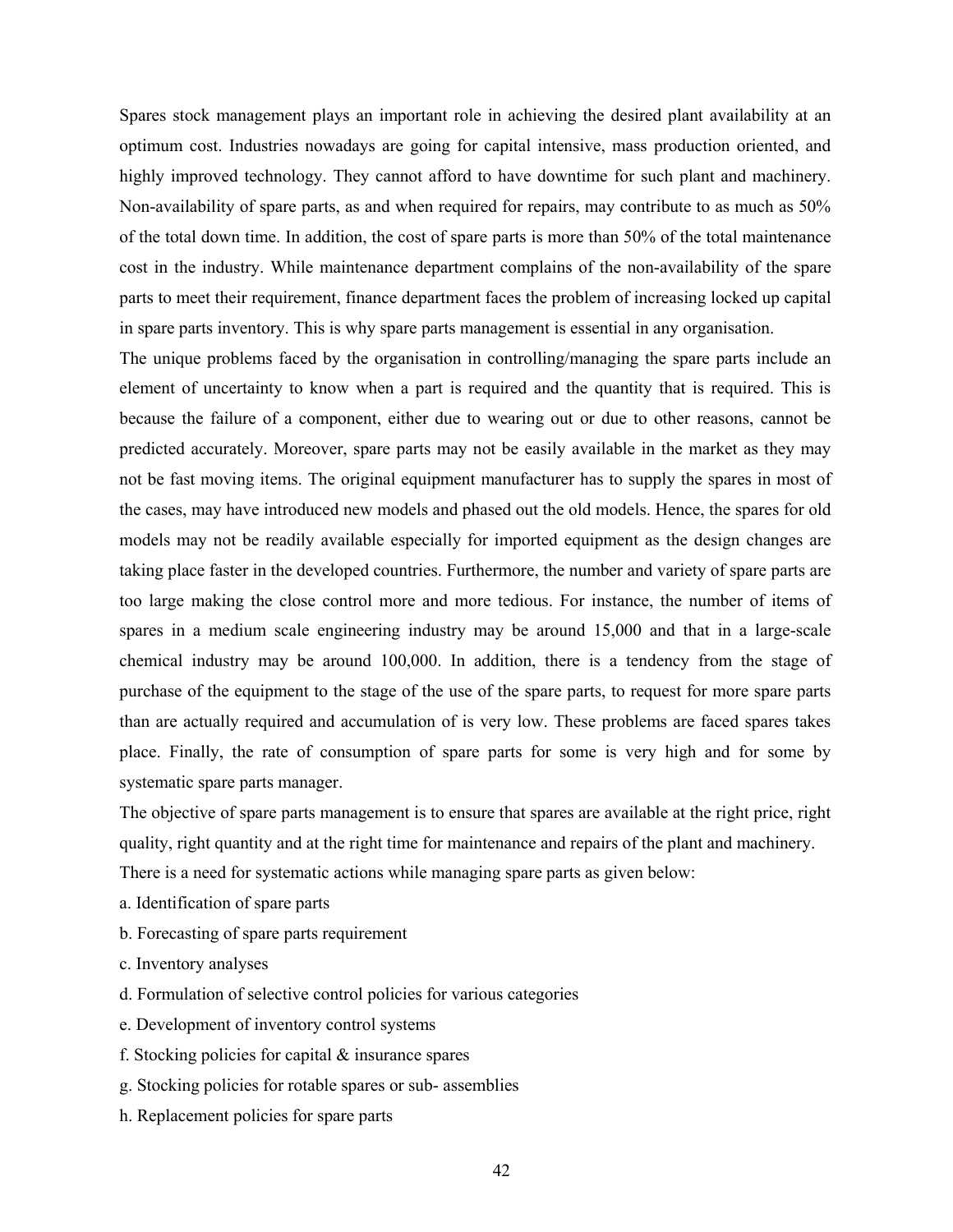i. Spare parts inspection

- j. Indigenisation of spares
- k. Reconditioning of spare parts
- l. Establishment of spare parts bank
- m. Computerization of spare parts management.

Every organisation should proceed systematically and establish an effective spare parts management system. Codification helps the organisation minimizing duplication of spare parts stocking thereby reducing inventory, aids the accounting process, and facilitates the computerisation of spare parts control systems. The inventory analyses carried out based on different characteristics of the spare parts, such as annual consumption value, criticality, lead time, unit cost and the frequency of use, help the company in establishing suitable policies for selective control. This also helps in focusing our efforts on real problem areas.

A good inventory control system will help systemizing the ordering procedure and achieving an optimum level of inventory. In addition, efforts should be made to evolve optimum replacement policies for selected spare parts, for which cost of down time and cost of replacement are very high. Therefore, we have to identify such spare parts and carry out the exercise for evolving optimum replacement policies.

For the spare parts that are very expensive and those that are to be imported, it is essential that the useful life for such spares is extended by appropriate applications of reconditioning and repair techniques. In addition, efforts should be made to indigenise the spare parts in view of the hard-toget foreign exchange involvement. Moreover, for similar industries establishing of spare parts bank goes a long way in reducing the total inventory holding of the expensive spare parts and reduces the stock holding cost. For different industries, it will be helpful to establish spare parts banks and a suitable information system for the exchange of spares. Lately, the application of computers for the processing of spare parts information and operating an effective spare parts control system will be very helpful for the organisation and maintenance engineering and management will ensure timely actions for an efficient and effective spare parts management.

#### **7.1 Identification of Spare Parts**

When a spare part is required to put back in operation equipment, which is under breakdown, it becomes necessary to identify the part for getting the same issued from the store or for purchasing the same from the vendor. While identifying the spares, it becomes essential to give the complete description including the size and type of the spare to draw from the stores and it becomes essential for all concerned i.e., the maintenance personnel and stores personnel are aware of such description.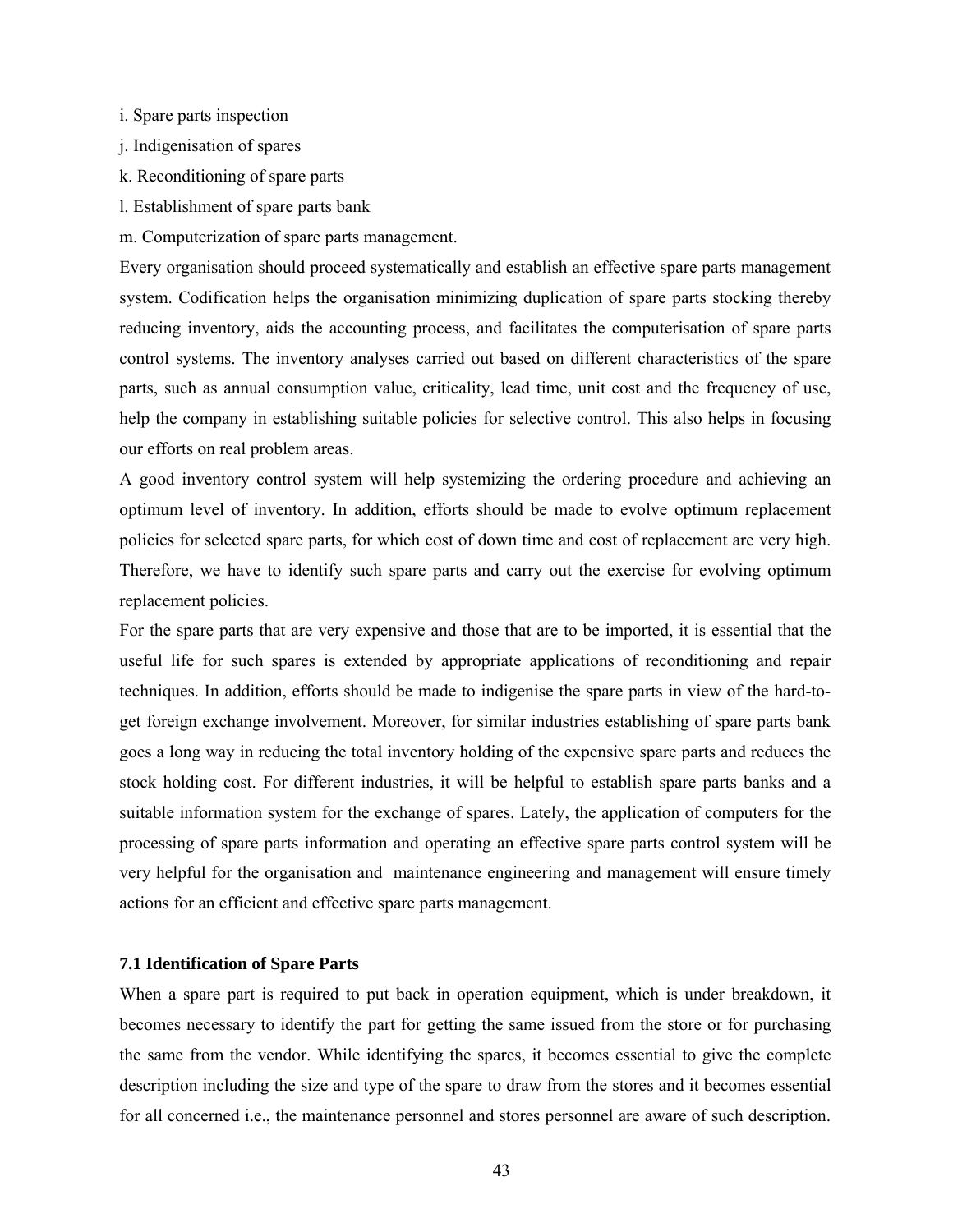If it is the vendor, he may not be satisfied with the description and he may require the manufacturer's part number.

It is a cumbersome and time-consuming task during every transaction to identify a spare part by its description and manufacturer's part number accompanied by the parent equipment's name, make, and model designation. Therefore, it is essential to give a numerical name or code to each spare part. This process of giving code to each spare part is called codification. Since, the range of spares used in any organisation is too large and there are quite a few spares meant for specific equipment, it is always preferred to use codes which are significant i.e., from the code number one will be able to find out

- Equipment type, make & model
- Type/class of the spare-part
- Size (in some cases)

If the spare part code is to incorporate the equipment type etc., then the codification of equipment becomes a prerequisite for spare part codification.

The number of digits required for spare part code depends on the actual requirement i.e., the range of equipment in use and the types and number of spare parts in the organisation. It is very common to come across 9 to 16 digit codes for spare parts. For instance, a 10-digit code may signify,

1st digit - imported or indigenous

2nd, 3rd & 4th digits - machine type, make & model

5th, 6th & 7th digits - spare-part class

8th, 9th & 10th digits - size or serial number.

By classifying and codifying all the spare parts, it becomes easy to minimize the duplication of spare parts thereby effecting reduction in the inventory. Codification also helps easy accounting and computerisation in addition to easier communication between concerned parties.

In addition to codifying the spare part, it will be of immense benefit to codify the location of spare parts. Stock location number helps the stores personnel to locate the part and issue the same as and when the same is requested for. In addition, the stock verification and upkeep programme becomes less and less cumbersome.

After codifying the spare parts and assigning stock location numbers, all the users: maintenance engineering and management should be aware of and be supplied with the relevant codes and stock location numbers in the form of a spare parts catalogue.

The spare parts catalogue should contain the following information:

Spare parts codification plan

Spare part code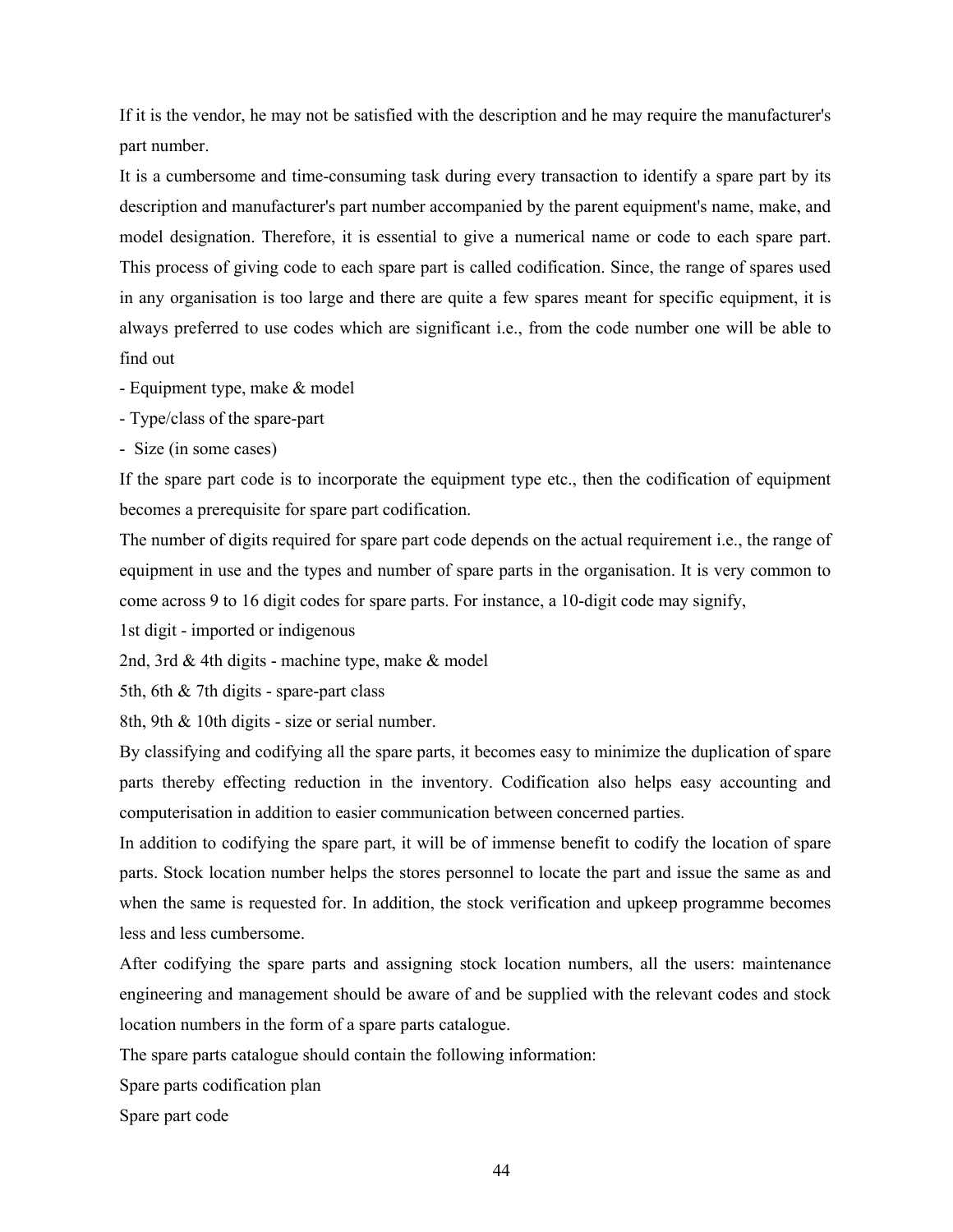Spare part description Drawing number Manufacturer's code & part number Stock location number.

The spare parts catalogue may be produced in sufficient copies to make available for all the users such as the maintenance personnel, stores personnel and purchase personnel. This is a very important aspect often neglected in the organisation.

The next step in identification of spare parts is to put an identification tag or mark with the code to enable the stores personnel identify during the time of issue. If sufficient care is not taken to incorporate the code, a lot of time is spent in locating the part and that time is actually added to the down-time which is really very expensive in case of vital spare parts. There are a variety of stickers, which are scratchproof, waterproof and temperature-proof available in the market. Efforts should be made by the organisations to make use of such identification tags and it will go a long way in reducing the downtime.

# **7.2 Inventory Analysis and Selective Control**

For the successful spare parts management, it is essential to analyze the spare parts inventory based on various characteristics such as the frequency of issues, the annual consumption value, the criticality, the lead-time, and the unit price. This is essential as it would not be possible to exercise the same type of control for all items and it may not really be effective. Inventory analysis aids selection of policies for selective control.

Commonly used inventory analyses are:

- (1) FSN Analysis
- (2) ABC Analysis
- (3) VED Analysis
- (4) SDE Analysis
- (5) HML Analysis

# **FSN Analysis:**

This is a Classification based on Frequency of Issues/Use:-

F, S & N stand for Fast moving, Slow moving and Non moving items. This form of classification identifies the items frequently issued; less frequently issued for use and the items which are not issued for longer period, say, 2 years. For instance, the items can be classified as follows:

Fast Moving  $(F)$  = Items that are frequently issued say more than once a month.

Slow Moving  $(S)$  = Items that are issued less than once a month.

Non-Moving  $(N)$  = Items that are not issued\used for more than 2 years.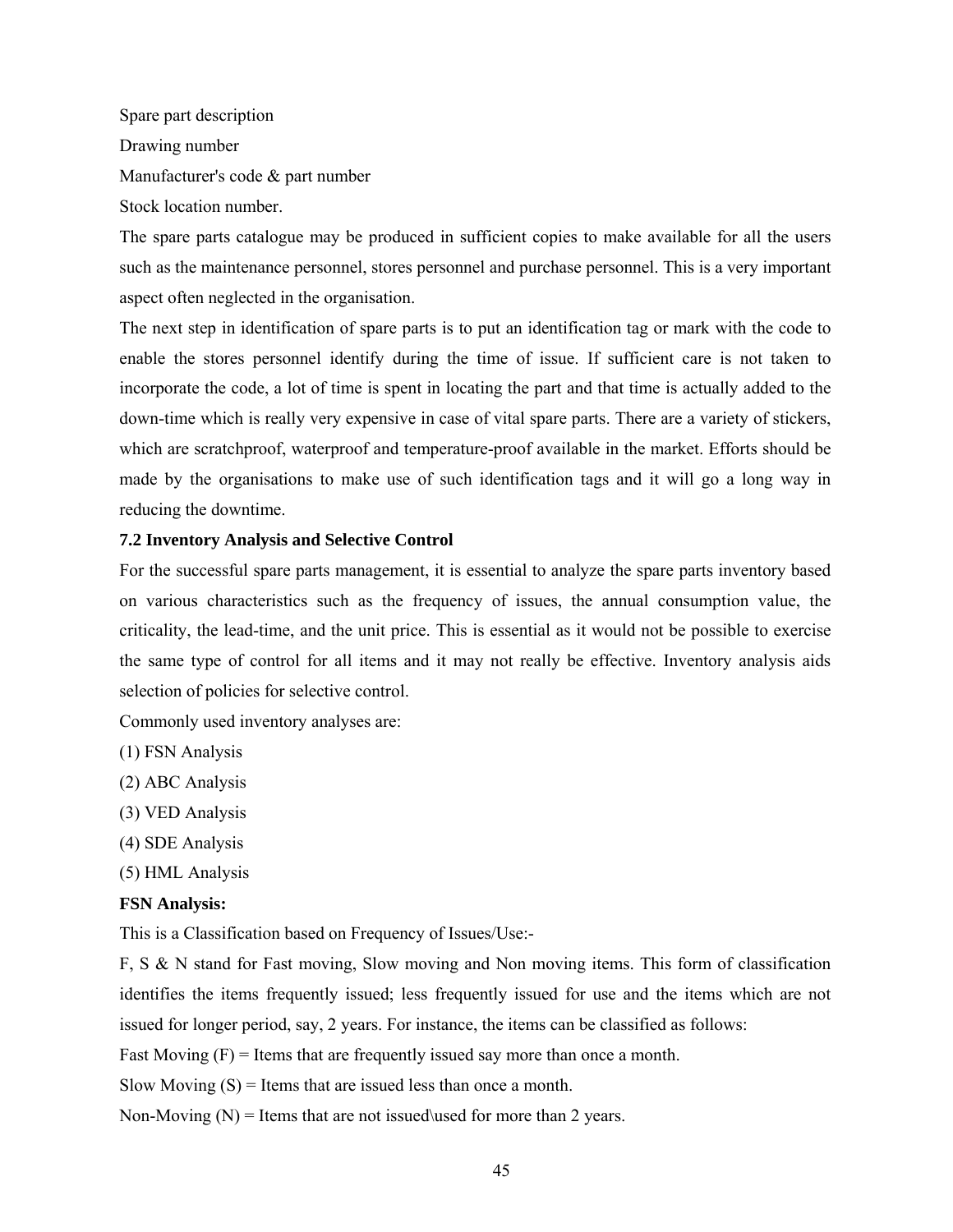This classification helps spare parts management in establishing most suitable stores layout by locating all the fast moving items near the dispensing window to reduce the handling efforts. In addition, attention of the management is focused on the Non-Moving items to enable decision as to whether they are required in the future or they can be salvaged. Experience shows that many industries, which are more than 15 years old, have more than 50% of the stock as non-moving spares.

Even if a few of them are disposed off and the locked up capital is made available, it will make available additional working capital to the organisation. Action for disposal should be taken based on the value of each item of spare.

#### **SDE Analysis:-**

# **Classification based on the lead-time:**

This classification is carried out based on the lead-time required to procure the spare part. The classification is as follows:

Scarce (S): Items which are imported and those items which require more than 6 months' lead time.

Difficult (D): Items, which require more than a fortnight but less than 6 months' lead-time.

Easily available (E): Items, which are easily available i.e., less than a fortnights', lead-time.

This classification helps in reducing the lead-time required at least in case of vital items. Ultimately, this will reduce stock-out costs in case of stock-outs. A comprehensive analysis may ultimately bring down lead-time for more & more number of items. This will also result in streamlining the purchase and receiving systems and procedures.

# **VED Analysis:-**

This is the Classification Based On Criticality:

Several factors contribute to the criticality of a spare part. If a spare is for a machine on which many other processes depend, it could be of very vital importance. Also if a spare is, say, an imported component for which procurement lead time could be very high its non- availability may mean a heavy loss. Similarly spares required for fighter aircraft at the time of war could be of great value in terms of fighting capability. In general, criticality of a spare part can be determined from the production downtime loss, due to spare being not available when required.

Based on criticality, spare parts are conventionally classified into three classes, viz. vital, essential and desirable.

**VITAL (V):** A spare part will be termed vital, if because of its non-availability there will be very high loss due to production downtime and/or a very high cost will be involved if the part is procured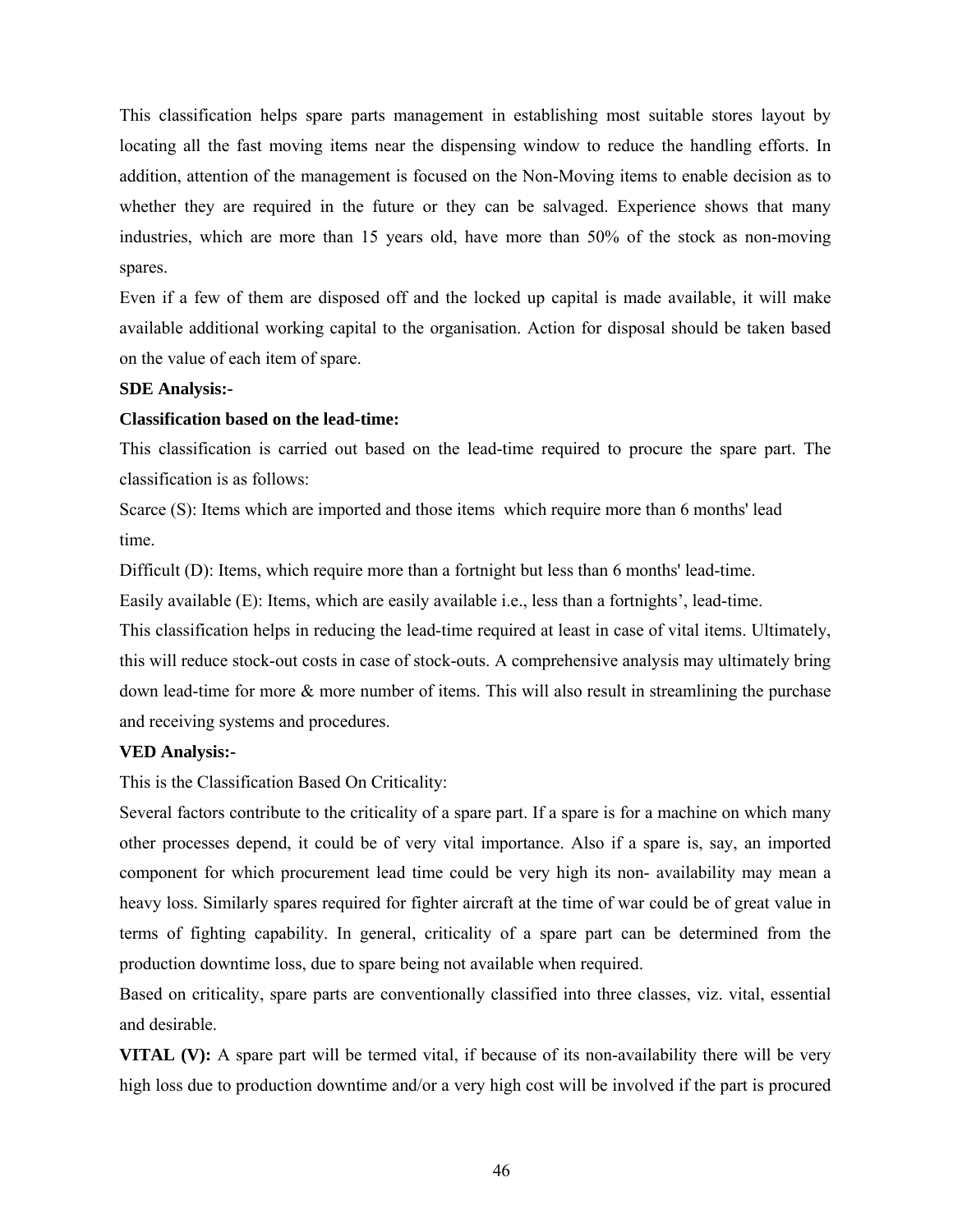on emergency basis. In a process industry, most spare parts for the bottleneck machine or process will be of vital nature. For example, bearings for a kiln in a cement plant will be considered as vital **ESSENTIAL (E):** A spare part will be considered essential if, due to its non-availability, moderate

loss is incurred. For example, bearings for motors of auxiliary pumps will be classified as essential.

**DESIRABLE (D):** A spare part will be desirable if the production loss is not very significant due to its non-availability. Most of the parts will fall under this category.

The VED analysis helps in focusing the attention of the management on vital items and ensuring their availability by frequent review and reporting. Thus, the downtime losses could be minimized to a considerable extent.

# **ABC Analysis:-**

# **Classification Based on Consumption:**

Another method of classifying spares is based on **annual consumption value.** As it is true for any inventory situation, Pareto's principle can be applied to classify maintenance spares based on consumption value.

**Pareto principle:** The significant items in a given group normally constitute a small portion of the total items in a group and the majority of the items in the total will, in aggregate, be of minor significance.

This way of classification is known as ABC classification.

CLASS A: 10% of total spares contributing towards 70% of total consumption value.

CLASS B: 20% of total spares which account for about 20% of total consumption value.

CLASS C: 70% of total spares which account for only 10% of total consumption value.

In a specific spares control system, it is quite possible that in a single year, many spares would not have been consumed at all. In such cases, it is better to perform ABC analysis on longer consumption period data, say 3 years. Then only spares will not be left out in this classification.

### **Policy for 'A' items**

- \* Maximum control
- \* Value Analysis
- \* More than one supplier
- \* Control by top executives.

### **Policy for 'B' items**

- \* Minimum control
- \* Bulk Orders
- \* More items from same supplier.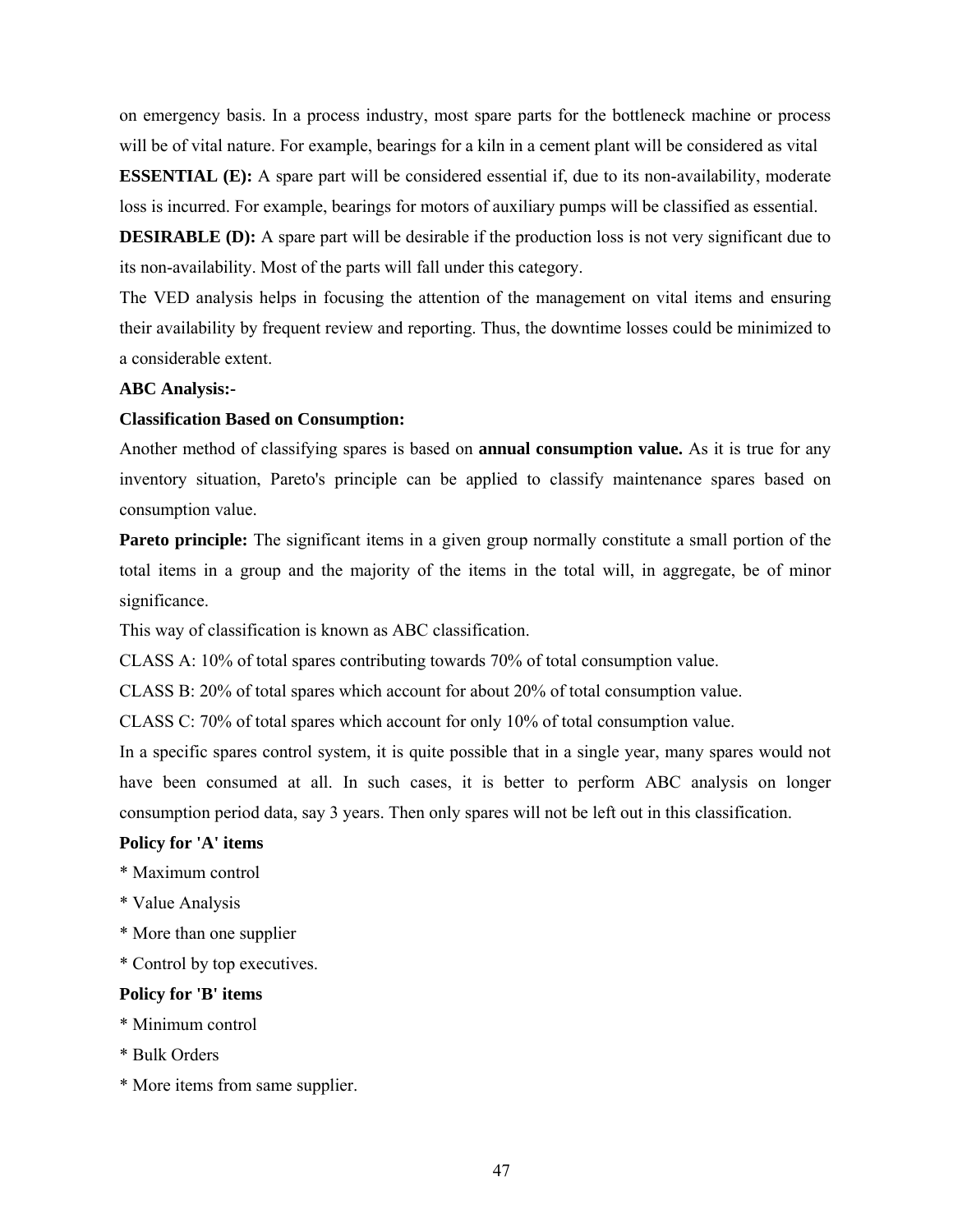# **HML Analysis:-**

## **Classification based on unit price:**

This classification is as follows:

High Cost (H): Item whose unit value is very high.

Medium Cost (M): Item whose unit value is of medium value.

Low Cost (L): Item whose unit value is low.

This type of analysis helps in exercising control at the shop floor level i.e., at the use point. Proper authorisation should be there for replacing a high value spare. Efforts may be necessary to find out the means for prolonging the life of high value parts through reconditioning and repair. Also, it may be worthwhile to apply the techniques of value analysis to find out a less expensive substitute.

# **Some other Classifications based on other characteristics:**

# **A) Capital Spares:**

These are vital spares for critical equipment. The stock-out cost for such spares is very high and the unit cost is very high. The number of items consumed during the life time of the equipment may be 1 or 2 or 3. Hence, the decision has to be made as to the number of items to be stored.

### **B) Insurance Spares:**

An insurance item is a spare part that will be used to replace a failed identical part in operating equipment whose penalty cost for downtime is very high. Hence, by definition, it is an insurance against such failures for which the down time costs are very high. They do not become obsolete until the parent equipment is retired from service no matter if they do not move for many years.

# **C) Overhaul spares:**

Spare parts, which must be replaced every time the equipment is dissembled and re-assembled.

### **D) Wear and Tear Spares:**

Spare parts, which have regular wear and tear in the course of operation of the equipment and need to be replaced after definite number of hours of equipment operation.

### **E) Consumable spares**

These are regularly used items such as fasteners, seals, bearings, etc. These are to be stored by the materials department.

### **7.3 Inventory Control Systems**

To ensure smooth functioning of a system, it is essential to develop a suitable inventory control to achieve optimization of spare parts cost. For fast moving and slow moving items, the following procedure can be followed taking into consideration various cost elements.

While managing the spare-parts inventory, there are four cost elements to be considered:-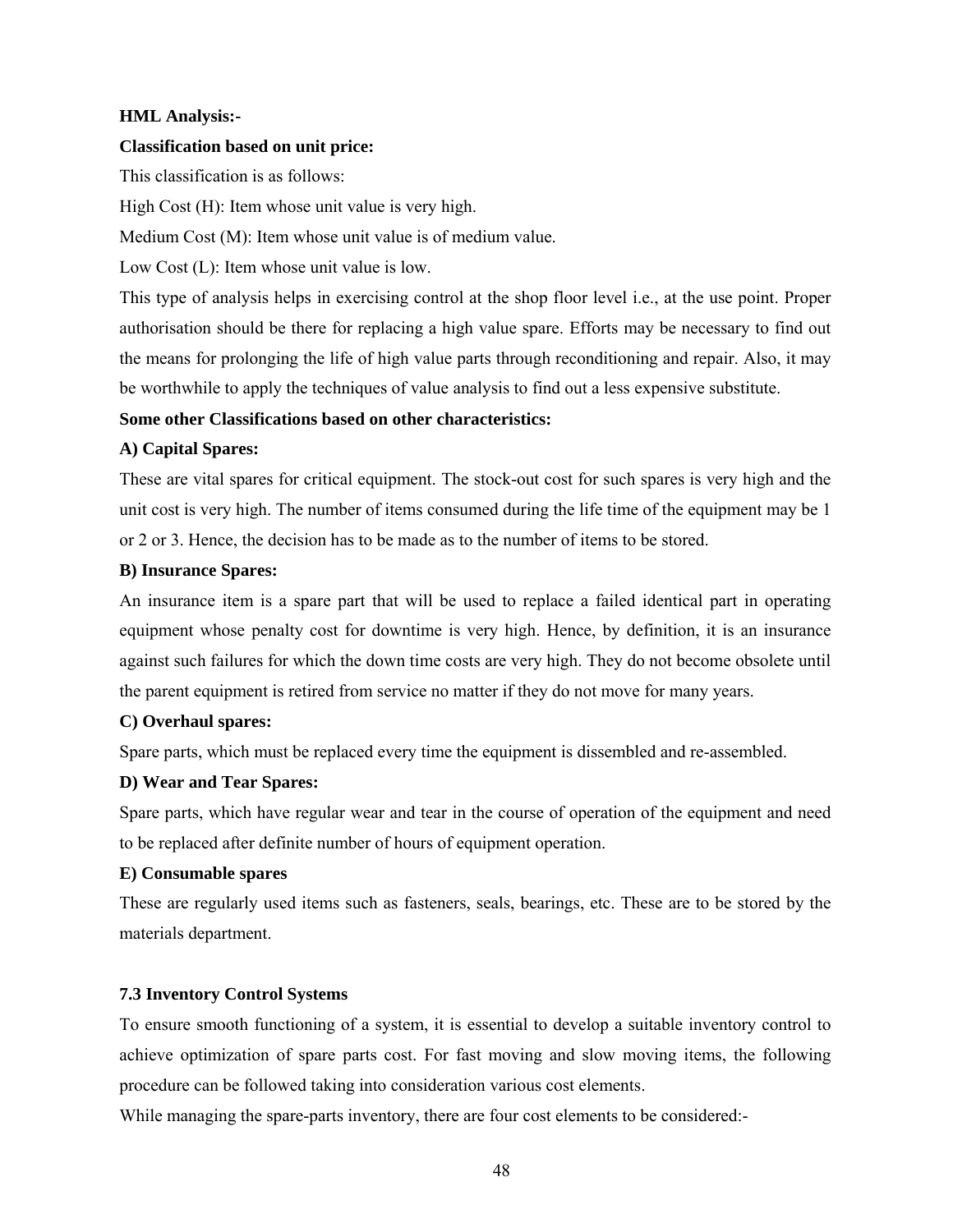- 1. Cost of the spare part
- 2. Cost of ordering
- 3. Cost of storage
- 4. Cost of stock-out.

The cost of storage includes

- 1. Rent for the stores
- 2. Depreciation on storage and handling facilities
- 3. Handling charges
- 4. Salaries of stores staff and clerks
- 5. Taxes
- 6. Insurance
- 7. Costs of stationery etc.
- The cost of ordering includes:
- 1. Rent for purchase department
- 2. Depreciation for Office facilities
- 3. Salaries
- 4. Postage & Telephone expenses
- 5. Stationery expenses
- 6. Travel expenses
- 7. Incoming Inspection
- 8. Entertainment & Misc. expenses.

# **7.3.1 Concept of Economic Order Quantity**

For ideal conditions, there should be no stocks at all. Every item should arrive just before it is required in right quantity. This however is not practical for two reasons. Firstly, the supplies and requirements are not so certain and, secondly, the costs of placing orders and follow-up work will be very high, by ordering in such small batches. Therefore, for a particular annual consumption as we go on increasing the quantity of order, the average stock increases and, hence, carrying charges go on increasing. There are two basic inventory decisions managers must make as they attempt to accomplish the functions of inventory just reviewed. These two decisions are made for every item in the inventory.

- 1. How much an item to order when the inventory of that item to be replenished,
- 2. When to replenish the inventory of that item.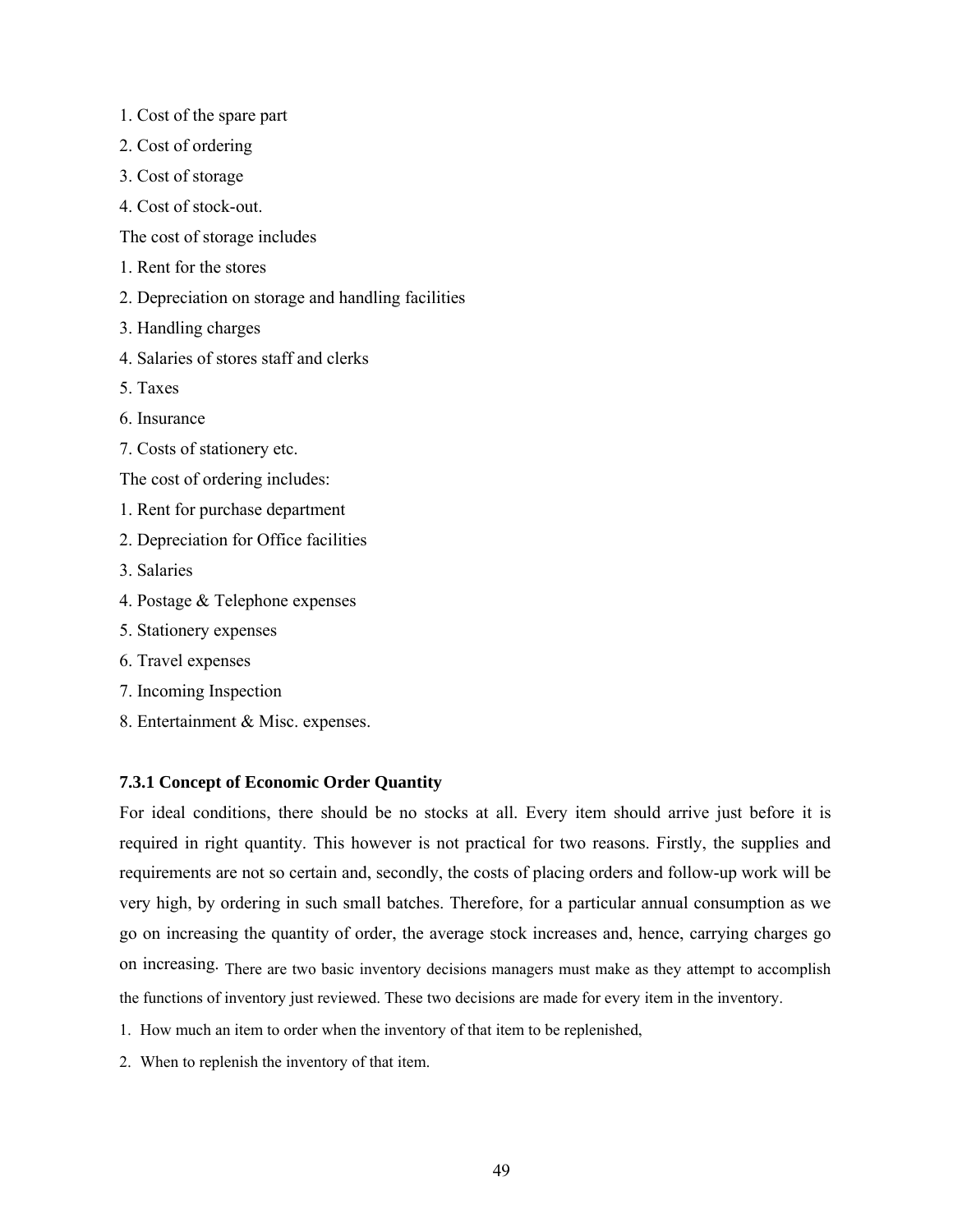The economic order quantity (EOQ) model is the oldest and the best -known inventory model; its origins date all the way back to the 1915. The purpose of using the EOQ model is to find that particularly quantity to order which minimises total inventory costs. Let us look for a moment at these costs.

#### **Inventory Costs:**

There are two basic inventory costs;

- i. Ordering Costs,
- ii. Carrying or holding Costs.

**Ordering Costs** are basically the cost of getting the item into the firm's inventory. Therefore ordering costs are the cost of *replenishing inventory*. They are occurred each time an order is placed and are expressed *Monetary Unit Cost (MU)* such as \$ or TL per order. **Ordering Costs** start with the requisition sent to purchasing office, include all cost of issuing to purchase order and of following it up, continue with such steps as receiving the goods and placing them into inventory, and end with the buying firm's paying the supplier. Salaries constitute the major ordering cost, stationary is another ordering cost.

Ordering costs generally react inversely to carrying costs. As the size of orders increases, fewer orders are required, thus reducing ordering costs.

## **Economic Ordering Quantity (E.O.Q).**

$$
EOQ = \sqrt{\{(2DO)/(Hp)\}}
$$

Where  $D =$  Annual consumption/demand of items in Units

- $O = Cost$  per order
- $H =$ Carrying charges per year expressed as fraction
- $p =$ Unit price
- E.O.Q = Economic Order Quantity in Units.

#### Example

A company uses about 200 bearings per month. It pays a broker  $\cancel{\text{H}}$  80 per order to locate a supplier and handle the ordering and delivery arrangements. Its own storage and handling costs are estimated at 30% per year. Each bearing is estimated to cost N 2000. What is the most Economical Order Quantity?

#### Solution:

Economic Order Quantity =  $EOQ = \sqrt{\{(2DO)/(Hp)\}}$ 

The purchase price is relevant for computing carrying charges (only) and they must be in the same units as demand. We will (arbitrarily) use months.

EOQ =  $\sqrt{\{(2(200)(80)\}/\{(0.30)(2000)/12\}}$  = 25.4 bearings ≈ 25 bearings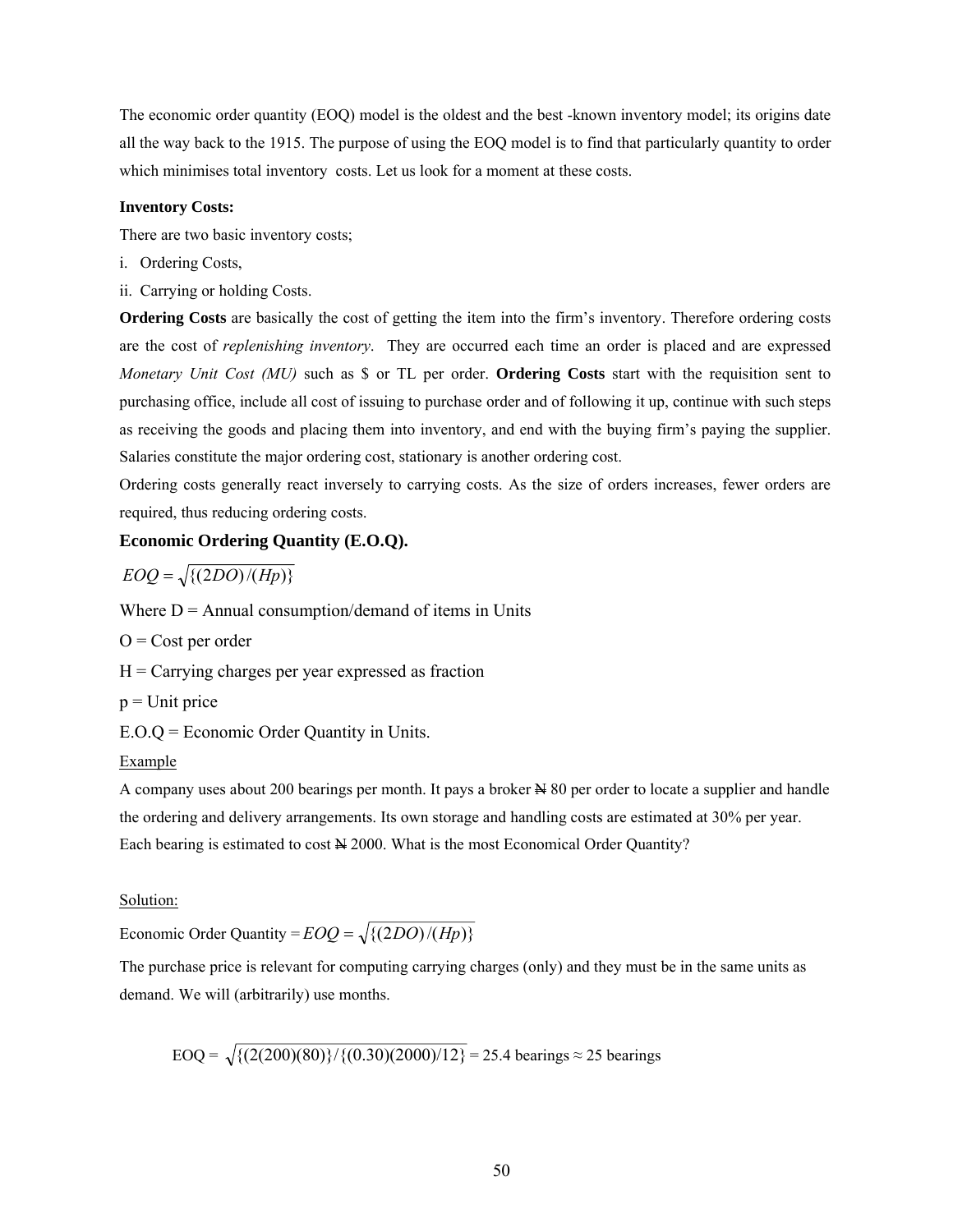## *Bibliography*

**Adejuyigbe, S.B. (2002)** Production Management (Design, Planning, Implementation and Control) Topfun Publications, Akure, Nigeria

American Society of Non-Destructive Testing, *Recommended Practice Number SNT-TC-1A*  (Columbus, Ohio, 1992).

American Society for Testing and Materials (ASTM), *Annual Book of ASTM Standards, Section 5*  (Philadelphia, PA, DATE).

API670, *Vibration, Axial-Position Bearing-Temperature Monitoring System* (American Petroleum Institute, New York, NY, DATE).

Bernowski, K (1997) "Safety in the Skies," *Quality Progress*, January.

*Design and Manage Life Cycle Cost* (M.A. Prace, Farmer Grove, OR, 1978). General Motors Specification A 1.0*, Laser Alignment Specification for New and Rebuilt Machinery and Equipment* (1993).

Dovich, R. (1990) Reliability Statistics, ASQ Quality Press, Milwaukee, WI.

Harris, Tedric A., *Rolling Bearing Analysis* Second Addition (John Wiley & Sons, New York, NY, DATE).

Infraspection Institute, *Guideline for Infrared Inspection of Building Envelopes and Insulated Roofs* (Shelburne, VT, DATE).

Infraspection Institute, *Guideline for Infrared Inspection of Electrical and Mechanical Systems*  (Shelburne, VT, DATE).

Infraspectio`n Institute, *Guideline for Measuring and Compensating for Reflected Temperature, Emittance and Transmittance* (Shelburne, VT, DATE).

Lundberg, G., and A. Palmgren, *Dynamic Capacity of Rolling Bearings*, Acra Polytech, Mechanical